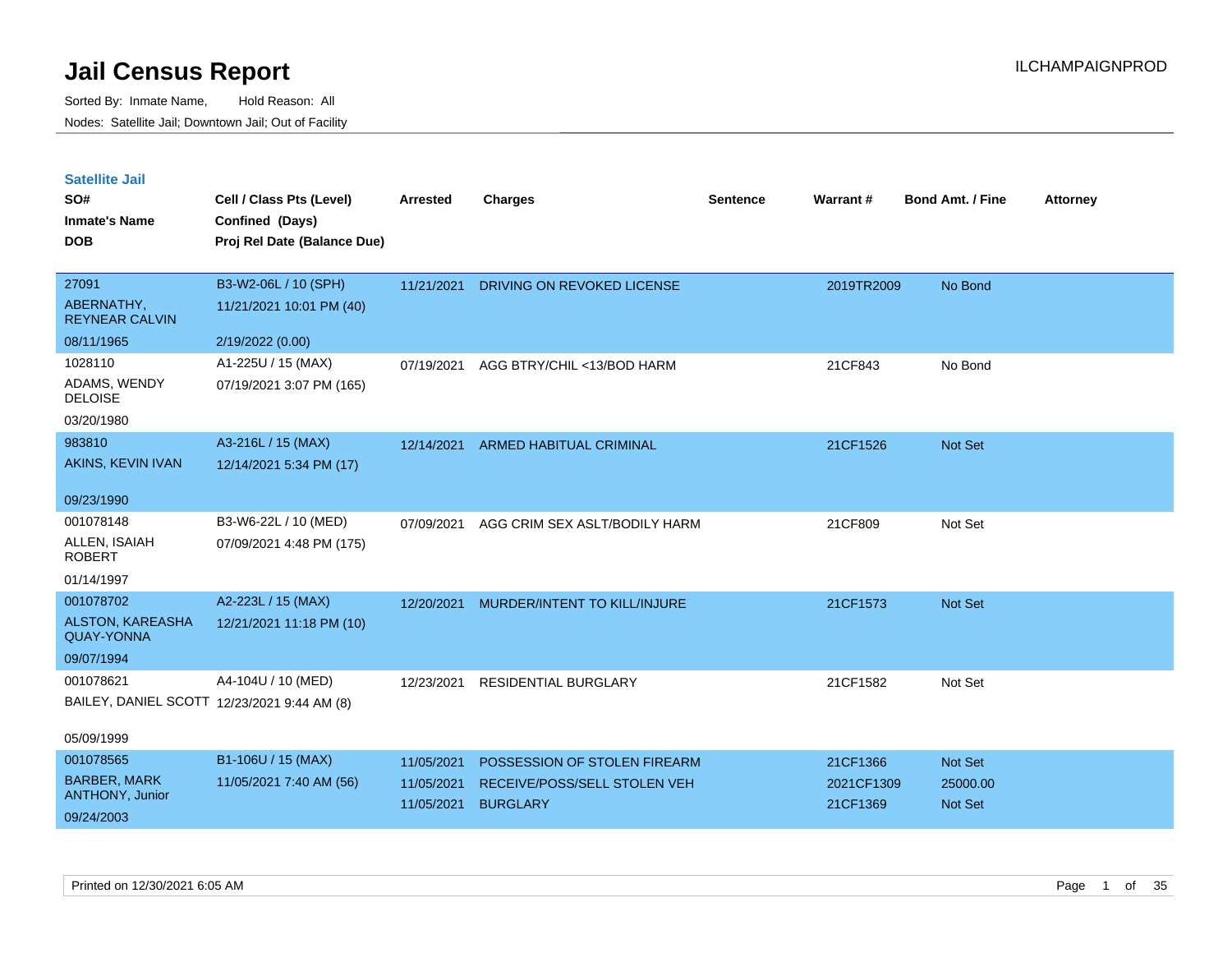Sorted By: Inmate Name, Hold Reason: All Nodes: Satellite Jail; Downtown Jail; Out of Facility

| Nudes. Satellite Jali, Downtown Jali, Out of Facility |                             |                 |                                |                 |           |                         |                 |
|-------------------------------------------------------|-----------------------------|-----------------|--------------------------------|-----------------|-----------|-------------------------|-----------------|
| SO#                                                   | Cell / Class Pts (Level)    | <b>Arrested</b> | <b>Charges</b>                 | <b>Sentence</b> | Warrant#  | <b>Bond Amt. / Fine</b> | <b>Attorney</b> |
| Inmate's Name                                         | Confined (Days)             |                 |                                |                 |           |                         |                 |
| <b>DOB</b>                                            | Proj Rel Date (Balance Due) |                 |                                |                 |           |                         |                 |
|                                                       |                             |                 |                                |                 |           |                         |                 |
| 1073281                                               | A2-221L / 5 (ADS)           | 11/15/2021      | DOM BTRY/CONTACT/1-2 PRECONV   |                 | 2021CF206 | 5000.00                 |                 |
| <b>BASLER, MONET</b><br>MARISA                        | 11/15/2021 11:08 PM (46)    |                 |                                |                 |           |                         |                 |
| 08/17/1994                                            |                             |                 |                                |                 |           |                         |                 |
| 001078535                                             | B2-T2-07U / 15 (SPH)        | 10/26/2021      | <b>CRIM SEX ASSAULT/FORCE</b>  |                 | 21CF1305  | Not Set                 |                 |
| BERRY, DAVID ISAAC                                    | 10/26/2021 10:52 AM (66)    |                 |                                |                 |           |                         |                 |
|                                                       |                             |                 |                                |                 |           |                         |                 |
| 09/23/2000                                            |                             |                 |                                |                 |           |                         |                 |
| 1057334                                               | B4-221U / 15 (MAX)          | 10/27/2021      | MURDER/INTENT TO KILL/INJURE   |                 |           | No Bond                 |                 |
| <b>BEVERLY, DAVID</b><br><b>BENJAMIN</b>              | 10/27/2021 1:42 PM (65)     |                 |                                |                 |           |                         |                 |
| 03/31/1987                                            |                             |                 |                                |                 |           |                         |                 |
| 29626                                                 | B1-105U / 10 (MED)          | 11/09/2021      | MFG/DEL 15<100 GR COCA/ANALOG  |                 | 21CF1387  | Not Set                 |                 |
| <b>BISHOP, DARRELL</b><br>EDWARD                      | 11/09/2021 4:46 PM (52)     |                 |                                |                 |           |                         |                 |
| 07/18/1968                                            |                             |                 |                                |                 |           |                         |                 |
| 963337                                                | A3-215L / 10 (ADS)          | 12/14/2021      | CRIMINAL DAMAGE <\$500/SCHOOL  |                 | 21CF262   | <b>Not Set</b>          |                 |
| <b>BONE, DALLAS</b><br>LOWELL                         | 12/14/2021 11:37 AM (17)    |                 |                                |                 |           |                         |                 |
| 06/12/1984                                            |                             |                 |                                |                 |           |                         |                 |
| 1027929                                               | A4-204L / 15 (MAX)          | 12/18/2021      | HOME INVASION/CAUSE INJURY     |                 | 21CF1560  | No Bond                 |                 |
| <b>BROUGHTON, MARK</b><br>ANTHONY, Junior             | 12/18/2021 2:55 AM (13)     |                 |                                |                 |           |                         |                 |
| 02/15/1990                                            |                             |                 |                                |                 |           |                         |                 |
| 51247                                                 | B1-202U / 10 (MED)          | 04/15/2021      | FELON POSS/USE WEAPON/FIREARM  |                 | 21CF411   | Not Set                 |                 |
| <b>BROWN, DANTE</b><br>MAURICE                        | 04/15/2021 6:24 PM (260)    |                 |                                |                 |           |                         |                 |
| 04/19/1979                                            |                             |                 |                                |                 |           |                         |                 |
| 995432                                                | BOOKH-1 / 10 (MED)          | 12/20/2021      | FAIL TO RPT WKLY/NO FIXED ADDR |                 | 21CF1559  | Not Set                 |                 |
| BROWN, JAVON<br>SHANTEZ                               | 12/20/2021 2:06 AM (11)     |                 |                                |                 |           |                         |                 |
| 10/14/1991                                            |                             |                 |                                |                 |           |                         |                 |

Printed on 12/30/2021 6:05 AM Page 2 of 35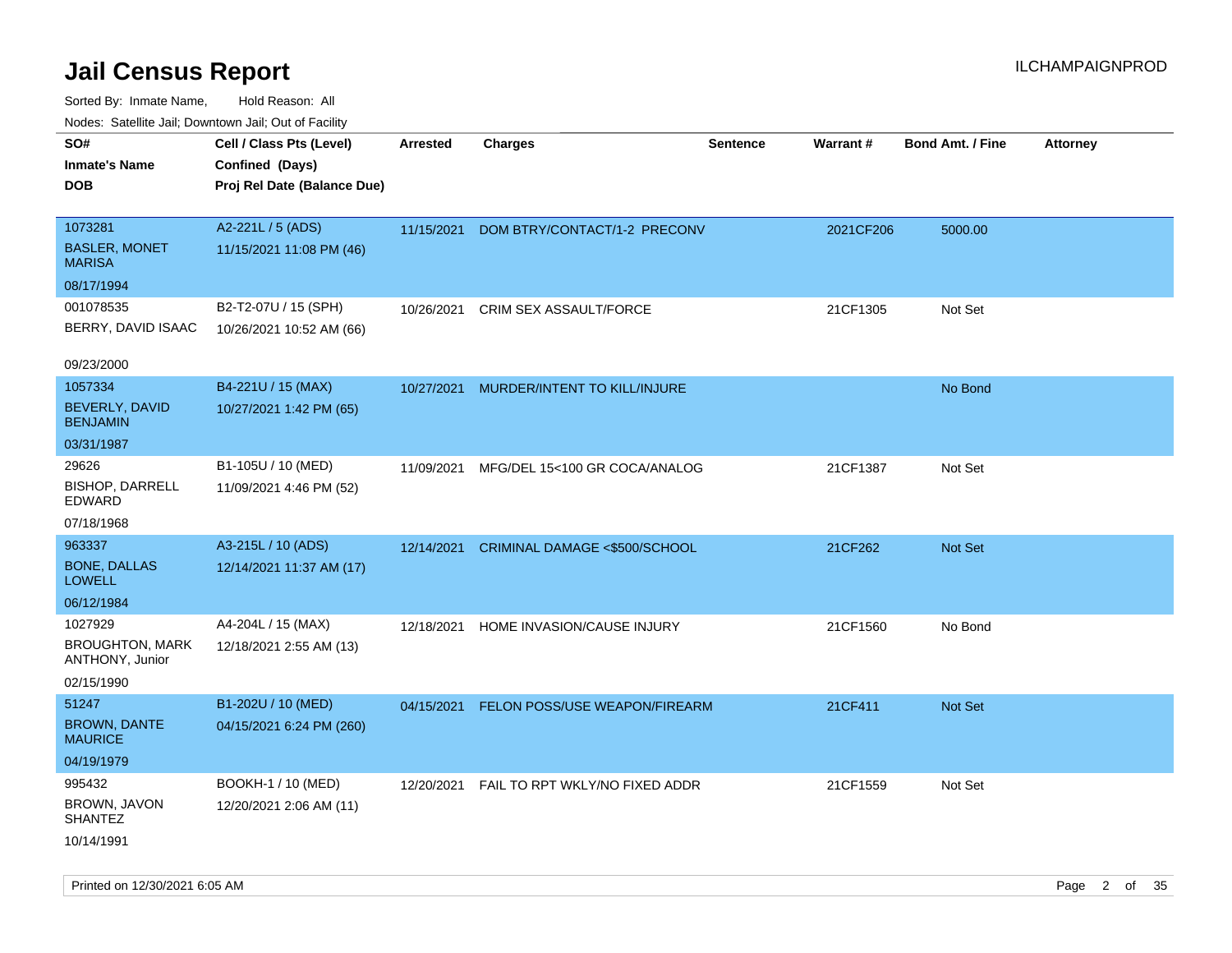| SO#<br><b>Inmate's Name</b><br><b>DOB</b>   | Cell / Class Pts (Level)<br>Confined (Days)<br>Proj Rel Date (Balance Due) | <b>Arrested</b> | <b>Charges</b>                   | <b>Sentence</b> | Warrant#   | <b>Bond Amt. / Fine</b> | <b>Attorney</b> |
|---------------------------------------------|----------------------------------------------------------------------------|-----------------|----------------------------------|-----------------|------------|-------------------------|-----------------|
| 29957                                       | B4-222L / 15 (MAX)                                                         | 11/13/2021      | FELON POSS/USE WEAPON/FIREARM    |                 | 21CF1390   | Not Set                 |                 |
| <b>BROWN, RODNEY</b><br>LOUIS               | 11/13/2021 8:57 PM (48)                                                    | 11/13/2021      | AGG CRIM SX AB/>5 YR OLDER VIC   |                 | 2019CF0718 | 250000.00               |                 |
| 01/07/1968                                  |                                                                            |                 |                                  |                 |            |                         |                 |
| 001077945                                   | A1-124L / 10 (MED)                                                         | 11/13/2021      | AGG ASLT PEACE OFF/FIRE/ER WRK   |                 | 2021CF637  | 1000.00                 |                 |
| <b>BROWN, SIDREA</b>                        | 11/13/2021 10:49 AM (48)                                                   | 11/13/2021      | <b>BURGLARY</b>                  |                 | 2021CF543  | 50000.00                |                 |
| RENEIA<br>07/23/1992                        |                                                                            | 11/17/2021      | <b>BURGLARY</b>                  |                 | 21CF1264   | 1000.00                 |                 |
| 1068812                                     | A3-214L / 10 (ADS)                                                         | 12/21/2021      | FELON POSS/USE FIREARM PRIOR     |                 | 21CF1568   | Not Set                 |                 |
| BRYANT, DANNY<br><b>EUGENE</b>              | 12/21/2021 1:50 PM (10)                                                    | 12/21/2021      | AGG DISCHARGE FIREARM/OCC VEH    |                 | 21CF741    | Not Set                 |                 |
| 11/22/1989                                  |                                                                            |                 |                                  |                 |            |                         |                 |
| 988541                                      | B3-W5-20L / 5 (MIN)                                                        | 12/06/2021      | POSSESSING A CONTROLLED SUBSTANC |                 | 2020CF1195 | No Bond                 |                 |
| <b>BURDETTE, SHANE</b><br>DILLON            | 12/06/2021 2:57 PM (25)                                                    |                 |                                  |                 |            |                         |                 |
| 11/29/1991                                  | 1/3/2022 (0.00)                                                            |                 |                                  |                 |            |                         |                 |
| 995894                                      | A4-202L / 10 (ADS)                                                         | 12/28/2021      | FELON POSSESS WEAPON/2ND+        | 5y (DOC)        | 2020CF709  | No Bond                 |                 |
| BUTLER, JAMES LYNN 12/28/2021 11:05 AM (3)  |                                                                            |                 |                                  |                 |            |                         |                 |
| 12/04/1991                                  |                                                                            |                 |                                  |                 |            |                         |                 |
| 56936                                       | B2-T1-01U / 15 (SPH)                                                       | 11/01/2021      | PUBLIC INDECENCY/EXPOSURE/3+     | 3y/0m/0d (DO    |            | Not Set                 |                 |
| CALDWELL, STEVEN<br>ANDRE                   | 11/01/2021 1:09 PM (60)                                                    |                 |                                  |                 |            |                         |                 |
| 04/19/1982                                  |                                                                            |                 |                                  |                 |            |                         |                 |
| 001077954                                   | A3-214U / 10 (ADS)                                                         | 12/21/2021      | <b>RESIDENTIAL BURGLARY</b>      |                 | 21CF1570   | Not Set                 |                 |
| CALKINS, STEVEN RAY 12/21/2021 6:35 AM (10) |                                                                            |                 |                                  |                 |            |                         |                 |
| 01/01/1992                                  |                                                                            |                 |                                  |                 |            |                         |                 |
| 39474                                       | B1-101U / 10 (ADS)                                                         | 07/06/2021      | MFG/DEL 15<100 GR HEROIN/ANLG    |                 | 21CF792    | Not Set                 |                 |
| CAMPBELL, AARON<br><b>JACOB</b>             | 07/06/2021 11:56 PM (178)                                                  |                 |                                  |                 |            |                         |                 |
| 07/18/1974                                  |                                                                            |                 |                                  |                 |            |                         |                 |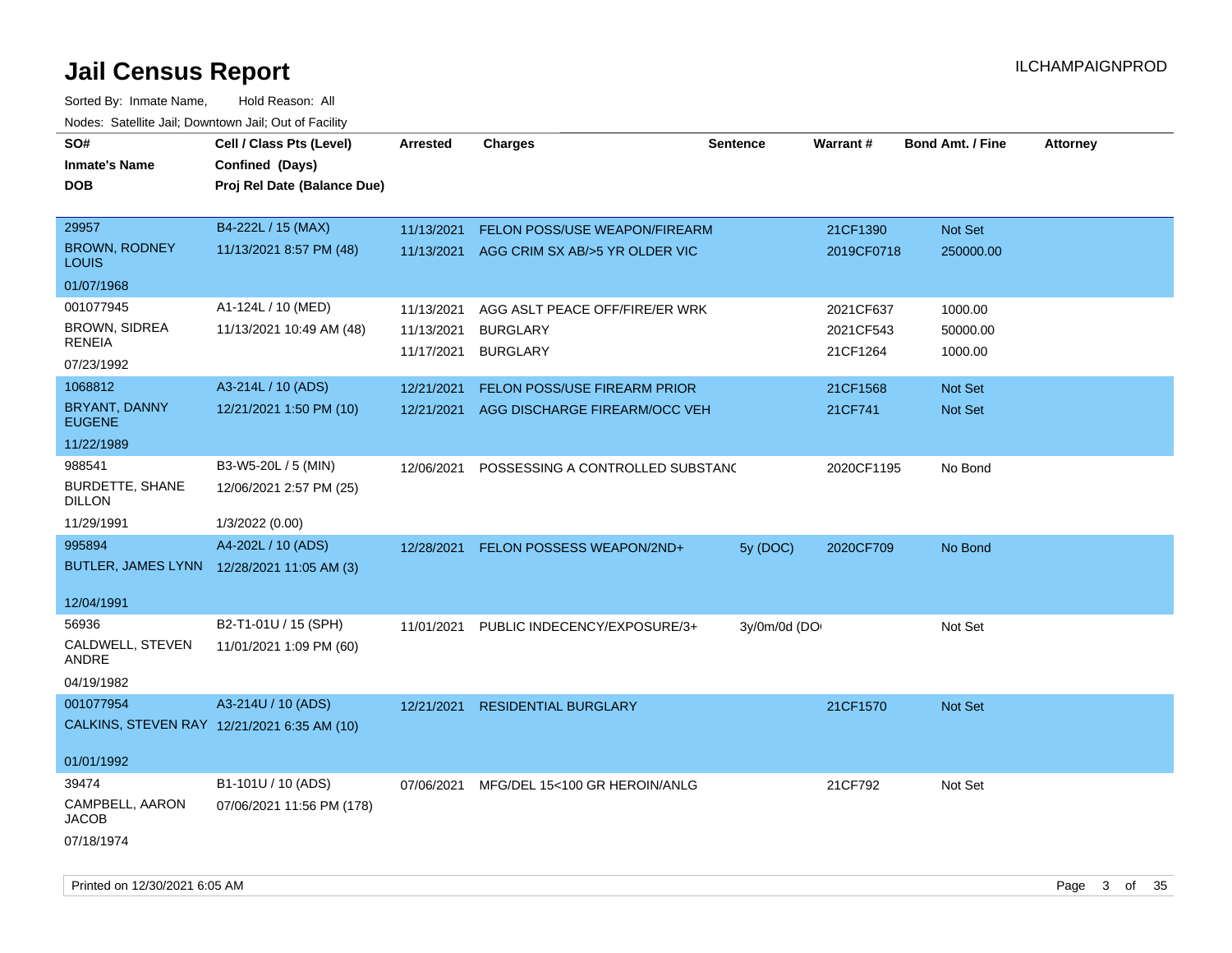|                                                                 | Todoo. Catolino can, Bottittottii can, Odt on Taoliit,                     |                          |                                                     |                 |                      |                           |                 |
|-----------------------------------------------------------------|----------------------------------------------------------------------------|--------------------------|-----------------------------------------------------|-----------------|----------------------|---------------------------|-----------------|
| SO#<br><b>Inmate's Name</b><br>DOB                              | Cell / Class Pts (Level)<br>Confined (Days)<br>Proj Rel Date (Balance Due) | <b>Arrested</b>          | <b>Charges</b>                                      | <b>Sentence</b> | Warrant#             | <b>Bond Amt. / Fine</b>   | <b>Attorney</b> |
| 1029088<br><b>CHAPPLE, MALIK</b><br><b>BIANCO</b>               | A3-213U / 15 (ADS)<br>12/22/2021 10:02 AM (9)                              |                          | 12/21/2021 FELON POSS/USE FIREARM PRIOR             |                 | 21CF1338             | 250000.00                 |                 |
| 10/25/1994                                                      |                                                                            |                          |                                                     |                 |                      |                           |                 |
| 001078092<br>WILLIAM                                            | A4-102L / 10 (ADS)<br>CHOUNARD, STANLEY 12/27/2021 10:47 PM (4)            | 12/27/2021               | AGG BATTERY/PUBLIC PLACE                            |                 | 2021CF1042           | 5000.00                   |                 |
| 06/25/1986                                                      |                                                                            |                          |                                                     |                 |                      |                           |                 |
| 001077485<br><b>COLBERT, ARIEANA</b><br><b>FELICIA</b>          | A2-222L / 15 (MAX)<br>12/21/2021 2:08 PM (10)                              | 12/21/2021               | MURDER/INTENT TO KILL/INJURE                        |                 | 2021CF1282           | 1000000.00                |                 |
| 12/13/2000                                                      |                                                                            |                          |                                                     |                 |                      |                           |                 |
| 1076276<br>COX, SEAN MICHAEL                                    | A3-217L / 10 (ADS)<br>12/20/2021 12:45 PM (11)                             | 12/20/2021<br>12/20/2021 | THEFT/CONTROL <\$500/PRIOR<br>WARRANT OUT OF COUNTY | $2y/6m$ (DOC)   | 21CF1565<br>21CM99   | Not Set<br>3000.00        |                 |
| 02/06/1985                                                      |                                                                            |                          |                                                     |                 |                      |                           |                 |
| 1074319<br>CRAIG, DAVUCCI<br><b>DAVION</b><br>08/02/2001        | B2-T1-04L / 15 (SPH)<br>10/12/2021 11:36 AM (80)                           | 10/12/2021<br>10/14/2021 | AGGRAVATED CRUELTY TO ANIMALS<br><b>MURDER</b>      |                 | 21CF1238<br>21CF1239 | <b>Not Set</b><br>Not Set |                 |
| 001077549<br>CRISTOBAL-MATEO,<br><b>CRISTOBAL</b><br>12/02/1988 | B2-T3-10L / 10 (SPH)<br>12/22/2020 1:17 PM (374)                           | 12/22/2020               | PRED CRIM SEX ASLT/VICTIM <13                       |                 | 2020CF1469           | Not Set                   |                 |
| 988538<br>DAVIDSON, HARLEY<br><b>KYLE SCOTT</b><br>08/05/1990   | A4-207L / 10 (MED)<br>12/21/2021 5:45 AM (10)                              | 12/21/2021               | <b>AGGRAVATED DOMESTIC BATTERY</b>                  |                 | 21CF1564             | <b>Not Set</b>            |                 |
| 1023587                                                         | B1-203U / 15 (MAX)                                                         | 09/24/2021               | MFG/DEL CANNABIS/2.5-10 GRAMS                       |                 | 21CF1155             | Not Set                   |                 |
| DAVIS, MARTIN<br>DENNIS<br>12/02/1994                           | 09/24/2021 9:38 PM (98)                                                    | 09/24/2021               | ARMED HABITUAL CRIMINAL                             |                 | 2021-CF681           | 500000.00                 |                 |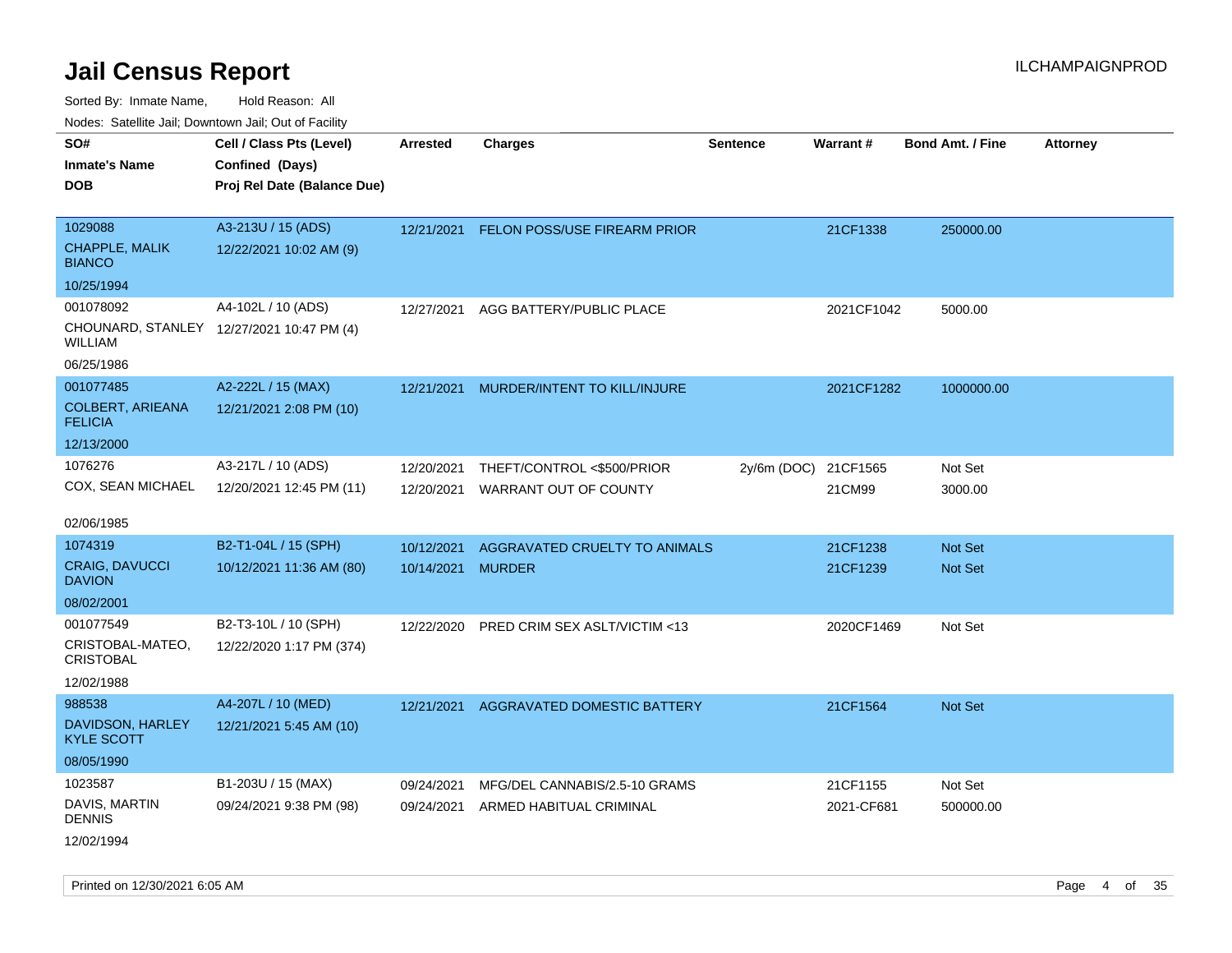| <u>Houcs.</u> Oatchite Jail, Downtown Jail, Out of Facility |                             |                   |                                |                 |            |                         |                 |
|-------------------------------------------------------------|-----------------------------|-------------------|--------------------------------|-----------------|------------|-------------------------|-----------------|
| SO#                                                         | Cell / Class Pts (Level)    | <b>Arrested</b>   | <b>Charges</b>                 | <b>Sentence</b> | Warrant#   | <b>Bond Amt. / Fine</b> | <b>Attorney</b> |
| <b>Inmate's Name</b>                                        | Confined (Days)             |                   |                                |                 |            |                         |                 |
| <b>DOB</b>                                                  | Proj Rel Date (Balance Due) |                   |                                |                 |            |                         |                 |
|                                                             |                             |                   |                                |                 |            |                         |                 |
| 001077214                                                   | A3-212L / 15 (MAX)          | 12/20/2021 MURDER |                                |                 | 21CF1572   | <b>Not Set</b>          |                 |
| DAVIS-MURDOCK,<br><b>ERION VASSHAD</b>                      | 12/21/2021 10:13 AM (10)    | 12/22/2021        | <b>PAROLE REVOCATION</b>       |                 | CH2107977  | Not Set                 |                 |
| 06/22/1998                                                  |                             |                   |                                |                 |            |                         |                 |
| 001078538                                                   | B1-205L / 10 (MED)          | 10/26/2021        | CRIM SEX ASSAULT/FORCE         |                 | 21CF1301   | Not Set                 |                 |
| DAWKINS, LEN                                                | 10/26/2021 8:18 PM (66)     |                   |                                |                 |            |                         |                 |
| 03/23/1987                                                  |                             |                   |                                |                 |            |                         |                 |
| 56972                                                       | B3-W8-32L / 10 (MED)        | 08/30/2021        | POSS STOLEN VEHICLE > \$25,000 |                 | 21CF1044   | Not Set                 |                 |
| DAY, DANIEL JOSEPH                                          | 08/30/2021 3:07 PM (123)    | 09/04/2021        | <b>BURGLARY</b>                |                 | 21CF1054   | Not Set                 |                 |
|                                                             |                             |                   |                                |                 |            |                         |                 |
| 10/16/1982                                                  |                             |                   |                                |                 |            |                         |                 |
| 001078715                                                   | A4-203U / 5 (ADS)           | 12/26/2021        | AGG DUI/NO VALID DL            |                 | 2021CF1591 | Not Set                 |                 |
| DEIGO, JUAN                                                 | 12/26/2021 10:03 PM (5)     | 12/26/2021        | AGG DUI/LIC SUSP OR REVOKED    |                 | 2015CF1325 | 2500.00                 |                 |
| 01/03/1972                                                  |                             | 12/26/2021        | AGG DUI/NO VALID DL            |                 | 2018CF1067 | 2500.00                 |                 |
| 25659                                                       | B4-125L / 15 (MAX)          | 06/15/2021        | <b>RESIDENTIAL BURGLARY</b>    |                 | 2020CF1218 | 50000.00                |                 |
| DORRIS, LORENZO                                             | 06/15/2021 6:17 AM (199)    | 06/15/2021        | <b>BURGLARY</b>                |                 | 21CF689    | Not Set                 |                 |
| 07/19/1966                                                  |                             |                   |                                |                 |            |                         |                 |
| 1024895                                                     | A4-106U / 10 (ADS)          | 12/15/2021        | MFG/DEL 100<400 GR COCA/ANLG   |                 | 21CF1535   | Not Set                 |                 |
| EDWARDS, GEORGE<br><b>CORTEZ</b>                            | 12/15/2021 12:26 PM (16)    | 12/15/2021        | AGGRAVATED BATTERY             |                 | 21CF1536   | Not Set                 |                 |
| 06/19/1994                                                  |                             |                   |                                |                 |            |                         |                 |
| 43977                                                       | A3-117U / 5 (MIN)           | 12/20/2021        | AGG FLEEING POLICE/21 MPH OVER |                 | 21CF1566   | <b>Not Set</b>          |                 |
| <b>EMKES, DOUGLAS</b><br><b>ALAN</b>                        | 12/20/2021 9:59 AM (11)     | 12/20/2021        | PAROLE REVOCATION              |                 |            | No Bond                 |                 |
| 06/08/1959                                                  |                             |                   |                                |                 |            |                         |                 |
| 987328                                                      | A2-122L / 10 (MED)          | 12/11/2021        | AGG ASLT PEACE OFF/FIRE/ER WRK |                 | 21CF1515   | Not Set                 |                 |
| ERVIN, DEIDRA ANN<br><b>RUTH</b>                            | 12/11/2021 8:48 PM (20)     |                   |                                |                 |            |                         |                 |
| 04/15/1991                                                  |                             |                   |                                |                 |            |                         |                 |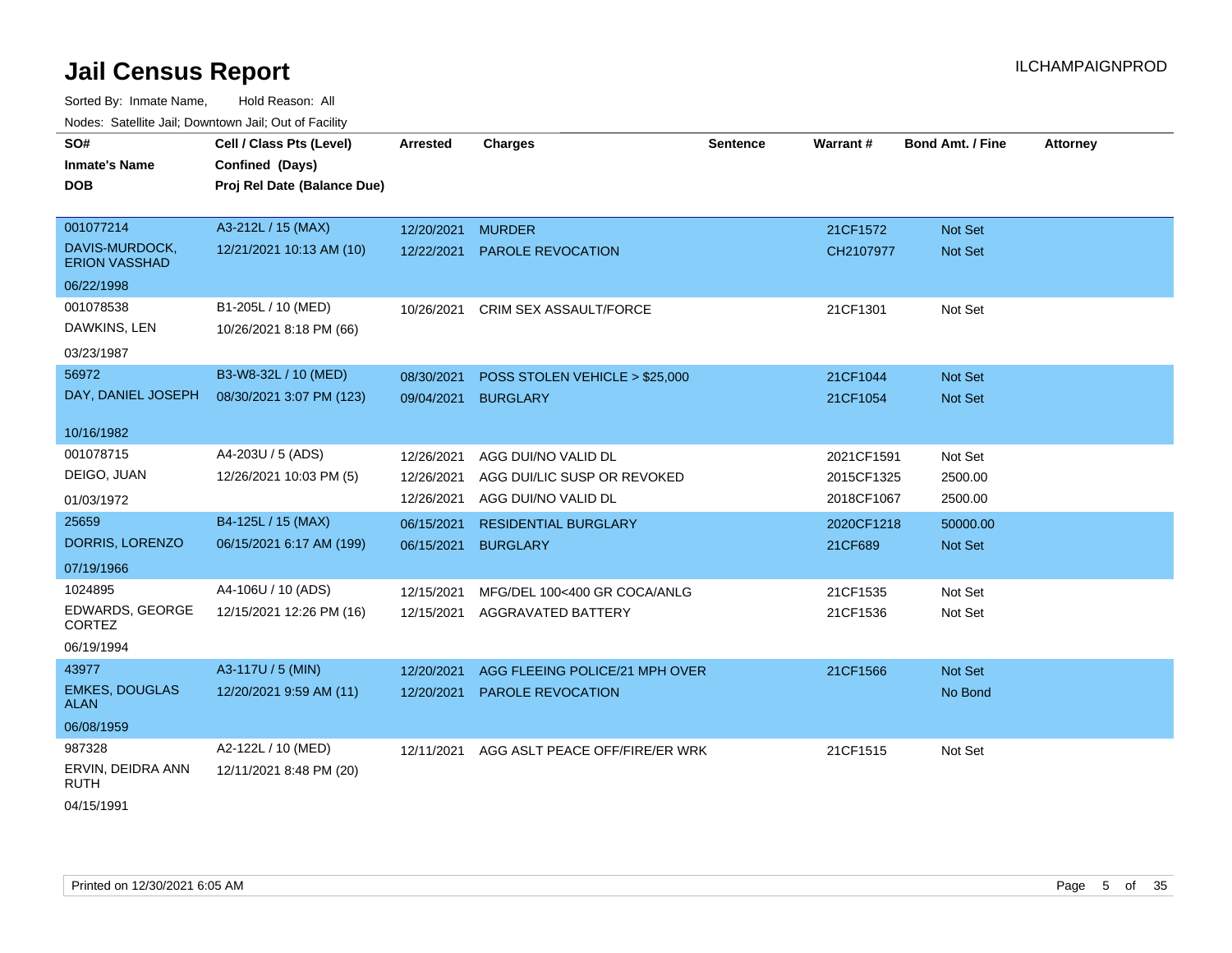| noaco. Catomto can, Domntonn can, Cat or I domt |                                                                            |                 |                                |                 |             |                         |                 |
|-------------------------------------------------|----------------------------------------------------------------------------|-----------------|--------------------------------|-----------------|-------------|-------------------------|-----------------|
| SO#<br><b>Inmate's Name</b><br><b>DOB</b>       | Cell / Class Pts (Level)<br>Confined (Days)<br>Proj Rel Date (Balance Due) | <b>Arrested</b> | <b>Charges</b>                 | <b>Sentence</b> | Warrant#    | <b>Bond Amt. / Fine</b> | <b>Attorney</b> |
| 45194<br><b>FALLS, ANDREW</b>                   | B3-W7-28L / 10 (MED)<br>10/20/2021 12:59 AM (72)                           | 10/20/2021      | DOMESTIC BATTERY/OTHER PRIOR   |                 | 21CF1265    | Not Set                 |                 |
| 08/15/1976                                      |                                                                            |                 |                                |                 |             |                         |                 |
| 527081                                          | B3-W6-24L / 10 (MED)                                                       | 09/06/2021      | ARSON/REAL/PERSONAL PROP>\$150 |                 | 2021 CF 797 | 25000.00                |                 |
| FERGUSON,<br><b>CHRISTOPHER</b>                 | 09/06/2021 1:18 PM (116)                                                   |                 |                                |                 |             |                         |                 |
| 12/21/1981                                      |                                                                            |                 |                                |                 |             |                         |                 |
| 1039744                                         | B4-224U / 15 (MAX)                                                         | 12/06/2021      | <b>MURDER</b>                  |                 | 20CF959     | 1000000.00              |                 |
| FONVILLE, TREVOY<br><b>JERMAINE</b>             | 12/06/2021 10:52 AM (25)                                                   |                 |                                |                 |             |                         |                 |
| 01/13/1996                                      |                                                                            |                 |                                |                 |             |                         |                 |
| 518395                                          | B2-T3-12L / 15 (SPH)                                                       | 07/07/2020      | <b>CRIMINAL SEXUAL ASSAULT</b> |                 | 2020-CF735  | 250000.00               |                 |
|                                                 | FRANDLE, MARK RYAN 07/07/2020 3:42 PM (542)                                |                 |                                |                 |             |                         |                 |
| 09/10/1985                                      |                                                                            |                 |                                |                 |             |                         |                 |
| 001077934                                       | A1-224L / 10 (MED)                                                         | 08/22/2021      | AGG DUI/ACCIDENT/DEATH         |                 | 21CF1024    | Not Set                 |                 |
| FREED, LOGAN<br><b>SUZANNE</b>                  | 08/22/2021 11:45 PM (131)                                                  | 08/22/2021      | <b>DOMESTIC BATTERY</b>        |                 | 21 CM 172   | 10000.00                |                 |
| 08/18/1996                                      |                                                                            |                 |                                |                 |             |                         |                 |
| 001078290                                       | A1-125U / 10 (ADS)                                                         | 08/19/2021      | MACHINE GUN/AUTO WEAPON/VEH    |                 | 21CF1012    | Not Set                 |                 |
| FREEMAN, ANGEL<br><b>JANILA KAY</b>             | 08/19/2021 1:26 AM (134)                                                   |                 |                                |                 |             |                         |                 |
| 12/25/1995                                      |                                                                            |                 |                                |                 |             |                         |                 |
| 001078633                                       | B2-T4-13U / 15 (MAX)                                                       | 12/01/2021      | PRED CRIM SEX ASLT/VICTIM <13  |                 | 21CF1416    | 250000.00               |                 |
| GONZALEZ-GUILLEN,<br><b>EDWARD</b>              | 12/01/2021 12:08 PM (30)                                                   |                 |                                |                 |             |                         |                 |
| 08/25/2002                                      |                                                                            |                 |                                |                 |             |                         |                 |
| 001078607                                       | B4-221L / 15 (MAX)                                                         | 11/22/2021      | FELON POSS/USE FIREARM/PAROLE  |                 | 21CF1437    | Not Set                 |                 |
| <b>GRAY, WILLIAM</b><br>DA'VON                  | 11/22/2021 2:57 PM (39)                                                    | 11/22/2021      | ATTEMPT (FIRST DEGREE MURDER)  |                 | 21CF1435    | Not Set                 |                 |
| 04/18/1984                                      |                                                                            |                 |                                |                 |             |                         |                 |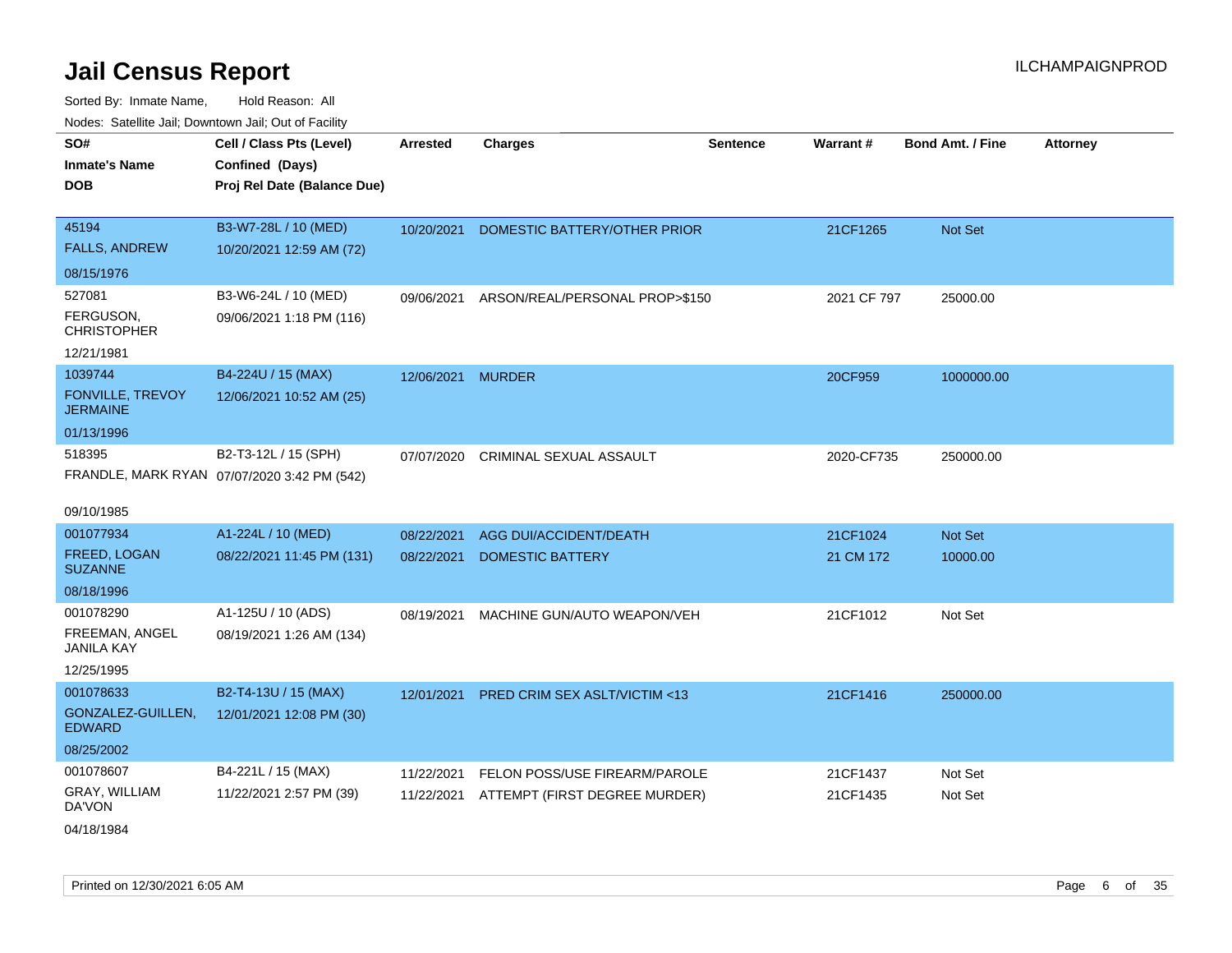| SO#                                     | Cell / Class Pts (Level)                   | <b>Arrested</b> | <b>Charges</b>                            | <b>Sentence</b> | <b>Warrant#</b> | <b>Bond Amt. / Fine</b> | <b>Attorney</b> |
|-----------------------------------------|--------------------------------------------|-----------------|-------------------------------------------|-----------------|-----------------|-------------------------|-----------------|
| <b>Inmate's Name</b>                    | <b>Confined (Days)</b>                     |                 |                                           |                 |                 |                         |                 |
| <b>DOB</b>                              | Proj Rel Date (Balance Due)                |                 |                                           |                 |                 |                         |                 |
|                                         |                                            |                 |                                           |                 |                 |                         |                 |
| 56342                                   | B1-104L / 10 (MED)                         | 10/21/2021      | THEFT CONTROL INTENT <\$500               |                 | 17CF1451        | 10000.00                |                 |
| <b>GRIFFIN, NATHAN</b><br><b>EUGENE</b> | 10/21/2021 4:20 PM (71)                    | 10/21/2021      | DRIVING ON REVOKED LICENSE                |                 | 20TR1979        | 3000.00                 |                 |
|                                         |                                            | 10/21/2021      | ARMED HABITUAL CRIMINAL                   |                 | 21CF1279        | Not Set                 |                 |
| 02/24/1969                              |                                            |                 |                                           |                 |                 |                         |                 |
| 1049103                                 | A4-203L / 5 (ADS)                          | 12/27/2021      | <b>DOMESTIC BATTERY</b>                   |                 | 2021CM595       | Not Set                 |                 |
| HAGGARD, RYAN<br>PHILIP                 | 12/27/2021 9:15 PM (4)                     |                 |                                           |                 |                 |                         |                 |
| 06/01/1983                              |                                            |                 |                                           |                 |                 |                         |                 |
| 001078705                               | A3-211U / 5 (ADS)                          |                 | 12/21/2021 OBSTRUCT JUST/DESTROY EVIDENCE |                 | 2021CF1283      | 100000.00               |                 |
| <b>HAYES, QUINCY</b><br><b>AARON</b>    | 12/21/2021 2:31 PM (10)                    |                 |                                           |                 |                 |                         |                 |
| 01/14/1994                              |                                            |                 |                                           |                 |                 |                         |                 |
| 1038973                                 | B4-122U / 10 (MED)                         | 11/05/2021      | AGG DOMESTIC BATTERY/STRANGLE             |                 | 21CF1365        | Not Set                 |                 |
|                                         | HAYS, DAMIEN CLYDE 11/05/2021 8:59 PM (56) |                 |                                           |                 |                 |                         |                 |
|                                         |                                            |                 |                                           |                 |                 |                         |                 |
| 03/19/1994                              |                                            |                 |                                           |                 |                 |                         |                 |
| 965829                                  | B2-T2-08L / 10 (SPH)                       | 09/09/2021      | <b>HRSMT/NO CONVERSATION/KILL</b>         |                 | 2021CF1072      | 25000.00                |                 |
| HEINZ, ANDREW<br><b>MICHAEL</b>         | 09/09/2021 5:21 PM (113)                   | 09/13/2021      | PROBATION VIOLATION                       |                 | 21CF7           | Not Set                 |                 |
| 07/01/1987                              |                                            |                 |                                           |                 |                 |                         |                 |
| 001078488                               | B2-T3-11U / 15 (SPH)                       | 10/14/2021      | PRED CRIM SEX ASLT/VICTIM <13             |                 | 21CF1232        | 500000.00               |                 |
| HERNANDEZ-LOPEZ,<br><b>ERNESTO</b>      | 10/14/2021 3:15 PM (78)                    | 10/14/2021      | <b>FUGITIVE FROM JUSTICE</b>              |                 | 21CF1246        | Not Set                 |                 |
| 11/28/1975                              |                                            |                 |                                           |                 |                 |                         |                 |
| 975293                                  | B2-T4-14L / 10 (SPH)                       | 07/21/2021      | VIO ORDER/PRIOR VIO OF ORDER              |                 | 21CF914         | No Bond                 |                 |
| <b>HILL, JACOB MILES</b>                | 07/21/2021 8:43 PM (163)                   | 07/21/2021      | <b>STALKING</b>                           |                 | 2021CF863       | <b>Not Set</b>          |                 |
|                                         |                                            | 07/25/2021      | PAROLE REVOCATION                         |                 | CH2104646       | <b>Not Set</b>          |                 |
| 02/06/1988                              |                                            | 08/18/2021      | <b>HARASS WITNESS/FAMILY MBR/REP</b>      |                 | 21CF992         | <b>Not Set</b>          |                 |
|                                         |                                            | 09/09/2021      | AGG STALKING/BODILY HARM                  |                 | 21CF1073        | Not Set                 |                 |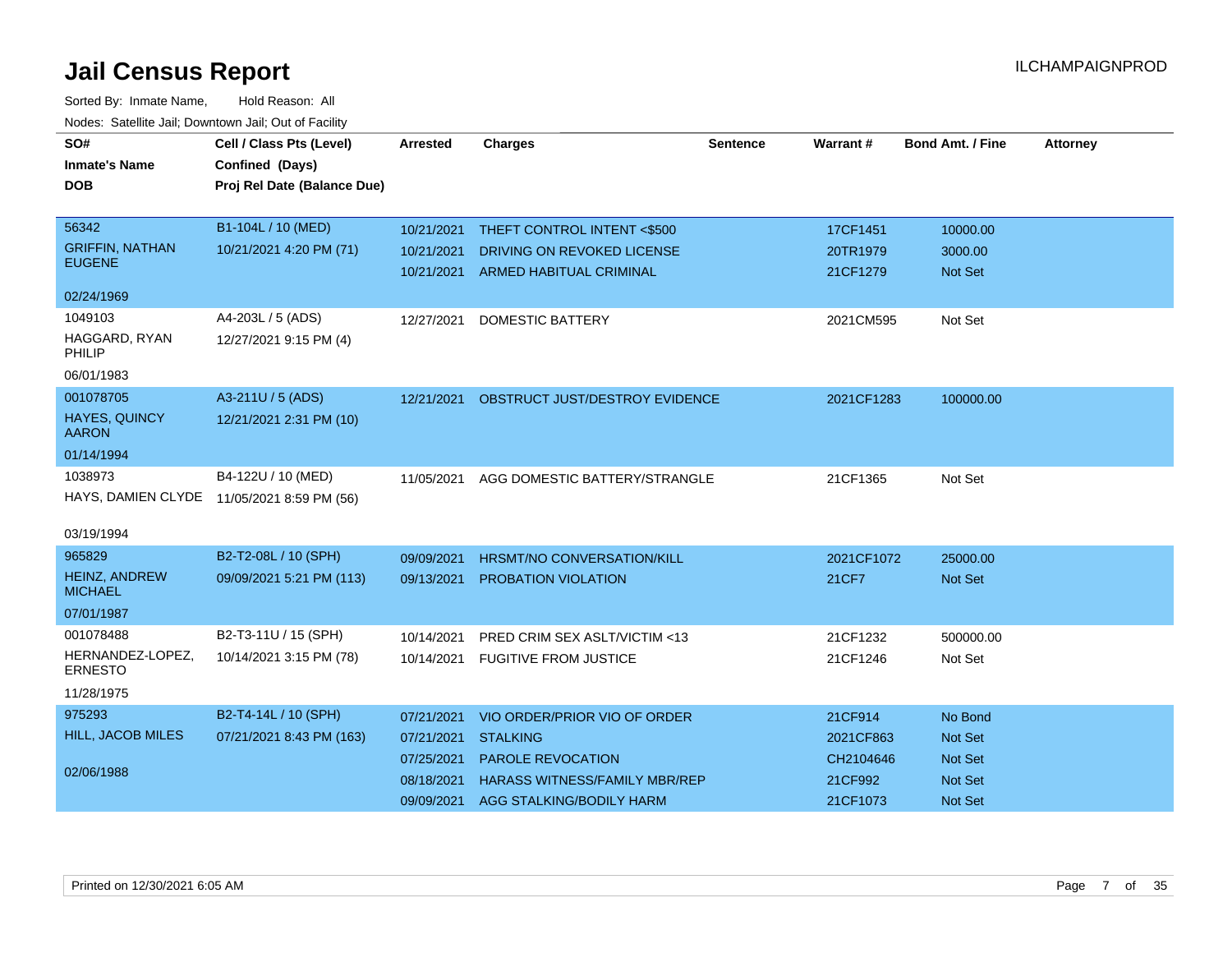Sorted By: Inmate Name, Hold Reason: All Nodes: Satellite Jail; Downtown Jail; Out of Facility

| SO#<br><b>Inmate's Name</b><br><b>DOB</b>                  | Cell / Class Pts (Level)<br>Confined (Days)<br>Proj Rel Date (Balance Due) | Arrested                               | <b>Charges</b>                                                                                    | Sentence              | Warrant#             | <b>Bond Amt. / Fine</b>        | <b>Attorney</b> |
|------------------------------------------------------------|----------------------------------------------------------------------------|----------------------------------------|---------------------------------------------------------------------------------------------------|-----------------------|----------------------|--------------------------------|-----------------|
| 48471<br>HILL, RAMESH<br><b>JERMAINE</b>                   | B1-207L / 15 (MAX)<br>08/08/2021 4:45 AM (145)                             | 08/08/2021                             | AGG BATTERY/DISCHARGE FIREARM                                                                     |                       | 21CF946              | Not Set                        |                 |
| 12/11/1978                                                 |                                                                            |                                        |                                                                                                   |                       |                      |                                |                 |
| 972300<br><b>HOLT, MICHAEL</b><br><b>TERRELL</b>           | A3-211L / 10 (ADS)<br>12/22/2021 8:36 AM (9)                               | 12/22/2021<br>12/22/2021               | <b>RESIDENTIAL BURGLARY</b><br>AGG CRIM SEX ABUSE/VICTIM <9                                       |                       | 18CF1691<br>19CF1277 | 25000.00<br>250000.00          |                 |
| 12/25/1989                                                 |                                                                            |                                        |                                                                                                   |                       |                      |                                |                 |
| 1043704<br><b>HOUSTON, STEVEN</b><br><b>CORDELL</b>        | B4-223L / 15 (MAX)<br>07/13/2021 5:56 AM (171)                             | 07/13/2021                             | ARMED ROBBERY/ARMED W/FIREARM                                                                     | 12y (DOC)             | 21CF815              | <b>Not Set</b>                 |                 |
| 01/24/1989                                                 |                                                                            |                                        |                                                                                                   |                       |                      |                                |                 |
| 999198<br>HOWARD, BRION LIN                                | B4-226L / 15 (MAX)<br>11/30/2021 10:41 AM (31)                             | 11/30/2021                             | FELON POSS/USE FIREARM PRIOR                                                                      |                       | 21CF1377             | 500000.00                      |                 |
| 06/10/1992                                                 |                                                                            |                                        |                                                                                                   |                       |                      |                                |                 |
| 1061996<br>HUBBARD, REBEKIAH<br><b>DIONA</b><br>04/08/1998 | A1-226U / 5 (MIN)<br>10/30/2021 1:37 PM (62)                               | 10/30/2021<br>10/30/2021<br>10/31/2021 | DRVG UNDER INFLUENCE OF DRUG<br>RETAIL THEFT/DISP MERCH/<\$300<br>USE FORGED CR/DEBIT CARD/<\$300 | 180d (CJ)<br>2y (DOC) | 2018CF1302           | No Bond<br>20000.00<br>No Bond |                 |
| 953555                                                     | B4-122L / 15 (MAX)                                                         | 03/10/2021                             | <b>CRIM TRESPASS TO RESIDENCE</b>                                                                 |                       | 21CF272              | Not Set                        |                 |
| HUNT, TAVARIS EARL                                         | 03/10/2021 4:58 AM (296)                                                   | 04/14/2021                             | AGG FLEEING POLICE/21 MPH OVER                                                                    | 3y (DOC)              | 2020CF94             | 10000.00                       |                 |
| 12/29/1987<br>001078639                                    | B1-206L / 10 (MED)                                                         |                                        |                                                                                                   |                       |                      |                                |                 |
| JACKSON, GREGORY<br>LYNN                                   | 12/02/2021 3:43 AM (29)                                                    | 12/02/2021                             | <b>FUGITIVE FROM JUSTICE</b>                                                                      |                       | 21CF1465             | Not Set                        |                 |
| 11/22/1994                                                 |                                                                            |                                        |                                                                                                   |                       |                      |                                |                 |
| 38993<br><b>JACKSON, LAMONT</b><br>JEREMIE<br>07/31/1973   | B4-126L / 15 (MAX)<br>02/13/2021 7:45 AM (321)                             | 02/13/2021                             | ATTEMPT (FIRST DEGREE MURDER)                                                                     |                       | 21CF181              | Not Set                        |                 |

Printed on 12/30/2021 6:05 AM Page 8 of 35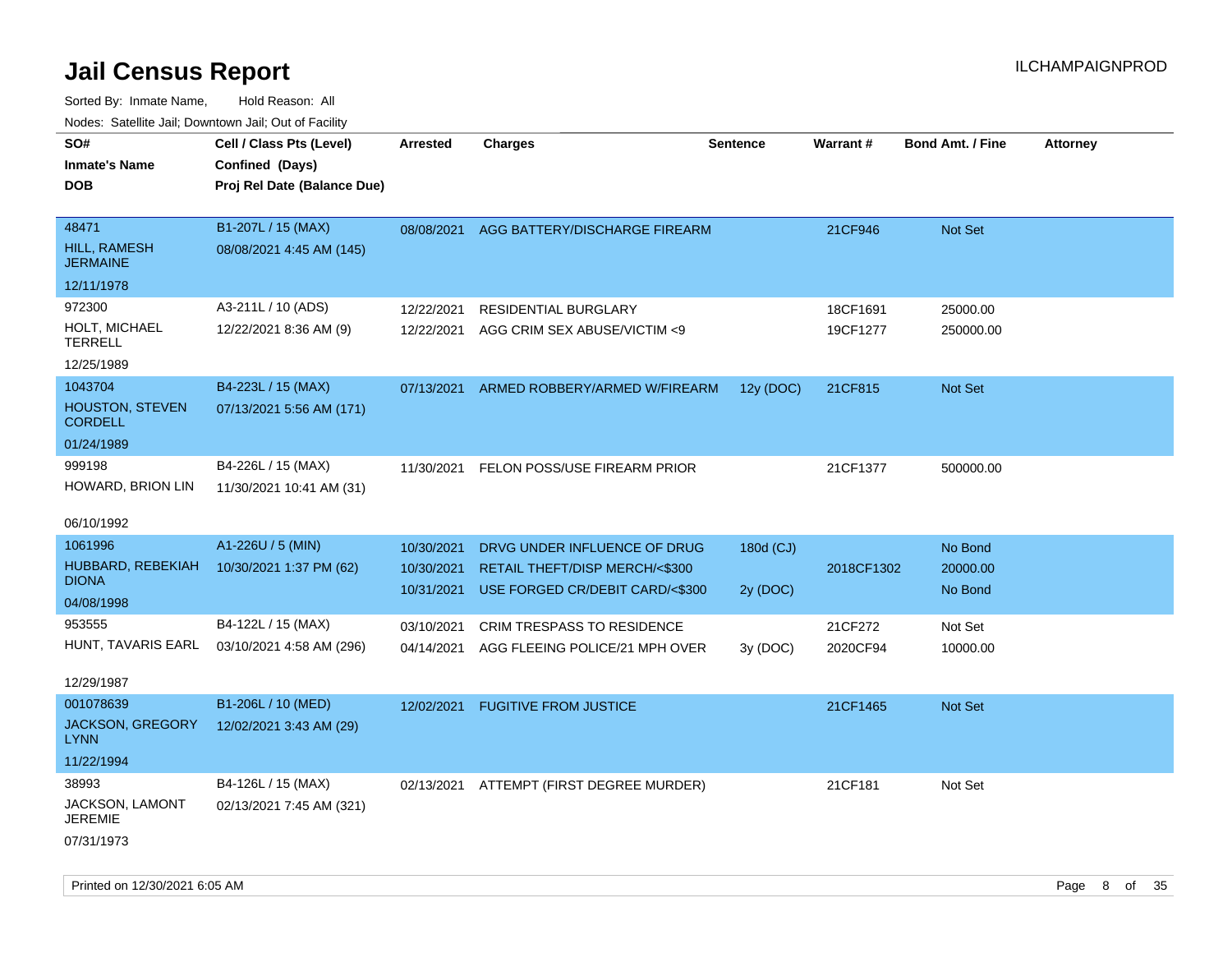| rouco. Calcillo Jali, Downtown Jali, Out of Facility |                                            |                 |                               |                 |             |                         |                 |
|------------------------------------------------------|--------------------------------------------|-----------------|-------------------------------|-----------------|-------------|-------------------------|-----------------|
| SO#                                                  | Cell / Class Pts (Level)                   | <b>Arrested</b> | <b>Charges</b>                | <b>Sentence</b> | Warrant#    | <b>Bond Amt. / Fine</b> | <b>Attorney</b> |
| <b>Inmate's Name</b>                                 | Confined (Days)                            |                 |                               |                 |             |                         |                 |
| <b>DOB</b>                                           | Proj Rel Date (Balance Due)                |                 |                               |                 |             |                         |                 |
|                                                      |                                            |                 |                               |                 |             |                         |                 |
| 001078689                                            | A3-112U / 15 (MAX)                         | 12/17/2021      | FIREARM/FOID INVALID/NOT ELIG |                 | 21CF1551    | No Bond                 |                 |
| <b>JACKSON, PRENTISS</b><br><b>MANSION DEWAYNE</b>   | 12/18/2021 12:39 AM (13)                   |                 |                               |                 |             |                         |                 |
| 09/02/2003                                           |                                            |                 |                               |                 |             |                         |                 |
| 001077487                                            | B3-W8-30L / 10 (MED)                       | 12/03/2020      | FELON POSS/USE WEAPON/FIREARM |                 | 20CF1377    | Not Set                 |                 |
| JACKSON, TERRELL<br>DANDRE                           | 12/03/2020 10:18 AM (393)                  | 11/09/2021      | AGG DISCHARGE FIREARM/OCC VEH |                 | 21CR0331401 | No Bond                 |                 |
| 08/11/1990                                           |                                            |                 |                               |                 |             |                         |                 |
| 001077864                                            | B1-103L / 15 (MAX)                         | 04/18/2021      | FELON POSS/USE WEAPON/FIREARM |                 | 21CF428     | Not Set                 |                 |
| D                                                    | JAMERSON, ANTHONY 04/18/2021 7:21 PM (257) |                 |                               |                 |             |                         |                 |
| 01/26/1990                                           |                                            |                 |                               |                 |             |                         |                 |
| 001078703                                            | A2-223U / 15 (MAX)                         | 12/20/2021      | MURDER/INTENT TO KILL/INJURE  |                 | 21CF1574    | Not Set                 |                 |
| JOHN, SHAMIQUH<br><b>THERESA</b>                     | 12/22/2021 6:41 AM (9)                     |                 |                               |                 |             |                         |                 |
| 04/03/1992                                           |                                            |                 |                               |                 |             |                         |                 |
| 001077437                                            | B3-W1-02L / 10 (MED)                       | 08/23/2021      | DOM BTRY/CONTACT/1-2 PRECONV  |                 | 21CF1025    | Not Set                 |                 |
| JOHNSON, ANTONIO<br><b>LASHAUN</b>                   | 08/23/2021 7:48 PM (130)                   |                 |                               |                 |             |                         |                 |
| 01/06/1980                                           |                                            |                 |                               |                 |             |                         |                 |
| 1071536                                              | B4-127L / 15 (MED)                         | 06/17/2021      | UNLAWFUL RESTRAINT            | 2y              | 21CF702     | Not Set                 |                 |
| JOHNSON, ZACHERY<br><b>EDWARD</b>                    | 06/17/2021 2:00 AM (197)                   |                 |                               |                 |             |                         |                 |
| 10/30/1987                                           |                                            |                 |                               |                 |             |                         |                 |
| 1017120                                              | B3-W4-14L / 5 (MIN)                        | 10/29/2021      | AGG ASLT/USE DDLY WEAPON      |                 |             | No Bond                 |                 |
| JONES, JOSHUA LYNN 10/29/2021 3:15 AM (63)           |                                            |                 |                               |                 |             |                         |                 |
| 05/16/1993                                           | 1/25/2022 (0.00)                           |                 |                               |                 |             |                         |                 |
| 001078645                                            | B4-222U / 10 (MED)                         | 12/02/2021      | AGG DISCHARGE FIREARM         |                 | 21CF1478    | No Bond                 |                 |
| JONES, KELVIN<br>KHYRIC                              | 12/02/2021 6:56 PM (29)                    |                 |                               |                 |             |                         |                 |
| 02/27/2001                                           |                                            |                 |                               |                 |             |                         |                 |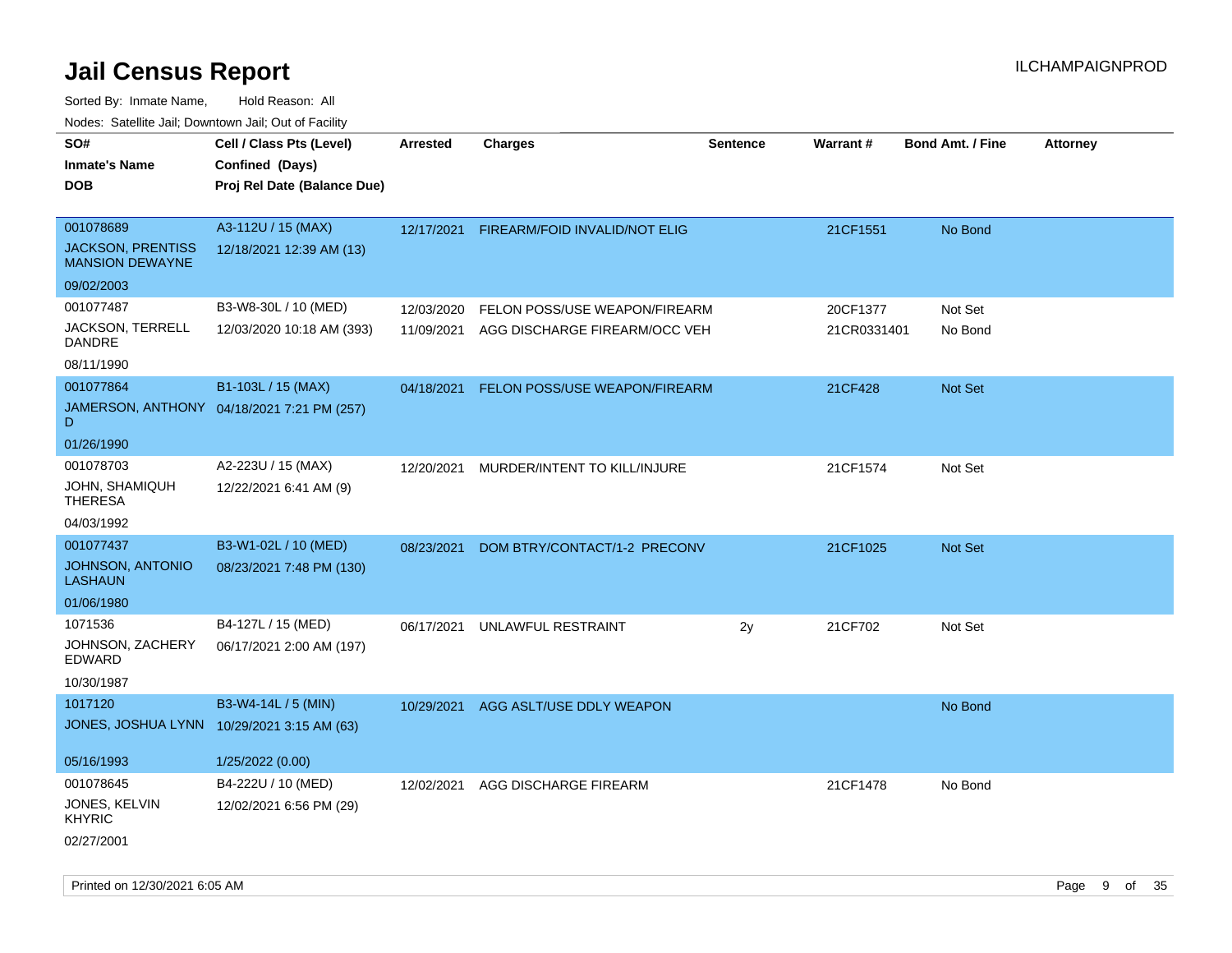| SO#                                    | Cell / Class Pts (Level)                   | <b>Arrested</b> | <b>Charges</b>                 | <b>Sentence</b> | Warrant#  | <b>Bond Amt. / Fine</b> | <b>Attorney</b> |
|----------------------------------------|--------------------------------------------|-----------------|--------------------------------|-----------------|-----------|-------------------------|-----------------|
| <b>Inmate's Name</b>                   | Confined (Days)                            |                 |                                |                 |           |                         |                 |
| <b>DOB</b>                             | Proj Rel Date (Balance Due)                |                 |                                |                 |           |                         |                 |
|                                        |                                            |                 |                                |                 |           |                         |                 |
| 956822                                 | B1-205U / 15 (MAX)                         | 11/25/2021      | AGGRAVATED DOMESTIC BATTERY    |                 | 21CF1442  | Not Set                 |                 |
| <b>JONES, MARIO</b>                    | 11/25/2021 10:37 AM (36)                   | 11/25/2021      | <b>PAROLE REVOCATION</b>       |                 | CH2106361 | No Bond                 |                 |
| <b>NATHANIEL</b>                       |                                            | 11/25/2021      | <b>UNLAWFUL RESTRAINT</b>      |                 | 21CF1443  | <b>Not Set</b>          |                 |
| 10/27/1987                             |                                            |                 |                                |                 |           |                         |                 |
| 1008468                                | B4-226U / 10 (MED)                         | 12/01/2021      | FELON POSS/USE WEAPON/FIREARM  |                 | 21CF1472  | Not Set                 |                 |
| <b>JONES, MARTEZ</b><br><b>LAMONTE</b> | 12/01/2021 1:28 PM (30)                    | 12/02/2021      | PROBATION VIOLATION            |                 | 20CF1151  | Not Set                 |                 |
| 06/22/1993                             |                                            |                 |                                |                 |           |                         |                 |
| 506244                                 | B1-204L / 15 (MAX)                         | 07/15/2021      | ARMED ROBBERY/ARMED W/FIREARM  |                 | 2021CF791 | 250000.00               |                 |
| JOSLIN, JASON LEE                      | 07/15/2021 4:38 AM (169)                   |                 |                                |                 |           |                         |                 |
| 12/22/1985                             |                                            |                 |                                |                 |           |                         |                 |
| 66662                                  | B1-102L / 10 (MED)                         | 12/05/2021      | POSS AMT CON SUB EXCEPT(A)/(D) | 2y (DOC)        | 18CF597   | 200000.00               |                 |
| KINTNER, WESLEY J                      | 12/05/2021 1:57 PM (26)                    |                 |                                |                 |           |                         |                 |
| 04/15/1986                             |                                            |                 |                                |                 |           |                         |                 |
| 001078693                              | A4-205U / 15 (MAX)                         | 12/19/2021      | <b>RETAIL THEFT</b>            |                 | 2021CF422 | 20000.00                |                 |
|                                        | LARGE, JOSHUA DALE 12/19/2021 4:54 AM (12) | 12/19/2021      | RECEIVE/POSS/SELL STOLEN VEH   |                 | 21CF1555  | Not Set                 |                 |
|                                        |                                            | 12/19/2021      | <b>RETAIL THEFT</b>            |                 | 2021CM216 | 5000.00                 |                 |
| 10/27/1985                             |                                            |                 |                                |                 |           |                         |                 |
| 26787                                  | A4-205L / 10 (MED)                         | 12/18/2021      | <b>RESIDENTIAL BURGLARY</b>    |                 | 21CF1558  | Not Set                 |                 |
| LAURENT, JOHN<br>WAYNE                 | 12/18/2021 9:30 PM (13)                    |                 |                                |                 |           |                         |                 |
| 02/01/1967                             |                                            |                 |                                |                 |           |                         |                 |
| 1070011                                | B4-124U / 15 (MAX)                         | 08/03/2021      | AGG DISCH FIREARM/1ST AID PERS |                 | 21CF929   | <b>Not Set</b>          |                 |
| LAWS, WILLIAM<br>ZARAK, Third          | 08/03/2021 3:53 PM (150)                   |                 |                                |                 |           |                         |                 |
| 07/06/1999                             |                                            |                 |                                |                 |           |                         |                 |
| 548089                                 | B1-204U / 15 (MAX)                         | 12/04/2020      | ATTEMPT (FIRST DEGREE MURDER)  |                 | 20CF1378  | Not Set                 |                 |
| LEWIS, LAWRENCE                        | 12/04/2020 4:42 AM (392)                   | 12/04/2020      | AGG DOMESTIC BATTERY/STRANGLE  |                 | 18CF1507  | 10000.00                |                 |
| PAUL, Third                            |                                            | 12/04/2020      | METH DELIVERY/100<400 GRAMS    |                 | 20CF1481  | Not Set                 |                 |
| 02/08/1993                             |                                            |                 |                                |                 |           |                         |                 |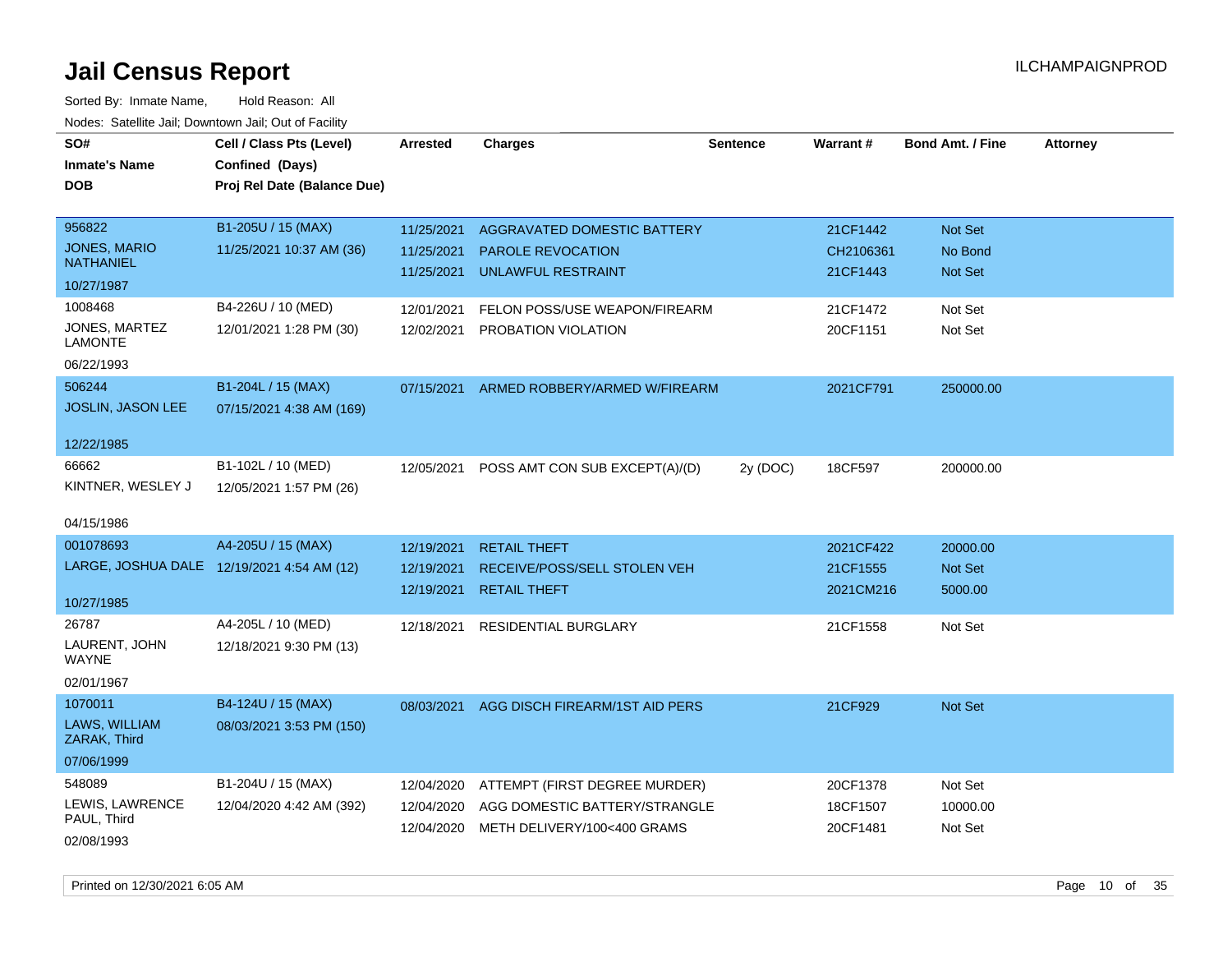| SO#                                   | Cell / Class Pts (Level)                   | <b>Arrested</b> | <b>Charges</b>                           | <b>Sentence</b> | <b>Warrant#</b> | <b>Bond Amt. / Fine</b> | <b>Attorney</b> |
|---------------------------------------|--------------------------------------------|-----------------|------------------------------------------|-----------------|-----------------|-------------------------|-----------------|
| <b>Inmate's Name</b>                  | Confined (Days)                            |                 |                                          |                 |                 |                         |                 |
| <b>DOB</b>                            | Proj Rel Date (Balance Due)                |                 |                                          |                 |                 |                         |                 |
|                                       |                                            |                 |                                          |                 |                 |                         |                 |
| 001077524                             | B2-T4-15U / 10 (SPH)                       | 12/14/2020      | AGG BATTERY/JUDGE/EMT                    |                 | 2020-CF-1212    | 10000.00                |                 |
| <b>LEWIS, TREVOR</b><br><b>DANIEL</b> | 12/14/2020 5:16 PM (382)                   | 12/14/2020      | <b>RESIDENTIAL ARSON</b>                 |                 | 2020-CF-1388    | 150000.00               |                 |
| 06/03/2002                            |                                            | 12/14/2020      | AGG BATTERY/PUBLIC PLACE                 |                 | 2020-CF-1231    | 50000.00                |                 |
|                                       |                                            |                 | 12/14/2020 AGG BATTERY/PEACE OFFICER     |                 | 2020-CF-1211    | 10000.00                |                 |
| 1065002                               | B3-W7-26L / 10 (MED)                       | 11/16/2021      | DOMESTIC BTRY/CONTACT/VIO O/P            |                 | 2019CF001781    | 25000.00                |                 |
| LOVELESS, DUSTIN<br><b>DEE</b>        | 11/16/2021 11:41 AM (45)                   |                 |                                          |                 |                 |                         |                 |
| 06/17/1982                            |                                            |                 |                                          |                 |                 |                         |                 |
| 1000869                               | B1-106L / 15 (MAX)                         |                 | 09/11/2021 FELON POSS/USE WEAPON/FIREARM |                 | 21CF1102        | Not Set                 |                 |
| MARTIN, MANNIX<br><b>TILMOND</b>      | 09/12/2021 12:40 AM (110)                  |                 |                                          |                 |                 |                         |                 |
| 07/19/1991                            |                                            |                 |                                          |                 |                 |                         |                 |
| 1063030                               | A4-101L / 15 (MAX)                         | 12/20/2021      | <b>MURDER</b>                            |                 | 21CF1571        | Not Set                 |                 |
|                                       | MASON, RYAN ONEIAL 12/21/2021 9:30 AM (10) |                 | 12/22/2021 PAROLE REVOCATION             |                 | CH2107979       | Not Set                 |                 |
| 02/22/1991                            |                                            |                 |                                          |                 |                 |                         |                 |
| 48792                                 | B4-225U / 10 (MED)                         | 11/19/2021      | AGG BATTERY/DISCHARGE FIREARM            |                 | 21CF1425        | <b>Not Set</b>          |                 |
| MCCLAIN, HURCHEL<br><b>JOSEPH</b>     | 11/20/2021 4:11 AM (41)                    |                 |                                          |                 |                 |                         |                 |
| 05/01/1979                            |                                            |                 |                                          |                 |                 |                         |                 |
| 001077938                             | BOOKH-2 / 15 (ADS)                         | 05/10/2021      | AGG KIDNAPING DISCH FIR/HARM             |                 | 21CF532         | Not Set                 |                 |
| MCGAHA,                               | 05/10/2021 7:02 PM (235)                   | 05/11/2021      | <b>MURDER</b>                            |                 | 2021-CF-215     | No Bond                 |                 |
| CHRISTOPHER D                         |                                            | 05/27/2021      | ESCAPE FROM DEPT OF CORRECTION           |                 | 21CF600         | Not Set                 |                 |
| 07/27/1991                            |                                            |                 |                                          |                 |                 |                         |                 |
| 1043071                               | A2-220L / 10 (MED)                         | 11/08/2021      | CRIM DMG/GOVT PROP/<\$500                |                 | 21CF1378        | Not Set                 |                 |
| <b>MERRELL-</b><br>SUTHERLAND, ALICIA | 11/08/2021 2:22 AM (53)                    |                 |                                          |                 |                 |                         |                 |
| 11/26/1972                            |                                            |                 |                                          |                 |                 |                         |                 |
| 1026478                               | A4-104L / 5 (MIN)                          | 12/24/2021      | AGGRAVATED DOMESTIC BATTERY              |                 | 21CF1587        | Not Set                 |                 |
| MILLER, ANTHONY                       | 12/24/2021 1:11 AM (7)                     | 12/24/2021      | DRIVING ON REVOKED LICENSE               |                 | 20TR3647        | 820.00                  |                 |
| 02/20/1994                            |                                            |                 |                                          |                 |                 |                         |                 |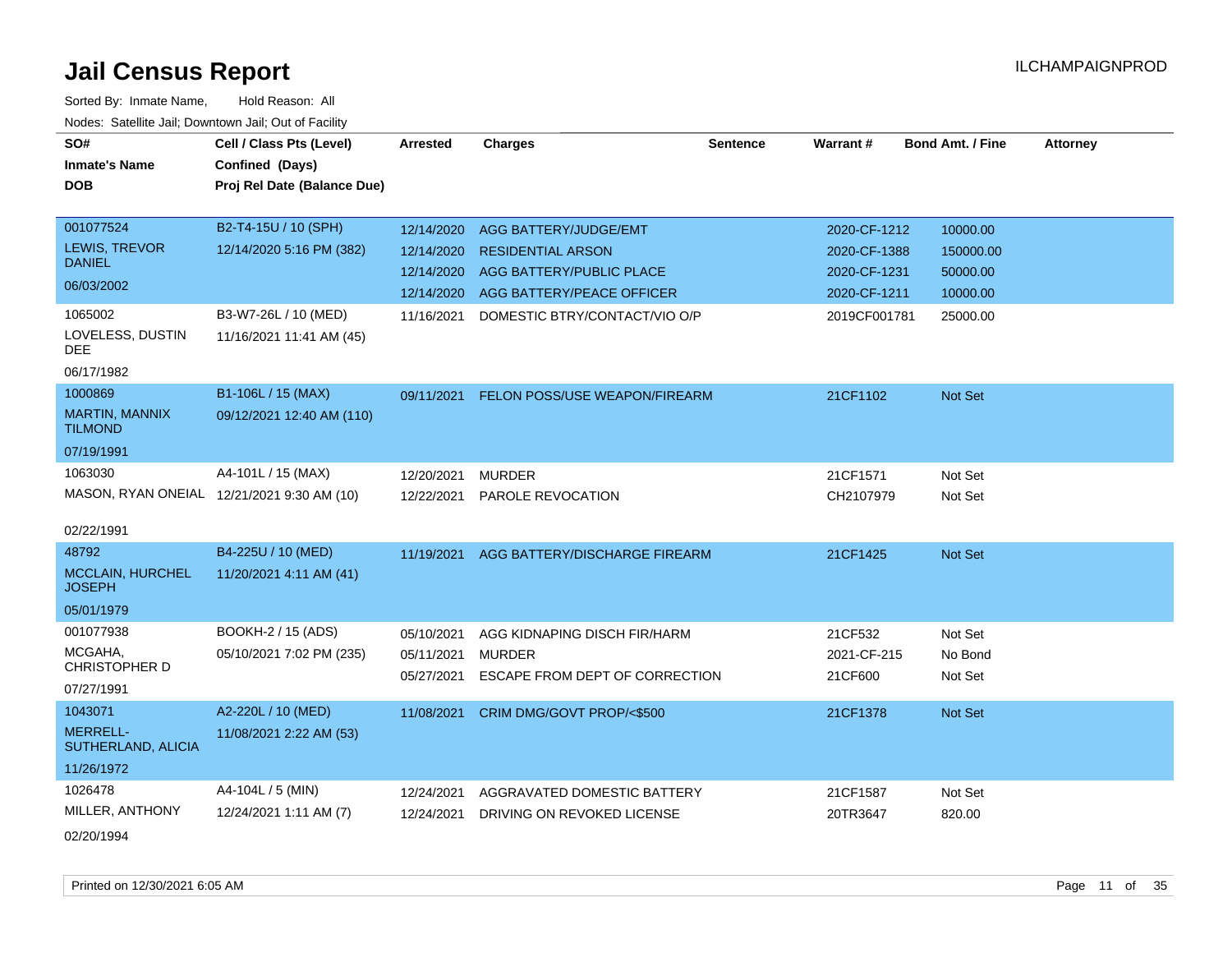| Nodes. Satellite Jali, Downtown Jali, Out of Facility |                                              |            |                                |                 |                      |                         |                 |
|-------------------------------------------------------|----------------------------------------------|------------|--------------------------------|-----------------|----------------------|-------------------------|-----------------|
| SO#                                                   | Cell / Class Pts (Level)                     | Arrested   | <b>Charges</b>                 | <b>Sentence</b> | <b>Warrant#</b>      | <b>Bond Amt. / Fine</b> | <b>Attorney</b> |
| <b>Inmate's Name</b>                                  | Confined (Days)                              |            |                                |                 |                      |                         |                 |
| <b>DOB</b>                                            | Proj Rel Date (Balance Due)                  |            |                                |                 |                      |                         |                 |
|                                                       |                                              |            |                                |                 |                      |                         |                 |
| 41584                                                 | B4-227U / 15 (MAX)                           | 12/01/2021 | <b>ARMED HABITUAL CRIMINAL</b> |                 | 21CF1467             | Not Set                 |                 |
| MILLER, JOSE LOVELL 12/02/2021 1:04 AM (29)           |                                              |            |                                |                 |                      |                         |                 |
|                                                       |                                              |            |                                |                 |                      |                         |                 |
| 10/07/1975                                            |                                              |            |                                |                 |                      |                         |                 |
| 001078721                                             | BOOKH-7 / 5 (MIN)                            | 12/29/2021 | VIOLATE ORDER PROTECTION       |                 | 2021CFAWOW           | Not Set                 |                 |
| MIRAMONTES, RAUL                                      | 12/29/2021 4:02 AM (2)                       |            |                                |                 |                      |                         |                 |
|                                                       |                                              |            |                                |                 |                      |                         |                 |
| 05/11/1989                                            |                                              |            |                                |                 |                      |                         |                 |
| 001077902                                             | A2-123L / 5 (ADS)                            | 11/23/2021 | BATTERY/CAUSE BODILY HARM      |                 | 21CM187              | Not Set                 |                 |
| MOFFETT, CAROLYN<br><b>REENE</b>                      | 11/21/2021 10:31 AM (40)                     |            |                                |                 |                      |                         |                 |
| 10/23/1988                                            |                                              |            |                                |                 |                      |                         |                 |
| 001078712                                             | A4-107L / 10 (MED)                           | 12/23/2021 | AGG DISCH FIREARM/1ST AID PERS |                 | 21CF1581             | Not Set                 |                 |
| MONTGOMERY,                                           | 12/23/2021 4:27 PM (8)                       |            |                                |                 |                      |                         |                 |
| <b>RASHARD MYKI</b>                                   |                                              |            |                                |                 |                      |                         |                 |
| 11/05/2001                                            |                                              |            |                                |                 |                      |                         |                 |
| 39106                                                 | B4-227L / 10 (MED)                           | 10/12/2021 | DOMESTIC BATTERY/OTHER PRIOR   |                 | 21CF1217             | Not Set                 |                 |
| MOORE, ANDREW LEE, 10/12/2021 1:02 AM (80)            |                                              |            |                                |                 |                      |                         |                 |
| Junior                                                |                                              |            |                                |                 |                      |                         |                 |
| 04/12/1973                                            |                                              |            |                                |                 |                      |                         |                 |
| 1007239                                               | BOOKH-7 / 10 (MED)                           | 12/29/2021 | DOMESTIC BATTERY               |                 | 2021-CM-AWOW Not Set |                         |                 |
| MOORE, ANDREW                                         | 12/29/2021 8:40 PM (2)                       |            |                                |                 |                      |                         |                 |
| VIRGIL<br>08/20/1972                                  |                                              |            |                                |                 |                      |                         |                 |
|                                                       |                                              |            |                                |                 |                      |                         |                 |
| 1076384                                               | A1-227L / 5 (MIN)                            | 10/28/2021 | RETAIL THEFT/DISP MERCH/<\$300 |                 | 21CM149              | 12500.00                |                 |
|                                                       | MURPHY, AZIA CIMONE 10/29/2021 12:49 AM (63) |            |                                |                 |                      |                         |                 |
| 09/23/1995                                            |                                              |            |                                |                 |                      |                         |                 |
| 001078284                                             | A2-121L / 15 (MAX)                           | 12/28/2021 | ARMED ROBBERY/NO FIREARM       |                 | 2021CF1603           | Not Set                 |                 |
| NACCARATTO, MIA                                       | 12/28/2021 10:03 PM (3)                      |            |                                |                 |                      |                         |                 |
| ANGELINA                                              |                                              |            |                                |                 |                      |                         |                 |
| 11/25/2002                                            |                                              |            |                                |                 |                      |                         |                 |
|                                                       |                                              |            |                                |                 |                      |                         |                 |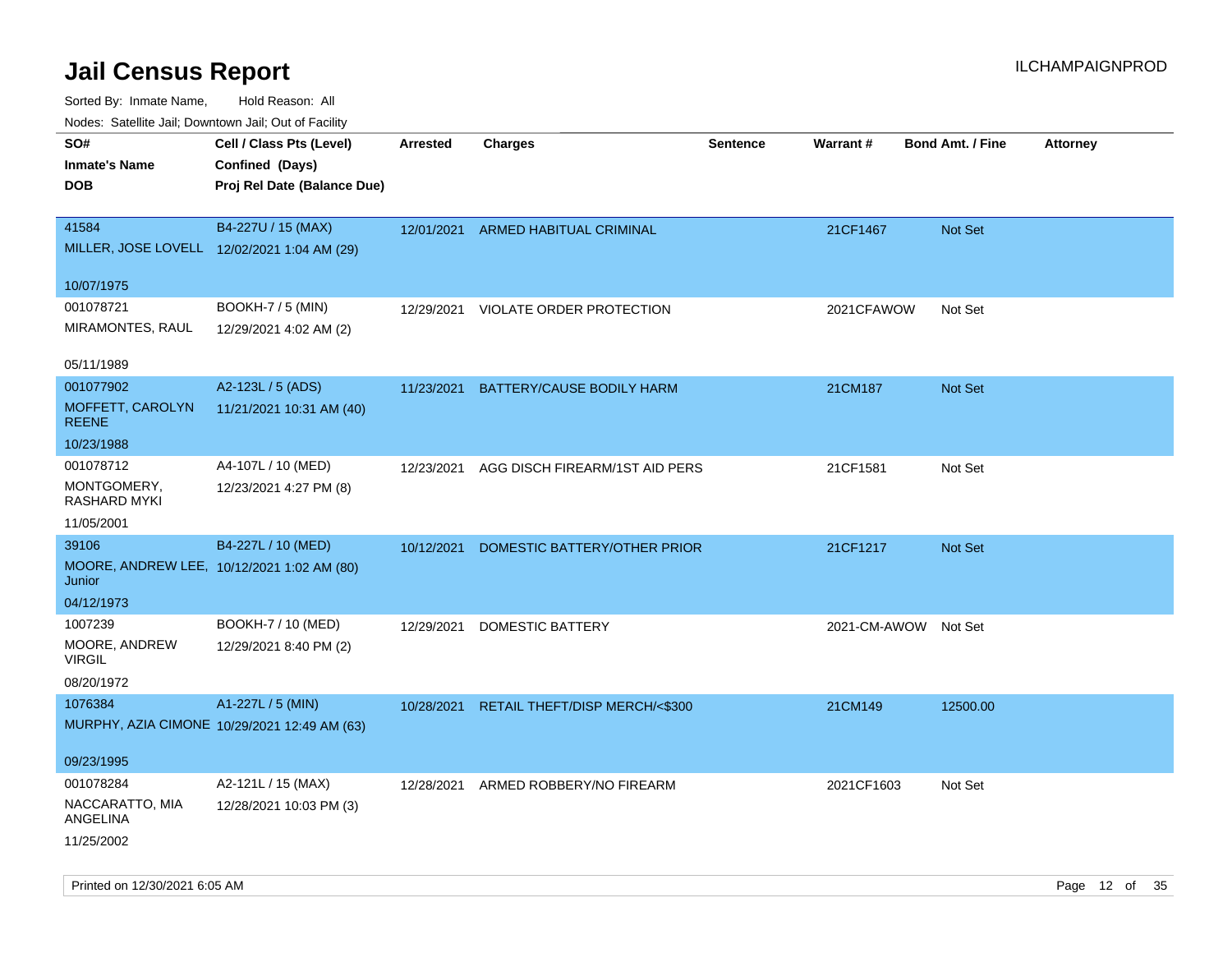Sorted By: Inmate Name, Hold Reason: All Nodes: Satellite Jail; Downtown Jail; Out of Facility

| SO#<br><b>Inmate's Name</b><br>DOB<br>001078723<br>NELSON, CASSANDRA 12/28/2021 10:05 PM (3)<br>LYNN | Cell / Class Pts (Level)<br>Confined (Days)<br>Proj Rel Date (Balance Due)<br>A2-121U / 15 (MAX) | <b>Arrested</b><br>12/28/2021          | <b>Charges</b><br>ARMED ROBBERY/NO FIREARM                                                      | <b>Sentence</b> | Warrant#<br>2021CF1602           | Bond Amt. / Fine<br>No Bond   | <b>Attorney</b> |
|------------------------------------------------------------------------------------------------------|--------------------------------------------------------------------------------------------------|----------------------------------------|-------------------------------------------------------------------------------------------------|-----------------|----------------------------------|-------------------------------|-----------------|
| 12/18/2002<br>001078517<br>NELSON, RORY<br><b>DEMOND</b><br>08/14/1984                               | B1-201L / 15 (MAX)<br>10/19/2021 3:55 AM (73)                                                    |                                        | 10/19/2021 ATTEMPT (FIRST DEGREE MURDER)                                                        |                 | 21CF1267                         | Not Set                       |                 |
| 1073913<br><b>OSBORNE, NICHOLE</b><br><b>MARIE</b><br>06/22/1979                                     | A1-124U / 5 (MIN)<br>12/16/2021 4:17 AM (15)                                                     | 12/16/2021<br>12/16/2021<br>12/16/2021 | <b>RESIDENTIAL BURGLARY</b><br><b>CRIMINAL TRESPASS TO VEHICLES</b><br><b>RETAIL THEFT</b>      |                 | 21CF1537<br>2021CM423<br>21CM522 | 100.00<br>1500.00<br>5000.00  |                 |
| 1074169<br>PANZER, IAN RICHARD 12/21/2021 2:24 PM (10)<br>07/04/1988                                 | A4-207U / 10 (ADS)                                                                               | 12/21/2021                             | AGGRAVATED DOMESTIC BATTERY                                                                     |                 | 21CF1567                         | Not Set                       |                 |
| 61251<br>PETMECKY, JOHN<br><b>ROBERT</b><br>03/09/1983                                               | A4-103L / 15 (ADS)<br>12/27/2021 1:52 PM (4)                                                     | 12/27/2021                             | <b>PRED CRIM SEX ASLT/VICTIM &lt;13</b>                                                         |                 | 21CF651                          | No Bond                       |                 |
| 001078357<br>PETTIGREW, CAREY<br><b>CORNITRIAS DEOBLO</b><br>08/31/1986                              | B2-T1-02L / 15 (MAX)<br>09/17/2021 9:56 AM (105)                                                 | 09/17/2021<br>09/17/2021<br>09/17/2021 | ARMED ROBBERY/ARMED W/FIREARM<br>ARMED ROBBERY/ARMED W/FIREARM<br>ARMED ROBBERY/ARMED W/FIREARM |                 | 21CF1128<br>21CF1129<br>21CF1230 | Not Set<br>Not Set<br>Not Set |                 |
| 1063325<br>PICKENS, JOSEPH<br><b>PARNELL</b><br>04/27/1978                                           | B1-104U / 10 (MED)<br>12/09/2021 4:43 AM (22)                                                    | 12/09/2021                             | <b>DOMESTIC BATTERY</b>                                                                         |                 | 21CF1502                         | Not Set                       |                 |
| 999352<br>PIRLOT, JUSTIN LEE                                                                         | B4-225L / 10 (MED)<br>09/09/2021 11:28 AM (113)                                                  | 09/09/2021<br>10/23/2021               | <b>VIOLATE OP/OTHER PRIOR</b><br><b>FALSE REPORT OF OFFENSE</b>                                 | 2y (DOC)        | 21CF1092<br>2019CF836            | Not Set<br>5000.00            |                 |

11/08/1982

Printed on 12/30/2021 6:05 AM **Page 13** of 35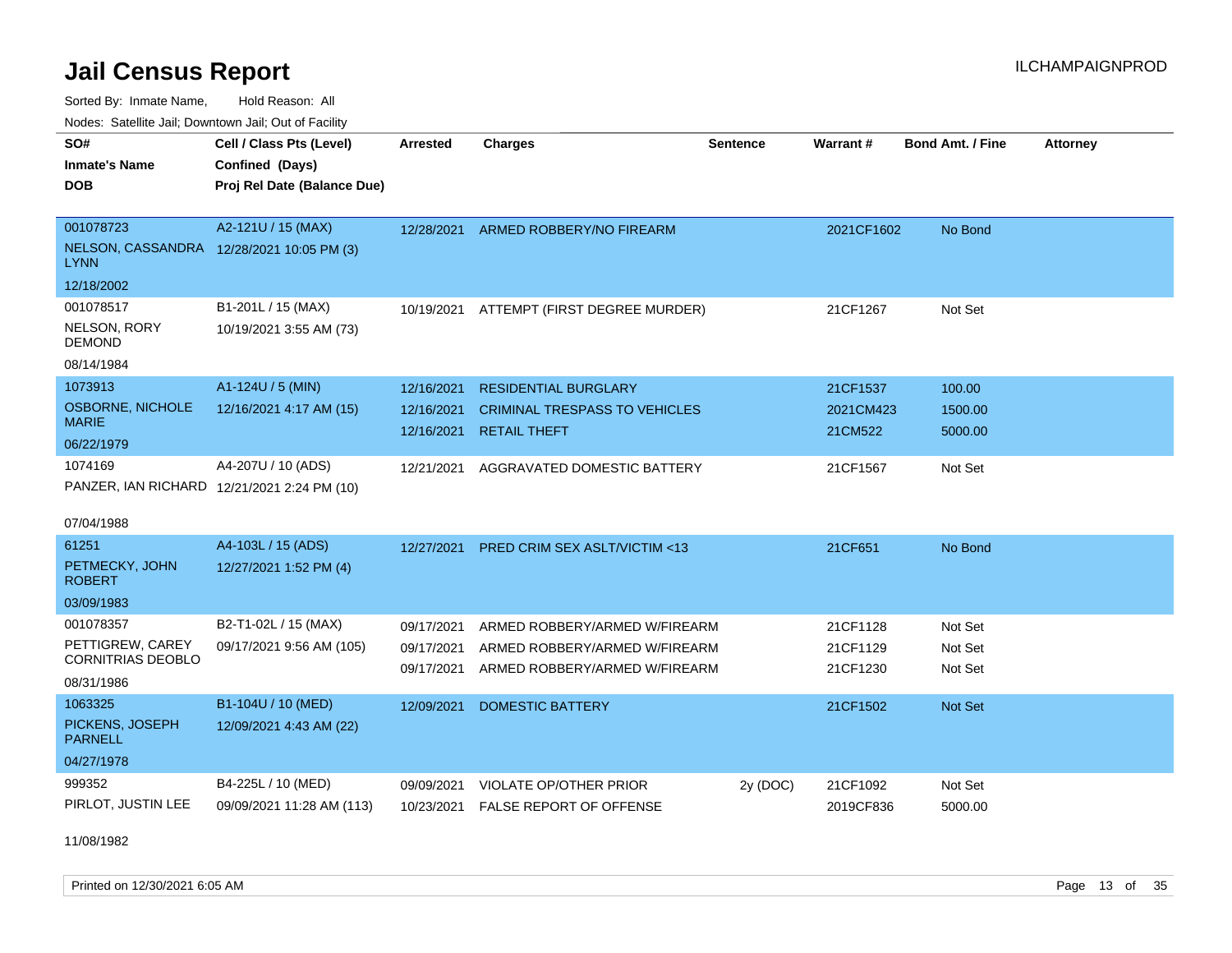| roaco. Calcinio dan, Domnomi dan, Cal or Fability |                                              |            |                                           |                 |                 |                         |                 |
|---------------------------------------------------|----------------------------------------------|------------|-------------------------------------------|-----------------|-----------------|-------------------------|-----------------|
| SO#                                               | Cell / Class Pts (Level)                     | Arrested   | <b>Charges</b>                            | <b>Sentence</b> | <b>Warrant#</b> | <b>Bond Amt. / Fine</b> | <b>Attorney</b> |
| Inmate's Name                                     | Confined (Days)                              |            |                                           |                 |                 |                         |                 |
| DOB                                               | Proj Rel Date (Balance Due)                  |            |                                           |                 |                 |                         |                 |
|                                                   |                                              |            |                                           |                 |                 |                         |                 |
| 001078669                                         | A4-105U / 10 (MED)                           |            | 12/10/2021 AGG DISCHARGE FIREARM/BLDG/SCH |                 | 21CF1507        | <b>Not Set</b>          |                 |
| RANGEL, ADRIAN                                    | 12/10/2021 12:53 AM (21)                     |            |                                           |                 |                 |                         |                 |
| 11/25/2000                                        |                                              |            |                                           |                 |                 |                         |                 |
| 1069524                                           | B4-224L / 15 (MAX)                           | 08/08/2021 | MFG/DEL CANNABIS/30-500 GRAMS             |                 | 21CF953         | Not Set                 |                 |
| RAY-DAVIS, KAMARI<br>DAYVON                       | 08/09/2021 2:44 AM (144)                     |            |                                           |                 |                 |                         |                 |
| 03/30/2000                                        |                                              |            |                                           |                 |                 |                         |                 |
| 45473                                             | B1-202L / 15 (MAX)                           | 11/23/2021 | CHIL SEX OFFEN/RESIDE DAY CARE            |                 | 21CF1275        | 10000.00                |                 |
| REXROAD, CALVIN<br>ALLEN                          | 11/23/2021 6:27 PM (38)                      |            | 11/23/2021 VIOLATE SEX OFFENDER REGIS     |                 | 21CF546         | 50000.00                |                 |
| 10/04/1970                                        |                                              |            |                                           |                 |                 |                         |                 |
| 979485                                            | B2-T4-16L / 15 (ADS)                         | 03/12/2021 | PRED CRIM SEX ASLT/VICTIM <13             |                 | 21CF282         | Not Set                 |                 |
| RODRIGUEZ, JOSHUA<br>ANTHONY                      | 03/12/2021 1:57 PM (294)                     |            |                                           |                 |                 |                         |                 |
| 04/06/1990                                        |                                              |            |                                           |                 |                 |                         |                 |
| 61330                                             | B4-123L / 15 (MAX)                           | 12/01/2021 | <b>ARMED HABITUAL CRIMINAL</b>            |                 | 21CF1473        | <b>Not Set</b>          |                 |
| RUFFIN, JONATHON<br>CECIL                         | 12/01/2021 5:34 AM (30)                      | 12/01/2021 | <b>PAROLE REVOCATION</b>                  |                 | CH2107545       | No Bond                 |                 |
| 05/10/1984                                        |                                              |            |                                           |                 |                 |                         |                 |
| 1071161                                           | B4-124L / 15 (MAX)                           | 08/18/2021 | DELIVERY OF OR POSSESSION OF W/INT        |                 | 21CF1008        | No Bond                 |                 |
| SANDERS, MARKELL<br>LAMAR                         | 08/18/2021 6:18 PM (135)                     |            |                                           |                 |                 |                         |                 |
| 02/02/2000                                        |                                              |            |                                           |                 |                 |                         |                 |
| 1047469                                           | B3-W5-18L / 10 (MED)                         | 07/03/2021 | <b>CRIMINAL SEX ASSAULT/CONSENT</b>       |                 | 21CF773         | <b>Not Set</b>          |                 |
| ALLEN                                             | SCHINDLER, RICHARD 07/03/2021 10:25 PM (181) |            |                                           |                 |                 |                         |                 |
| 10/16/1979                                        |                                              |            |                                           |                 |                 |                         |                 |
| 001078704                                         | A3-212U / 15 (MAX)                           | 12/21/2021 | MURDER/INTENT TO KILL/INJURE              |                 | 21CF1575        | Not Set                 |                 |
| SHORTER, JAQUAN<br><b>MAURICE</b>                 | 12/23/2021 1:23 AM (8)                       |            |                                           |                 |                 |                         |                 |
| 10/08/1998                                        |                                              |            |                                           |                 |                 |                         |                 |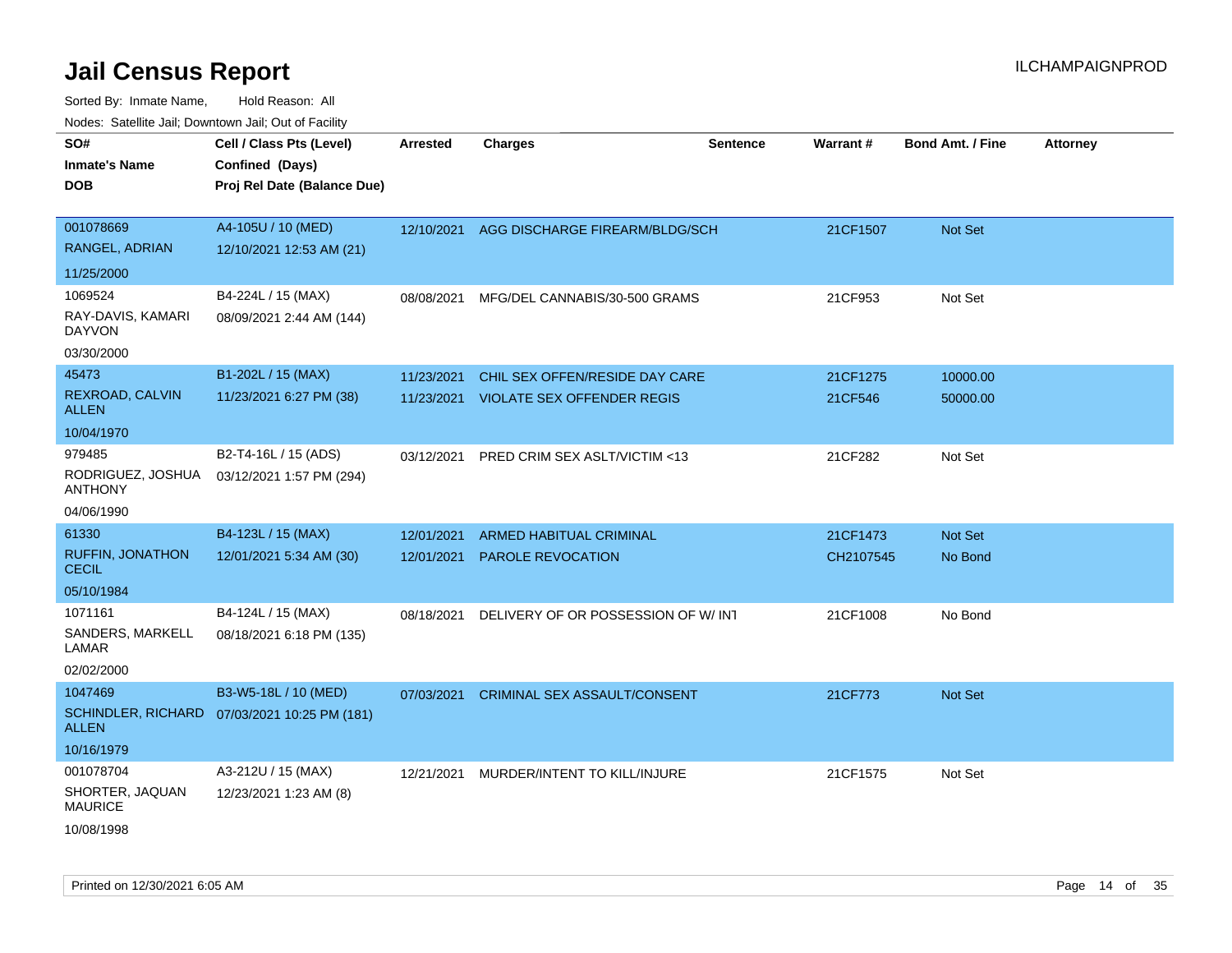| SO#<br><b>Inmate's Name</b><br><b>DOB</b>        | Cell / Class Pts (Level)<br>Confined (Days)<br>Proj Rel Date (Balance Due) | Arrested                 | <b>Charges</b>                                              | <b>Sentence</b> | Warrant#                 | <b>Bond Amt. / Fine</b> | <b>Attorney</b> |
|--------------------------------------------------|----------------------------------------------------------------------------|--------------------------|-------------------------------------------------------------|-----------------|--------------------------|-------------------------|-----------------|
| 001078698<br>SIDES, BRIAN KEITH                  | A4-206U / 5 (MIN)<br>12/20/2021 4:23 PM (11)                               | 12/20/2021               | <b>DIRECT CRIMINAL CONTEMPT</b>                             |                 | 2019F44                  | No Bond                 |                 |
| 12/08/1969                                       |                                                                            |                          |                                                             |                 |                          |                         |                 |
| 47195                                            | BOOKH-8 / 5 (ADS)                                                          | 12/27/2021               | <b>RESIDENTIAL BURGLARY</b>                                 |                 | 2020CF1222               | 10000.00                |                 |
| SIMMONS, JAMES<br><b>ROBERT</b>                  | 12/27/2021 8:42 AM (4)                                                     | 12/28/2021<br>12/28/2021 | FORGERY/ISSUE DOCUMENT/1 UPC<br><b>RESIDENTIAL BURGLARY</b> |                 | 2021CF1595<br>2021CF1596 | Not Set<br>Not Set      |                 |
| 03/13/1975                                       |                                                                            |                          |                                                             |                 |                          |                         |                 |
| 001078441                                        | <b>BOOKF-3 / 15 (ADS)</b>                                                  | 10/01/2021               | ARMED HABITUAL CRIMINAL                                     |                 | 21CF1182                 | Not Set                 |                 |
| SINGLETON, CORRIE<br><b>DERRELL</b>              | 10/01/2021 12:36 PM (91)                                                   | 12/20/2021               | SPEEDING 26-34 MPH OVER LIMIT                               |                 | 2021TR2701               | 1000.00                 |                 |
| 05/07/1983                                       |                                                                            |                          |                                                             |                 |                          |                         |                 |
| 38305<br>STOVER, JOSH<br>ANDREW                  | B2-T2-06L / 10 (SPH)<br>03/18/2020 10:24 AM (653)                          | 03/18/2020               | CRIMINAL SEXUAL ABUSE                                       |                 | 20CF-343                 | 500000.00               |                 |
| 08/18/1973                                       |                                                                            |                          |                                                             |                 |                          |                         |                 |
| 001078182                                        | A3-114L / 5 (MIN)                                                          | 12/20/2021               | DRIVING ON REVOKED LICENSE                                  |                 | 2021CF800                | No Bond                 |                 |
| <b>STRONG, KEVIN</b><br><b>GARDNER</b>           | 12/20/2021 4:34 PM (11)                                                    |                          |                                                             |                 |                          |                         |                 |
| 02/12/1963                                       | 3/19/2022 (0.00)                                                           |                          |                                                             |                 |                          |                         |                 |
| 65920                                            | A3-213L / 15 (MAX)                                                         | 12/21/2021               | ARMED ROBBERY/ARMED W/FIREARM                               |                 | 2021CF1543               | 100000.00               |                 |
| TAPSCOTT,<br><b>CORNELIUS</b>                    | 12/21/2021 10:57 PM (10)                                                   |                          |                                                             |                 |                          |                         |                 |
| 07/14/1985                                       |                                                                            |                          |                                                             |                 |                          |                         |                 |
| 1066794                                          | B3-W4-16L / 5 (MIN)                                                        | 09/07/2021               | <b>VIOLATE OP/OTHER PRIOR</b>                               |                 | 21CF1061                 | Not Set                 |                 |
| <b>TAYLOR, STANLEY</b><br><b>JAMES</b>           | 09/07/2021 7:01 AM (115)                                                   |                          |                                                             |                 |                          |                         |                 |
| 01/05/1994                                       |                                                                            |                          |                                                             |                 |                          |                         |                 |
| 962484                                           | BOOKF-1 / 10 (MED)                                                         | 12/29/2021               | AGGRAVATED DOMESTIC BATTERY                                 |                 | 2021CFAWOW               | Not Set                 |                 |
| <b>TAYLOR, VINCENT</b><br>REGINALD<br>11/03/1988 | 12/29/2021 7:23 AM (2)                                                     |                          |                                                             |                 |                          |                         |                 |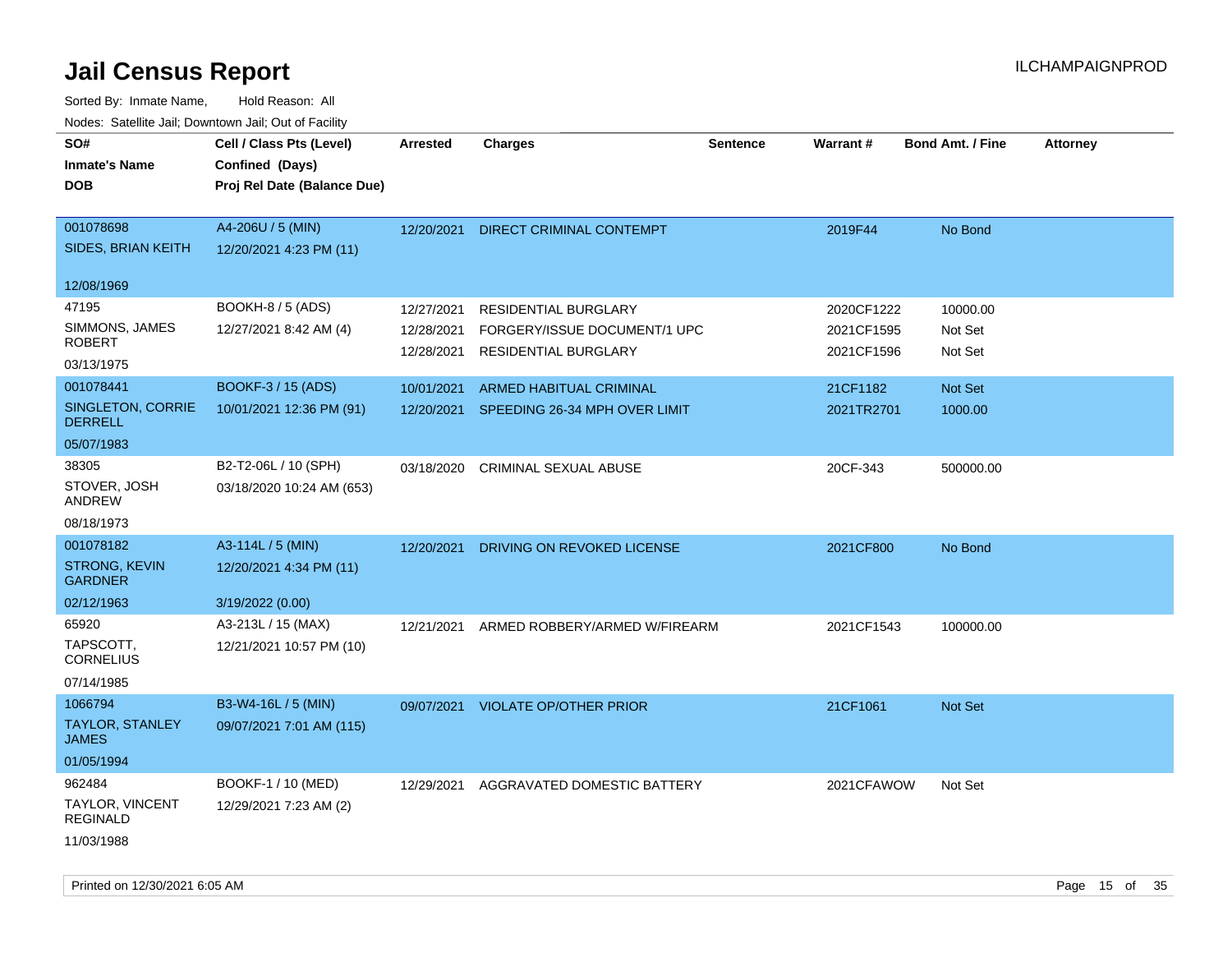Sorted By: Inmate Name, Hold Reason: All

Nodes: Satellite Jail; Downtown Jail; Out of Facility

| SO#                                       | Cell / Class Pts (Level)    | <b>Arrested</b> | <b>Charges</b>                  | <b>Sentence</b> | Warrant#  | <b>Bond Amt. / Fine</b> | <b>Attorney</b> |
|-------------------------------------------|-----------------------------|-----------------|---------------------------------|-----------------|-----------|-------------------------|-----------------|
| <b>Inmate's Name</b>                      | Confined (Days)             |                 |                                 |                 |           |                         |                 |
| <b>DOB</b>                                | Proj Rel Date (Balance Due) |                 |                                 |                 |           |                         |                 |
|                                           |                             |                 |                                 |                 |           |                         |                 |
| 001078471                                 | B4-127U / 10 (MED)          | 10/11/2021      | AGG UUW/VEHICLE/<21             |                 | 21CF1210  | 100.00                  |                 |
| <b>THATCH, OMARION</b><br><b>DIAMONTE</b> | 10/11/2021 1:26 AM (81)     |                 |                                 |                 |           |                         |                 |
| 09/05/2003                                |                             |                 |                                 |                 |           |                         |                 |
| 21252                                     | B4-121U / 15 (MAX)          | 10/18/2021      | MFG/DEL 1<15 GR COCAINE/ANLG    |                 | 2021CF172 | 25000.00                |                 |
| THOMAS, ELIJAH                            | 10/18/2021 12:35 AM (74)    |                 |                                 |                 |           |                         |                 |
| 07/31/1962                                |                             |                 |                                 |                 |           |                         |                 |
| 32058                                     | B4-123U / 15 (MAX)          | 06/14/2021      | <b>AGG DISCH FIREARM</b>        |                 | 21CF690   | <b>Not Set</b>          |                 |
| THOMPSON, STEVEN<br><b>ONEAL</b>          | 06/14/2021 6:44 AM (200)    |                 |                                 |                 |           |                         |                 |
| 03/14/1969                                |                             |                 |                                 |                 |           |                         |                 |
| 32910                                     | B3-W3-12L / 10 (MED)        | 10/04/2021      | DOM BTRY/HARM/1-2 PRECONV       |                 | 21CF1189  | Not Set                 |                 |
| TULL, CHRISTOPHER<br><b>MICHAEL</b>       | 10/04/2021 10:53 PM (88)    |                 |                                 |                 |           |                         |                 |
| 04/02/1971                                |                             |                 |                                 |                 |           |                         |                 |
| 001078353                                 | <b>BOOKH-7 / 5 (MIN)</b>    | 12/30/2021      | THEFT/DISP MERCH/<\$300/PRECONV |                 | 21CF1058  | 5000.00                 |                 |
| <b>VEACH, JUSTIN ROY</b>                  | 12/30/2021 12:22 AM (1)     |                 |                                 |                 |           |                         |                 |
|                                           |                             |                 |                                 |                 |           |                         |                 |
| 09/28/1983                                |                             |                 |                                 |                 |           |                         |                 |
| 1070737                                   | A1-126L / 15 (MAX)          | 10/14/2021      | AGG KIDNAPG/<13/INTEL DISABL    |                 | 2020CF418 | 250000.00               |                 |
| WASHINGTON,<br><b>JASTINA VIRGINIA</b>    | 10/14/2021 12:02 PM (78)    |                 |                                 |                 |           |                         |                 |
| 04/11/2000                                |                             |                 |                                 |                 |           |                         |                 |
| 977140                                    | B1-203L / 10 (MED)          | 10/24/2021      | ARMED HABITUAL CRIMINAL         |                 | 21CF1289  | Not Set                 |                 |
| <b>WEBSTER, DERRIAL</b><br><b>DEVON</b>   | 10/24/2021 2:46 AM (68)     |                 |                                 |                 |           |                         |                 |
| 01/14/1990                                |                             |                 |                                 |                 |           |                         |                 |
| 001078328                                 | B1-207U / 15 (MAX)          | 08/30/2021      | FELON POSS/USE WEAPON/FIREARM   |                 | 21CF1045  | Not Set                 |                 |
| WHITE, JUSTIN<br><b>STEVEN</b>            | 08/30/2021 10:48 AM (123)   |                 |                                 |                 |           |                         |                 |
| 10/25/1995                                |                             |                 |                                 |                 |           |                         |                 |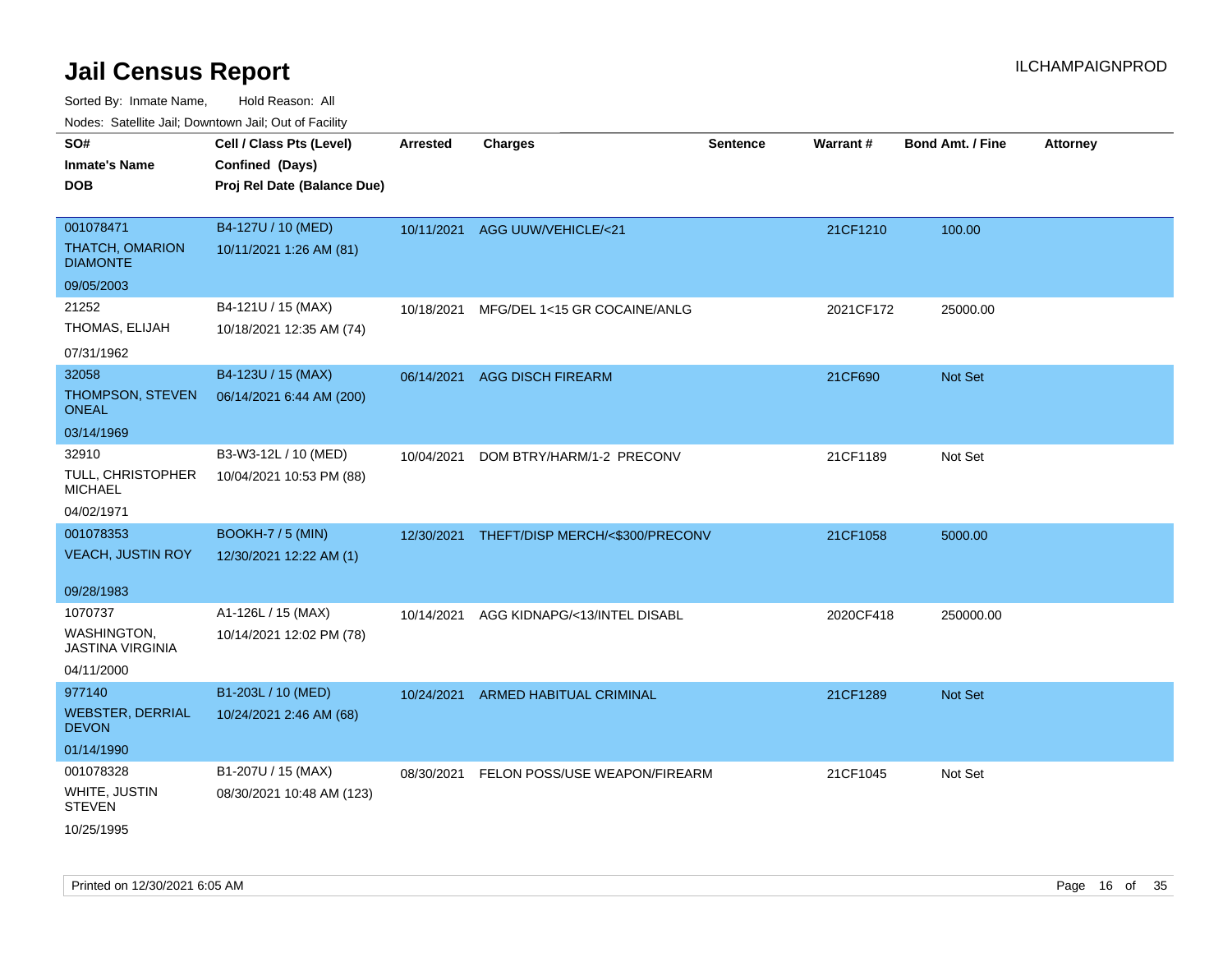| roaco. Catolino dall, Downtown dall, Out of Fability<br>SO# | Cell / Class Pts (Level)    | <b>Arrested</b>   | <b>Charges</b>                     | <b>Sentence</b> | Warrant#    | <b>Bond Amt. / Fine</b> | <b>Attorney</b> |
|-------------------------------------------------------------|-----------------------------|-------------------|------------------------------------|-----------------|-------------|-------------------------|-----------------|
| <b>Inmate's Name</b>                                        | Confined (Days)             |                   |                                    |                 |             |                         |                 |
| <b>DOB</b>                                                  | Proj Rel Date (Balance Due) |                   |                                    |                 |             |                         |                 |
|                                                             |                             |                   |                                    |                 |             |                         |                 |
| 54212                                                       | A4-201U / 10 (MED)          | 12/21/2021        | ARMED VIOLENCE/CATEGORY I          |                 | 21CF1576    | Not Set                 |                 |
| <b>WHITLOCK, GEORGE</b>                                     | 12/21/2021 1:20 PM (10)     | 12/21/2021        | RECEIVE/POSS/SELL STOLEN VEH       |                 | 2021CF669   | 10000.00                |                 |
| <b>ABRAM</b>                                                |                             | 12/21/2021        | VIOLATE ORDER PROTECTION           |                 | 2021CM391   | 1000.00                 |                 |
|                                                             |                             | 12/21/2021        | OBSTRUCT JUST/DESTROY EVIDENCE     |                 | 2021CF1223  | 730.00                  |                 |
| 11/10/1978                                                  |                             |                   |                                    |                 |             |                         |                 |
| 001078709                                                   | A3-111L / 15 (MAX)          | 12/22/2021        | ARMED VIOLENCE/CATEGORY I          |                 | 21CF1586    | Not Set                 |                 |
| WILLIAMS, DAVID LEE                                         | 12/22/2021 11:00 AM (9)     |                   |                                    |                 |             |                         |                 |
|                                                             |                             |                   |                                    |                 |             |                         |                 |
| 12/18/1989                                                  |                             |                   |                                    |                 |             |                         |                 |
| 1019420                                                     | A3-115L / 10 (MED)          | 12/14/2021        | METH MANUFACTURING/15<100 GR       | 8y (DOC)        | 21CF205     | No Bond                 |                 |
| WILLIAMS,<br><b>MARSHAWN ANTONIO</b>                        | 12/14/2021 1:56 PM (17)     |                   |                                    |                 |             |                         |                 |
| 06/02/1994                                                  |                             |                   |                                    |                 |             |                         |                 |
| 638552                                                      | B2-DR / 5 (SPH)             | 10/07/2021        | CHILD PORNOGRAPHY/PHOTOGRAPH       |                 | 2021CF1207  | No Bond                 |                 |
| WILLIAMS, MICHAEL<br>JAMES                                  | 10/07/2021 12:20 PM (85)    |                   |                                    |                 |             |                         |                 |
| 03/29/1964                                                  |                             |                   |                                    |                 |             |                         |                 |
| 1066370                                                     | B1-101L / 15 (MAX)          | 07/28/2021        | ARMED VIOLENCE/CATEGORY III        |                 | 2021 CF 882 | Not Set                 |                 |
| <b>WILLIAMS, REONTE</b><br><b>REMIR</b>                     | 07/28/2021 5:40 AM (156)    |                   |                                    |                 |             |                         |                 |
| 05/14/1999                                                  |                             |                   |                                    |                 |             |                         |                 |
| 001077475                                                   | <b>BOOKH-8 / 5 (MIN)</b>    | 12/29/2021        | RESIST/OBSTRUCTING A PEACE OFFICEF |                 | 20 CM 751   | No Bond                 |                 |
| WILLIS, JAMARI<br><b>MIKALEE</b>                            | 12/29/2021 10:03 AM (2)     |                   |                                    |                 |             |                         |                 |
| 03/29/2002                                                  | 12/31/2021 (0.00)           |                   |                                    |                 |             |                         |                 |
| 001078711                                                   | A3-116L / 10 (MED)          | 12/22/2021        | AGG DISCHARGE FIREARM/OCC BLDG     |                 | 21CF1585    | Not Set                 |                 |
| <b>WILLIS, RANDY</b><br><b>RAMEEL</b>                       | 12/22/2021 4:15 PM (9)      |                   |                                    |                 |             |                         |                 |
| 09/10/2003                                                  |                             |                   |                                    |                 |             |                         |                 |
| <b>Total Satellite Jail: 133</b>                            |                             | <b>Males: 116</b> | Females: 17<br>Unknown: 0          |                 |             |                         |                 |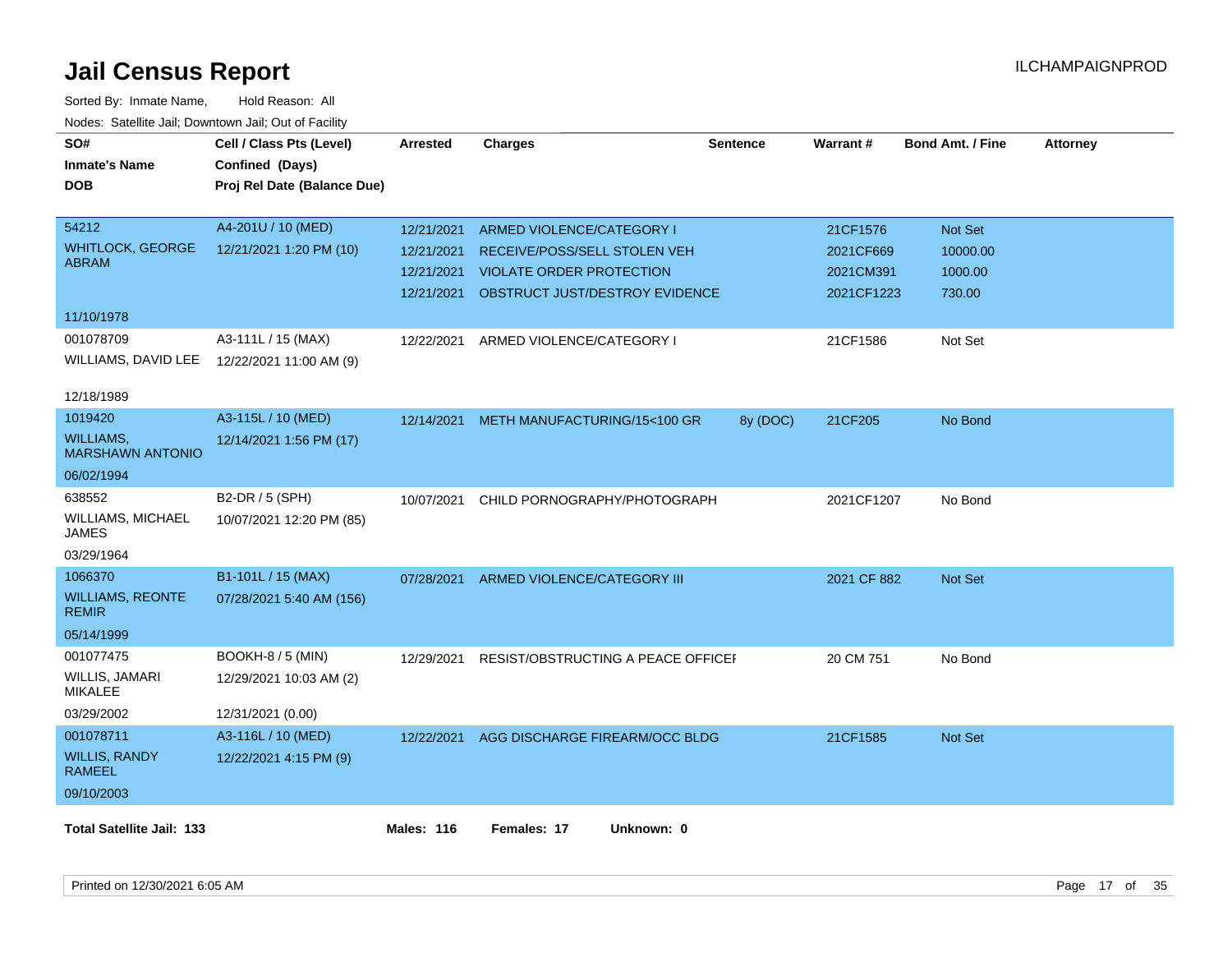| <b>Downtown Jail</b><br>SO#<br><b>Inmate's Name</b><br><b>DOB</b>                            | Cell / Class Pts (Level)<br>Confined (Days)<br>Proj Rel Date (Balance Due)            | <b>Arrested</b>                                                    | <b>Charges</b>                                                                                                                                            | <b>Sentence</b> | Warrant#                                               | <b>Bond Amt. / Fine</b>                                      | <b>Attorney</b> |
|----------------------------------------------------------------------------------------------|---------------------------------------------------------------------------------------|--------------------------------------------------------------------|-----------------------------------------------------------------------------------------------------------------------------------------------------------|-----------------|--------------------------------------------------------|--------------------------------------------------------------|-----------------|
| 1073165<br><b>ACKERMAN, CODY</b><br><b>JAMES</b><br>02/01/1989<br>969121<br>BECKLEY, ANTHONY | G4L / 5 (MIN)<br>04/30/2021 4:48 PM (245)<br>B1 / 15 (SPH)<br>11/25/2021 7:16 PM (36) | 04/30/2021<br>04/30/2021<br>04/30/2021<br>05/03/2021<br>11/25/2021 | UNLWFL POSS/DRIVER/VEH/STOLEN<br>FORGERY/ISSUE/DELIVER DOCUMENT<br><b>BURGLARY</b><br>FORGERY/ISSUE/DELIVER DOCUMENT<br><b>CRIM TRESPASS TO RESIDENCE</b> |                 | 21CF486<br>19CF143<br>21CF516<br>2018CF689<br>21CF1444 | Not Set<br>75000.00<br>Not Set<br>2500.00 / 75.00<br>Not Set |                 |
| <b>PATRICK</b><br>06/30/1989                                                                 |                                                                                       |                                                                    |                                                                                                                                                           |                 |                                                        |                                                              |                 |
| 517915<br><b>BOXLEY, CHARLES</b><br><b>OMAR</b><br>01/10/1985                                | G5U / 5 (MIN)<br>08/03/2021 2:18 PM (150)                                             | 08/03/2021<br>08/03/2021<br>08/03/2021                             | FORGERY/ISSUE/DELIVER DOCUMENT<br><b>BURGLARY</b><br><b>BURGLARY</b>                                                                                      |                 | 21CF289<br>21CF679                                     | No Bond<br>20000.00<br>20000.00                              |                 |
| 1067476<br><b>BROWN, JAMES</b><br><b>BRONELL</b><br>01/08/1996                               | F5L / 10 (MED)<br>11/13/2021 2:35 AM (48)                                             | 11/13/2021<br>11/13/2021                                           | AGG DOMESTIC BATTERY/STRANGLE<br><b>RESIDENTIAL BURGLARY</b>                                                                                              |                 | 20CF575<br>21CF385                                     | 5000.00<br>25000.00                                          |                 |
| 1075941<br><b>BROWN, LIONEL</b><br><b>TERRELL</b><br>10/19/1981                              | G2L / 5 (MIN)<br>10/08/2021 5:16 PM (84)                                              | 10/08/2021                                                         | <b>HARASS WITNESS/FAMILY MBR/REP</b>                                                                                                                      |                 | 2021CF1188                                             | 500000.00                                                    |                 |
| 61904<br><b>BURNETT, TIMOTHY</b><br><b>LYNN</b><br>09/09/1983                                | D4 / 15 (ADS)<br>10/23/2021 5:43 PM (69)                                              | 10/23/2021                                                         | <b>ROBBERY</b>                                                                                                                                            |                 | 21CF1287                                               | Not Set                                                      |                 |
| 34805<br>CONERLY, KIN JOSEPH 10/01/2021 1:53 AM (91)<br>11/16/1971                           | C3U / 15 (MAX)                                                                        | 10/01/2021<br>10/01/2021<br>10/06/2021                             | <b>DOMESTIC BATTERY</b><br><b>ARMED HABITUAL CRIMINAL</b><br>POSS STOLEN VEHICLE > \$25,000                                                               |                 | 21CF1183<br>21CF1184<br>19CF1786                       | <b>Not Set</b><br><b>Not Set</b><br><b>Not Set</b>           |                 |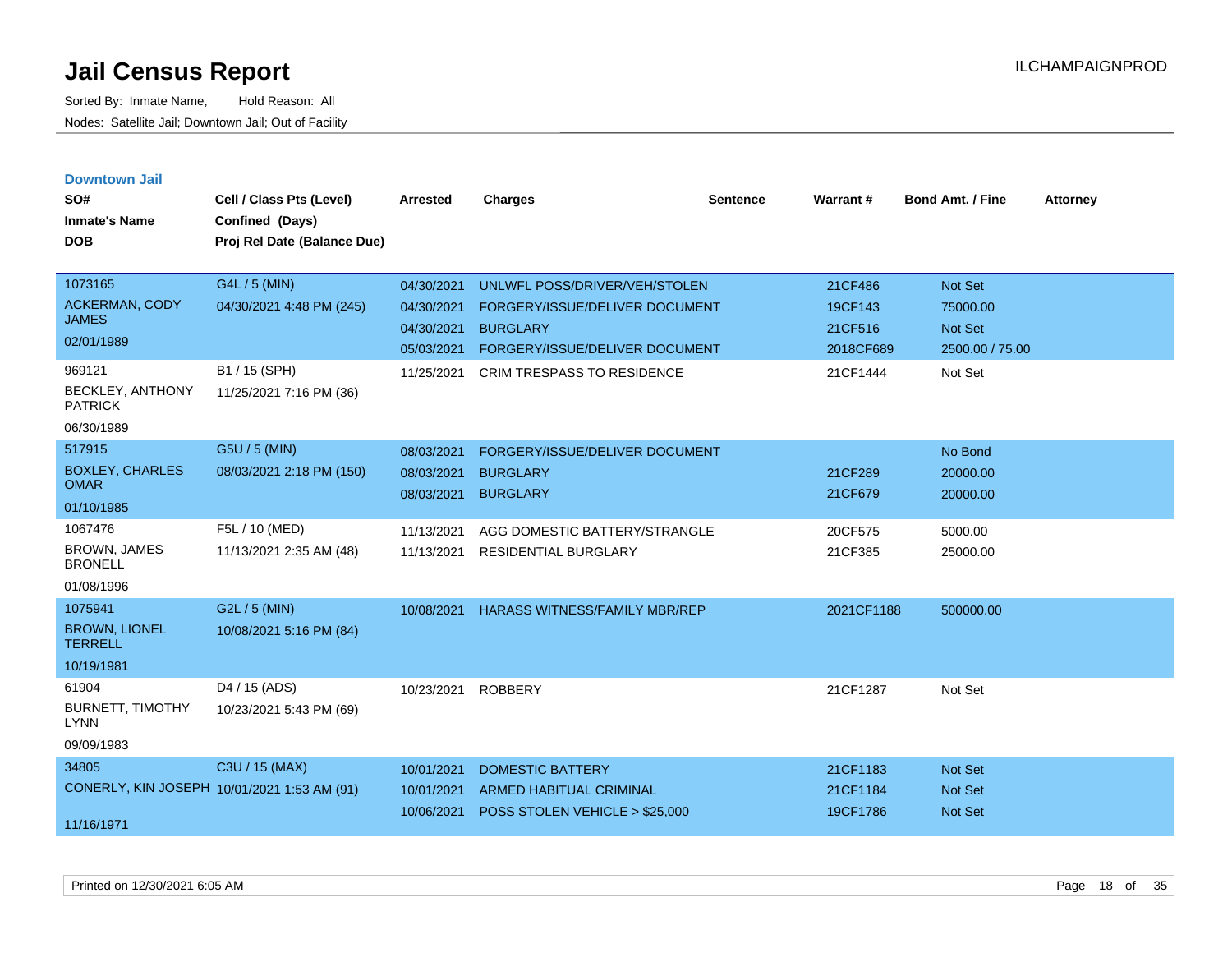| ivouss. Saleline Jali, Downtown Jali, Out of Facility                      |                                                                            |                                        |                                                                                                |                 |                               |                                  |                 |
|----------------------------------------------------------------------------|----------------------------------------------------------------------------|----------------------------------------|------------------------------------------------------------------------------------------------|-----------------|-------------------------------|----------------------------------|-----------------|
| SO#<br><b>Inmate's Name</b><br><b>DOB</b>                                  | Cell / Class Pts (Level)<br>Confined (Days)<br>Proj Rel Date (Balance Due) | <b>Arrested</b>                        | <b>Charges</b>                                                                                 | <b>Sentence</b> | <b>Warrant#</b>               | <b>Bond Amt. / Fine</b>          | <b>Attorney</b> |
| 1075361<br><b>COWART, TORREY</b><br><b>BENJAMEN, Junior</b>                | J6L / 5 (ADS)<br>04/16/2021 9:17 PM (259)                                  | 04/16/2021                             | <b>BURGLARY</b>                                                                                |                 | 21CF414                       | Not Set                          |                 |
| 11/22/1987<br>1067370<br>DAVIS, AUSTIN<br><b>CHRISTOPHER</b><br>08/11/1997 | E3L / 15 (MAX)<br>11/06/2021 12:23 AM (55)                                 | 11/05/2021                             | FIREARM/FOID INVALID/NOT ELIG                                                                  |                 | 21CF1370                      | Not Set                          |                 |
| 1066719<br><b>DAVIS, TAVEON</b><br><b>CORNELIUS</b><br>12/21/1997          | E4L / 10 (MED)<br>06/09/2021 10:50 PM (205)                                | 06/09/2021<br>06/09/2021<br>06/09/2021 | AGG DOMESTIC BATTERY/STRANGLE<br>RET THEFT/DISP MERCH/>\$300<br>RETAIL THEFT/DISP MERCH/<\$300 |                 | 21CF310<br>19CF959<br>19CM897 | 100000.00<br>5000.00<br>3000.00  |                 |
| 001078223<br>DIEGO-MATEO,<br><b>JOAQUIN</b><br>01/23/2002                  | G6L / 5 (MIN)<br>11/09/2021 10:52 PM (52)                                  | 11/09/2021                             | AGG DUI/NO VALID DL                                                                            |                 | 21CF1382                      | Not Set                          |                 |
| 571307<br><b>DOMINGO-</b><br>CASTANEDA,<br>09/29/1989                      | J3L / 15 (ADS)<br>09/14/2020 11:19 PM (473)                                | 09/14/2020<br>09/14/2020               | <b>CRIM SEXUAL ABUSE/CONSENT</b><br>PRED CRIM SEX ASLT/VICTIM <13                              |                 | 2020CF1026<br>2020CF1025      | <b>Not Set</b><br><b>Not Set</b> |                 |
| 527379<br>DRAKE, MARCELL<br>DEON<br>04/20/1987                             | C9U / 15 (ADS)<br>10/25/2021 5:05 PM (67)                                  | 10/25/2021<br>10/27/2021               | ARMED HABITUAL CRIMINAL<br>AGG DOMESTIC BATTERY/STRANGLE                                       |                 | 21CF1297<br>21CF1245          | Not Set<br>Not Set               |                 |
| 959292<br>DUNCAN, COREYON<br><b>ANTHONY</b><br>01/17/1989                  | K1 / 15 (ADS)<br>04/01/2021 8:46 PM (274)                                  | 04/01/2021<br>12/17/2021               | ATTEMPT (FIRST DEGREE MURDER)<br><b>MURDER</b>                                                 |                 | 2020CF565<br>21CF1542         | 2000000.00<br>Not Set            |                 |
| 1053207<br>FAUST, JAQUAVEON<br>LAVELL<br>07/25/1996                        | K <sub>2</sub> / 15 (SPH)<br>06/06/2019 2:24 PM (939)                      | 06/06/2019                             | MURDER/INTENT TO KILL/INJURE                                                                   |                 | 2019-CF849                    | 2000000.00                       |                 |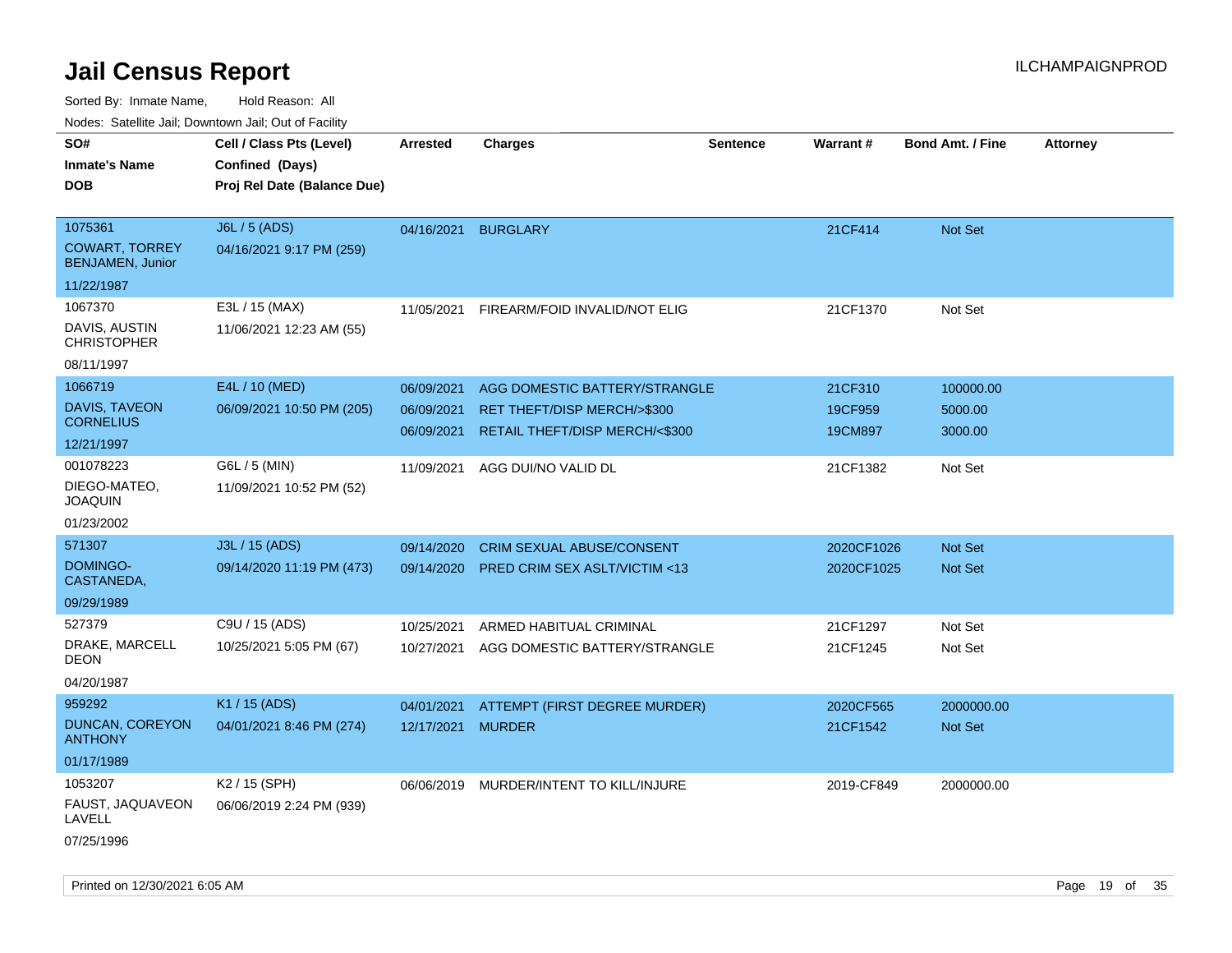| roaco. Calcinio dan, Domnomi dan, Cal or Fability |                                              |                 |                                          |                 |             |                         |                 |
|---------------------------------------------------|----------------------------------------------|-----------------|------------------------------------------|-----------------|-------------|-------------------------|-----------------|
| SO#                                               | Cell / Class Pts (Level)                     | <b>Arrested</b> | <b>Charges</b>                           | <b>Sentence</b> | Warrant#    | <b>Bond Amt. / Fine</b> | <b>Attorney</b> |
| <b>Inmate's Name</b>                              | Confined (Days)                              |                 |                                          |                 |             |                         |                 |
| <b>DOB</b>                                        | Proj Rel Date (Balance Due)                  |                 |                                          |                 |             |                         |                 |
|                                                   |                                              |                 |                                          |                 |             |                         |                 |
| 962759                                            | E6L / 5 (ADS)                                | 07/16/2021      | <b>METH DELIVERY&lt;5 GRAMS</b>          |                 | 21CF833     | Not Set                 |                 |
|                                                   | FINLEY, KEVIN DANTE 07/16/2021 9:44 PM (168) | 07/29/2021      | AGG CRIM SEX ASSAULT/FELONY              |                 | 21CF891     | No Bond                 |                 |
|                                                   |                                              |                 |                                          |                 |             |                         |                 |
| 12/28/1988                                        |                                              |                 |                                          |                 |             |                         |                 |
| 524764                                            | G3L / 5 (MIN)                                | 09/18/2021      | METH DELIVERY/15<100 GRAMS               |                 | 21CF627     | 50000.00                |                 |
| FISCUS, ROBERT<br><b>LOWELL</b>                   | 09/18/2021 10:50 AM (104)                    |                 |                                          |                 |             |                         |                 |
| 02/17/1986                                        |                                              |                 |                                          |                 |             |                         |                 |
| 1068518                                           | G8U / 5 (MIN)                                | 12/16/2021      | <b>BURGLARY</b>                          |                 | 21CF54      | 10000.00                |                 |
| FULFORD, WILLIE                                   | 12/15/2021 11:16 PM (16)                     | 12/16/2021      | <b>BURGLARY</b>                          |                 | 21CF416     | 10000.00                |                 |
| Junior                                            |                                              | 12/16/2021      | <b>RESIST/OBSTRUCT WITH INJURY</b>       |                 | 21C370      | 5000.00                 |                 |
| 12/12/1963                                        |                                              |                 |                                          |                 |             |                         |                 |
| 1068917                                           | $H1L / 5$ (MIN)                              | 08/11/2021      | VIO ORDER/PRIOR VIO OF ORDER             |                 | 21CF965     | Not Set                 |                 |
| <b>GARCIA, JUAN</b><br>CARLOS                     | 08/11/2021 9:24 PM (142)                     |                 |                                          |                 |             |                         |                 |
| 10/21/1997                                        |                                              |                 |                                          |                 |             |                         |                 |
| 32913                                             | $11/15$ (ADS)                                | 12/03/2021      | <b>PRED CRIM SEX ASLT/VICTIM &lt;13</b>  |                 | 21CF1481    | Not Set                 |                 |
| GROB, WARREN A,<br>Junior                         | 12/03/2021 4:24 PM (28)                      |                 |                                          |                 |             |                         |                 |
| 12/07/1950                                        |                                              |                 |                                          |                 |             |                         |                 |
| 1073611                                           | G3U / 5 (MIN)                                | 02/09/2021      | MFG 15>100 GR ECSTASY/ANALOG             |                 | 21CF121     | 500000.00               |                 |
| <b>HAYES, CAMERON</b><br><b>TAYLOR MALEEK</b>     | 02/09/2021 3:10 PM (325)                     | 02/09/2021      | DELIVERY OF OR POSSESSION OF W/ INT      |                 | 21CF160     | Not Set                 |                 |
| 08/10/1998                                        |                                              |                 |                                          |                 |             |                         |                 |
| 544770                                            | D <sub>3</sub> / 10 (MED)                    | 08/14/2021      | AGG DOMESTIC BATTERY/STRANGLE            |                 | 2021CF514   | 25000.00                |                 |
| HAYES, DEVON<br><b>JERMAINE</b>                   | 08/14/2021 2:56 AM (139)                     | 08/14/2021      | AGGRAVATED DOMESTIC BATTERY              |                 | 21CF977     | No Bond                 |                 |
| 11/07/1987                                        |                                              |                 |                                          |                 |             |                         |                 |
| 1024228                                           | K3 / 15 (SPH)                                |                 | 04/24/2018 *MURDER/INTENT TO KILL/INJURE |                 | 2018-CF1170 | 5000000.00              |                 |
| HILL, JAMONTE<br>RASHAD                           | 04/24/2018 4:07 PM (1,347)                   |                 |                                          |                 |             |                         |                 |
| 05/23/1994                                        |                                              |                 |                                          |                 |             |                         |                 |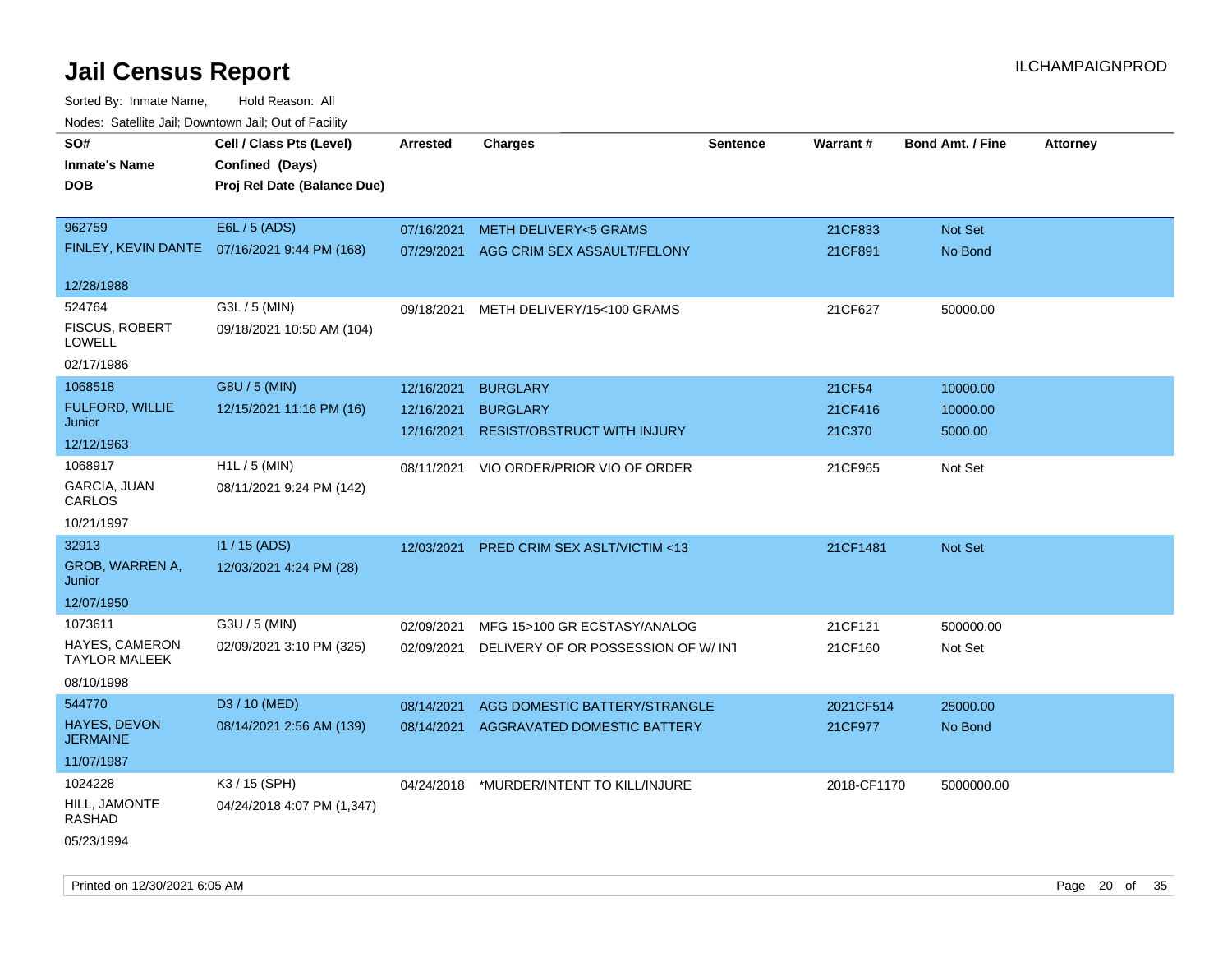Sorted By: Inmate Name, Hold Reason: All Nodes: Satellite Jail; Downtown Jail; Out of Facility

| Nudes. Satellite Jali, Downtown Jali, Out of Facility |                                             |                 |                                    |                 |            |                         |                 |
|-------------------------------------------------------|---------------------------------------------|-----------------|------------------------------------|-----------------|------------|-------------------------|-----------------|
| SO#                                                   | Cell / Class Pts (Level)                    | <b>Arrested</b> | <b>Charges</b>                     | <b>Sentence</b> | Warrant#   | <b>Bond Amt. / Fine</b> | <b>Attorney</b> |
| Inmate's Name                                         | Confined (Days)                             |                 |                                    |                 |            |                         |                 |
| <b>DOB</b>                                            | Proj Rel Date (Balance Due)                 |                 |                                    |                 |            |                         |                 |
|                                                       |                                             |                 |                                    |                 |            |                         |                 |
| 1063119                                               | J5L / 10 (MED)                              | 11/05/2021      | <b>BURGLARY</b>                    |                 | 2018CF877  | 10000.00                |                 |
| HUNT, KHALLEEL<br>MALIK                               | 11/05/2021 7:47 AM (56)                     |                 |                                    |                 |            |                         |                 |
| 03/28/1999                                            |                                             |                 |                                    |                 |            |                         |                 |
| 1073894                                               | E1U / 10 (ADS)                              | 09/09/2021      | VIOLATE SEX OFFENDER REGIS/2+      |                 | 2021CF920  | 10000.00                |                 |
|                                                       | JOKICH, ANTON VEGO 09/09/2021 2:14 PM (113) |                 |                                    |                 |            |                         |                 |
| 05/30/1969                                            |                                             |                 |                                    |                 |            |                         |                 |
| 23138                                                 | D1 / 15 (MAX)                               | 06/17/2021      | AGG STALKING/CONFINE/RESTRAIN      | 5y (DOC)        | 18-CF-1333 | <b>Not Set</b>          |                 |
| JONES, GLENN<br>CLAYTON                               | 06/17/2021 12:51 PM (197)                   |                 |                                    |                 |            |                         |                 |
| 08/17/1958                                            |                                             |                 |                                    |                 |            |                         |                 |
| 24308                                                 | D <sub>2</sub> / 15 (MAX)                   | 06/03/2021      | <b>ROBBERY</b>                     |                 | 21CF625    | No Bond                 |                 |
| KWIATKOWSKI,<br>ROBERT JOHN                           | 06/03/2021 10:40 PM (211)                   |                 |                                    |                 |            |                         |                 |
| 08/08/1963                                            |                                             |                 |                                    |                 |            |                         |                 |
| 29681                                                 | J2L / 15 (ADS)                              | 07/14/2020      | PREDATORY CRIMINAL SEX ASSLT/CHILD |                 | 20CF-781   | 250000.00               |                 |
| LENOIR, JOHN<br><b>CHRISTOPHER</b>                    | 07/14/2020 12:51 PM (535)                   |                 |                                    |                 |            |                         |                 |
| 04/20/1966                                            |                                             |                 |                                    |                 |            |                         |                 |
| 001078320                                             | J1L / 10 (SPH)                              | 11/23/2021      | RESIST/OBSTRUCTING A PEACE OFFICEF |                 | 21CM539    | Not Set                 |                 |
| MARSH, PAUL<br>OLUFUNMILAYO                           | 11/23/2021 2:32 PM (38)                     |                 |                                    |                 |            |                         |                 |
| 07/13/1994                                            |                                             |                 |                                    |                 |            |                         |                 |
| 45113                                                 | E2L / 15 (MAX)                              | 11/20/2021      | ARMED HABITUAL CRIMINAL            |                 | 21CF1424   | No Bond                 |                 |
| MARTIN, JEREMIAH<br><b>FRANCIS</b>                    | 11/20/2021 1:18 AM (41)                     |                 |                                    |                 |            |                         |                 |
| 01/18/1977                                            |                                             |                 |                                    |                 |            |                         |                 |
| 1066623                                               | G6U / 5 (MIN)                               | 11/17/2021      | MFG/DEL 15<100 GR COCA/ANALOG      |                 | 17CF1093   | 75000.00                |                 |
| MATA-OROZCO.<br>OLEGARIO                              | 11/17/2021 5:08 PM (44)                     |                 |                                    |                 |            |                         |                 |
| 03/06/1995                                            |                                             |                 |                                    |                 |            |                         |                 |

Printed on 12/30/2021 6:05 AM **Page 21 of 35**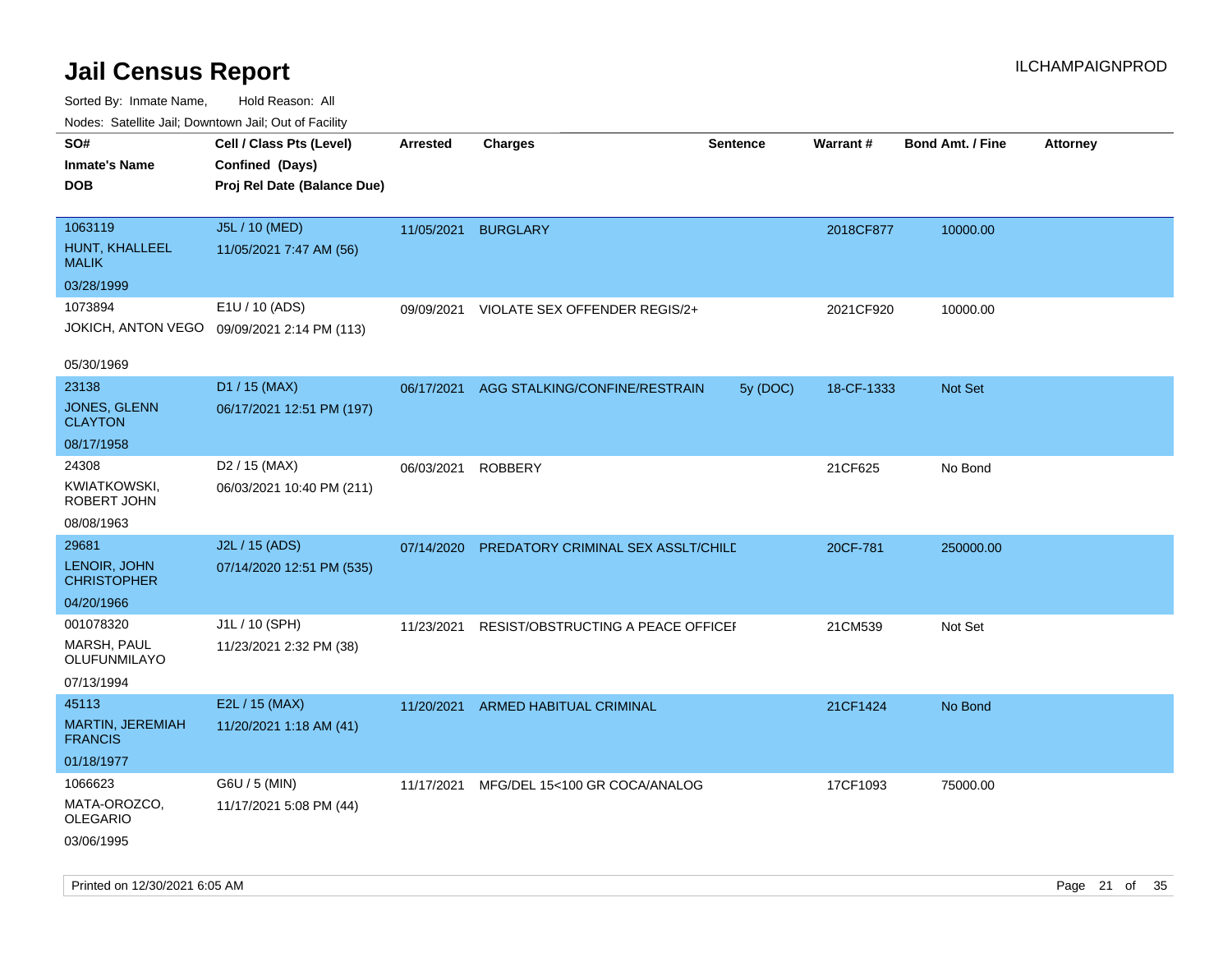Sorted By: Inmate Name, Hold Reason: All

Nodes: Satellite Jail; Downtown Jail; Out of Facility

| SO#                                 | Cell / Class Pts (Level)    | <b>Arrested</b> | <b>Charges</b>                   | <b>Sentence</b> | Warrant#     | <b>Bond Amt. / Fine</b> | <b>Attorney</b> |
|-------------------------------------|-----------------------------|-----------------|----------------------------------|-----------------|--------------|-------------------------|-----------------|
| <b>Inmate's Name</b>                | Confined (Days)             |                 |                                  |                 |              |                         |                 |
| <b>DOB</b>                          | Proj Rel Date (Balance Due) |                 |                                  |                 |              |                         |                 |
|                                     |                             |                 |                                  |                 |              |                         |                 |
| 001078249                           | B3 / 10 (MED)               | 08/07/2021      | FELON POSS/USE WEAPON/FIREARM    |                 | 21CF947      | <b>Not Set</b>          |                 |
| MCCLENDON, CALVIN<br>M              | 08/07/2021 8:56 AM (146)    |                 |                                  |                 |              |                         |                 |
| 04/29/1990                          |                             |                 |                                  |                 |              |                         |                 |
| 40235                               | G9U / 5 (MIN)               | 10/04/2021      | AGG DUI/4                        |                 | 2021CF1145   | 35000.00                |                 |
| MERRIWEATHER,<br><b>MARCUS TODD</b> | 10/04/2021 4:41 PM (88)     |                 |                                  |                 |              |                         |                 |
| 11/28/1967                          |                             |                 |                                  |                 |              |                         |                 |
| 1040273                             | E5U / 15 (ADS)              | 09/30/2021      | PRED CRIM SEX ASLT/VICTIM <13    |                 | 21CF329      | 500000.00               |                 |
| METCALFE, LANELL<br><b>JARON</b>    | 09/30/2021 11:32 PM (92)    |                 |                                  |                 |              |                         |                 |
| 09/22/1988                          |                             |                 |                                  |                 |              |                         |                 |
| 1075635                             | B <sub>2</sub> / 10 (ADS)   | 05/11/2021      | AGG DISCHARGE FIREARM/OCC VEH    |                 | 21CF538      | Not Set                 |                 |
| MILES, DEVLON VON,<br>Junior        | 05/11/2021 10:39 PM (234)   | 05/11/2021      | MFG/DEL CANNABIS/30-500 GRAMS    |                 | 20CF1402     | 100000.00               |                 |
| 11/04/2000                          |                             |                 |                                  |                 |              |                         |                 |
| 48033                               | G9L / 5 (ADS)               | 12/04/2021      | DOMESTIC BATTERY/OTHER PRIOR     | 4y (DOC)        | 21CF1482     | Not Set                 |                 |
| MOORE,<br><b>CHRISTOPHER ALLEN</b>  | 12/04/2021 4:38 PM (27)     |                 |                                  |                 |              |                         |                 |
| 07/02/1976                          |                             |                 |                                  |                 |              |                         |                 |
| 1069209                             | H2L / 10 (ADS)              | 04/07/2021      | AGG BATTERY/GREAT BODILY HARM    |                 | 21CF376      | Not Set                 |                 |
| MOORE, DEVONTE<br><b>JAMAL</b>      | 04/07/2021 6:25 PM (268)    |                 |                                  |                 |              |                         |                 |
| 09/24/1995                          |                             |                 |                                  |                 |              |                         |                 |
| 1022441                             | <b>H5L / 10 (ADS)</b>       | 10/27/2021      | <b>AGG BATTERY/PEACE OFFICER</b> |                 | 2021 CF 12   | No Bond                 |                 |
| PICKENS, DONTRELL<br><b>DEMAR</b>   | 10/27/2021 1:39 PM (65)     | 10/27/2021      | AGG BATTERY/PEACE OFFICER        |                 | 2020 CF 1488 | No Bond                 |                 |
| 12/10/1993                          |                             |                 |                                  |                 |              |                         |                 |
| 001078602                           | C7L / 10 (MED)              | 11/21/2021      | AGGRAVATED DOMESTIC BATTERY      |                 | 21CF1428     | Not Set                 |                 |
| RICHARDSON,<br><b>JOHNNY LINDAL</b> | 11/21/2021 10:00 AM (40)    |                 |                                  |                 |              |                         |                 |
| 06/27/2000                          |                             |                 |                                  |                 |              |                         |                 |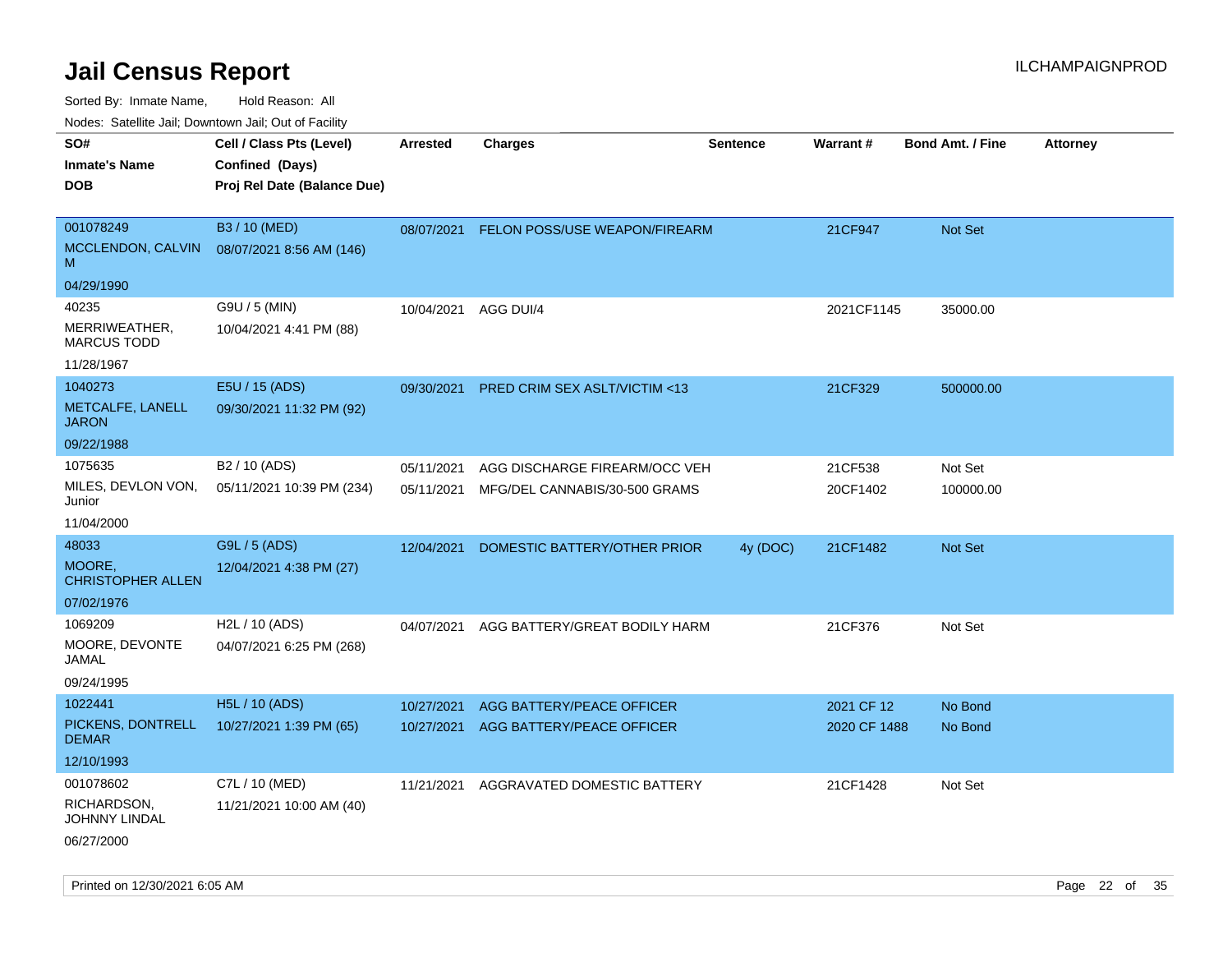Sorted By: Inmate Name, Hold Reason: All Nodes: Satellite Jail; Downtown Jail; Out of Facility

| SO#                                    | Cell / Class Pts (Level)    | <b>Arrested</b>  | <b>Charges</b>                       | <b>Sentence</b> | <b>Warrant#</b> | <b>Bond Amt. / Fine</b> | <b>Attorney</b> |
|----------------------------------------|-----------------------------|------------------|--------------------------------------|-----------------|-----------------|-------------------------|-----------------|
| <b>Inmate's Name</b>                   | Confined (Days)             |                  |                                      |                 |                 |                         |                 |
| <b>DOB</b>                             | Proj Rel Date (Balance Due) |                  |                                      |                 |                 |                         |                 |
|                                        |                             |                  |                                      |                 |                 |                         |                 |
| 1072114                                | A1U / 15 (SPH)              | 01/17/2021       | <b>ATTEMPT (FIRST DEGREE MURDER)</b> |                 | 2021CF65        | Not Set                 |                 |
| ROBINSON, DONNELL                      | 01/17/2021 2:40 PM (348)    | 01/17/2021       | ARMED ROBBERY/NO FIREARM             |                 | 2020CF824       | 75000.00                |                 |
| <b>LEVON</b>                           |                             |                  | 02/17/2021 AGGRAVATED BATTERY        | 4y (DOC)        |                 | 250000.00               |                 |
| 10/23/2000                             |                             |                  |                                      |                 |                 |                         |                 |
| 1068592                                | J7L / 15 (ADS)              | 11/12/2021       | <b>BURGLARY</b>                      |                 | 21CF1393        | Not Set                 |                 |
| ROSS, TEVONTAE<br><b>TERRANCE</b>      | 11/12/2021 8:41 AM (49)     |                  |                                      |                 |                 |                         |                 |
| 12/15/1998                             |                             |                  |                                      |                 |                 |                         |                 |
| 59178                                  | F8L / 15 (MAX)              | 12/13/2021       | AGG DISCHARGE FIREARM/OCC VEH        |                 | 21CF1274        | 1500000.00              |                 |
| <b>SANDERS, MICHAEL</b><br><b>JEAN</b> | 12/13/2021 4:17 PM (18)     |                  |                                      |                 |                 |                         |                 |
| 12/22/1967                             |                             |                  |                                      |                 |                 |                         |                 |
| 1057312                                | G2U / 5 (MIN)               | 11/10/2021       | HOME INVASION/FIREARM                |                 | 21CF1388        | Not Set                 |                 |
| STARKS, RAMEON                         | 11/10/2021 9:51 PM (51)     | 11/30/2021 THEFT |                                      |                 | 21CF1194        | 100000.00               |                 |
| <b>TAHZIER</b>                         |                             |                  |                                      |                 |                 |                         |                 |
| 12/18/1996                             |                             |                  |                                      |                 |                 |                         |                 |
| 1051104                                | G1U / 5 (MIN)               | 05/26/2021       | METH DELIVERY/5<15 GRAMS             |                 | 21CF598         | <b>Not Set</b>          |                 |
| <b>STOVER, ANDREW</b>                  | 05/27/2021 12:59 AM (218)   | 05/26/2021       | DRIVING ON REVOKED LICENSE           |                 | 21TR4000        | Not Set                 |                 |
| <b>WADE</b>                            |                             | 05/26/2021       | <b>BURGLARY</b>                      |                 | 21CF667         | Not Set                 |                 |
| 07/20/1994                             |                             |                  |                                      |                 |                 |                         |                 |
| 1068839                                | F6U / 15 (MAX)              |                  | 08/07/2020 HOMICIDE                  |                 | 2020-CF851      | 1000000.00              |                 |
| TAYLOR, LONDON<br><b>JAVON</b>         | 08/07/2020 10:30 AM (511)   |                  |                                      |                 |                 |                         |                 |
| 08/16/1999                             |                             |                  |                                      |                 |                 |                         |                 |
| 1004142                                | F7L / 15 (MAX)              | 10/27/2021       | POSSESSION OF METH/15<100GRAMS       |                 | 2021CF1298      | 1500000.00              |                 |
| TOY, KAYON LARENZ                      | 10/22/2021 1:01 PM (70)     |                  |                                      |                 |                 |                         |                 |
|                                        |                             |                  |                                      |                 |                 |                         |                 |
| 09/12/1991                             |                             |                  |                                      |                 |                 |                         |                 |
| 1056971                                | D6 / 10 (ADS)               | 08/07/2021       | FELON POSS/USE WEAPON/FIREARM        |                 | 21CF948         | No Bond                 |                 |
| TRAVIS, DENZEL<br><b>DANTRELL</b>      | 08/07/2021 7:36 AM (146)    | 08/08/2021       | AGG BATTERY/PUBLIC PLACE             |                 | 2020CF647       | 25000.00                |                 |
| 03/21/1993                             |                             |                  |                                      |                 |                 |                         |                 |

Printed on 12/30/2021 6:05 AM Page 23 of 35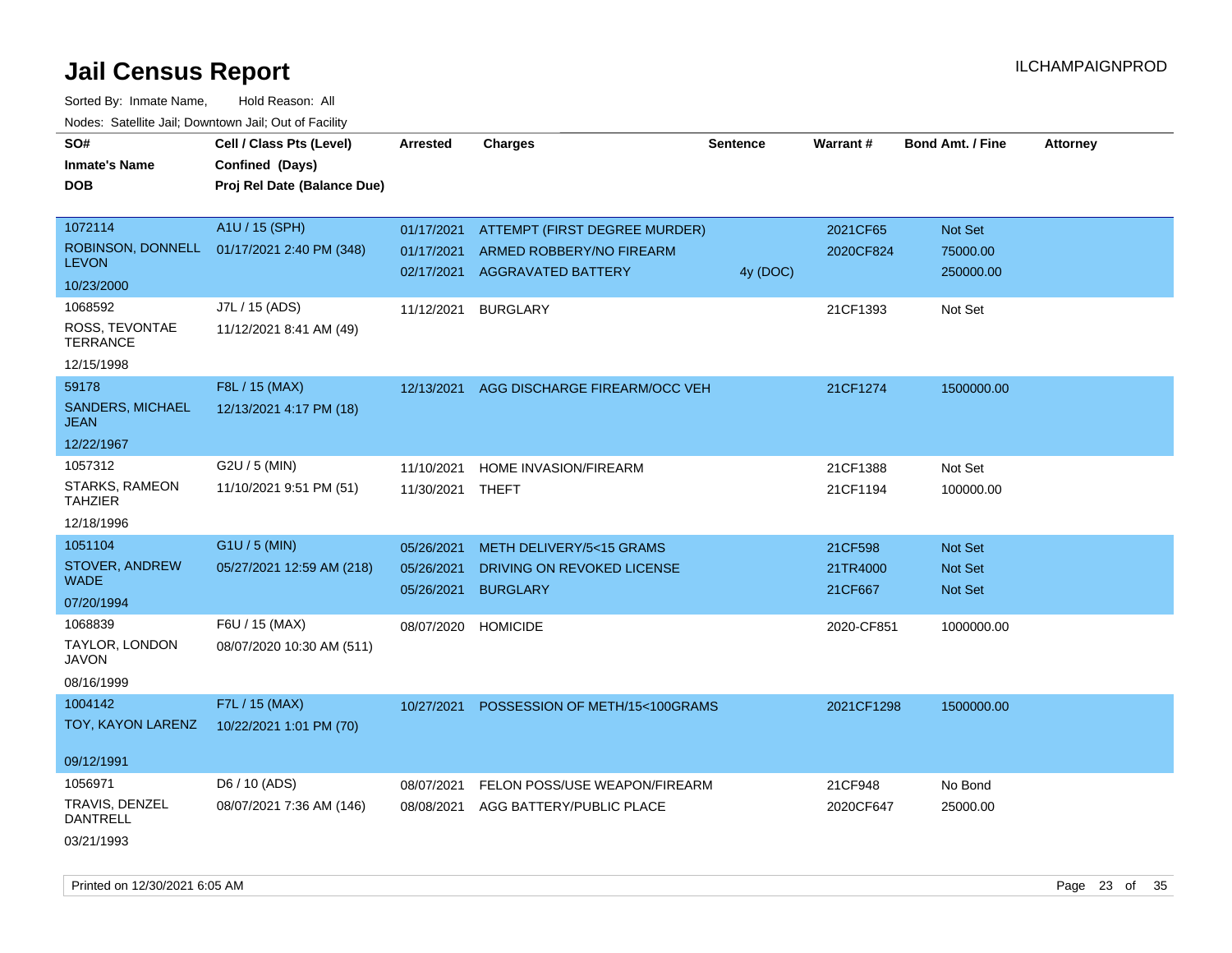Sorted By: Inmate Name, Hold Reason: All Nodes: Satellite Jail; Downtown Jail; Out of Facility

| roaco. Catolino dall, Downtown dall, Out of Fability |                             |                   |                                 |                 |                 |                         |                 |
|------------------------------------------------------|-----------------------------|-------------------|---------------------------------|-----------------|-----------------|-------------------------|-----------------|
| SO#                                                  | Cell / Class Pts (Level)    | Arrested          | Charges                         | <b>Sentence</b> | <b>Warrant#</b> | <b>Bond Amt. / Fine</b> | <b>Attorney</b> |
| <b>Inmate's Name</b>                                 | Confined (Days)             |                   |                                 |                 |                 |                         |                 |
| <b>DOB</b>                                           | Proj Rel Date (Balance Due) |                   |                                 |                 |                 |                         |                 |
|                                                      |                             |                   |                                 |                 |                 |                         |                 |
| 001078250                                            | F2L / 10 (MED)              | 08/07/2021        | FELON POSS WEAPON/BODY ARMOR    |                 | 21CF950         | Not Set                 |                 |
| TRAVIS, JORDAN<br><b>TESHAUN</b>                     | 08/07/2021 10:27 AM (146)   |                   |                                 |                 |                 |                         |                 |
| 03/03/1996                                           |                             |                   |                                 |                 |                 |                         |                 |
| 56994                                                | A1L / 15 (SPH)              | 12/09/2021        | STALKING/CAUSE FEAR FOR SAFETY  |                 | 21CF1514        | Not Set                 |                 |
| TURNER, ROBERT<br>EARL, Senior                       | 12/09/2021 9:23 PM (22)     | 12/13/2021        | <b>PAROLE REVOCATION</b>        |                 | CH2107735       | Not Set                 |                 |
| 09/07/1982                                           |                             |                   |                                 |                 |                 |                         |                 |
| 30108                                                | J4L / 15 (ADS)              | 07/30/2021 MURDER |                                 |                 | 21CF902         | 2000000.00              |                 |
| VANDYKE, DARYL<br><b>ANTHONY</b>                     | 07/30/2021 8:29 PM (154)    |                   |                                 |                 |                 |                         |                 |
| 10/04/1965                                           |                             |                   |                                 |                 |                 |                         |                 |
| 968681                                               | D5 / 15 (ADS)               | 08/27/2021        | AGG CRIM SX AB/VIC 13<18/TRUST  |                 | 2020CF499       | 250000.00               |                 |
| WADE, DEMETRIUS<br>DARYL                             | 08/27/2021 2:25 AM (126)    | 08/27/2021        | INDIRECT CRIMINAL CONTEMPT      | 3y(DOC)         | 2021CC16        | No Bond                 |                 |
| 01/07/1987                                           |                             |                   |                                 |                 |                 |                         |                 |
| 1070904                                              | G7U / 5 (MIN)               | 10/28/2021        | <b>BURGLARY</b>                 |                 | 2021CF321       | 15000.00                |                 |
| <b>WANKEL, JONAH</b><br><b>JAMES</b>                 | 10/28/2021 3:42 AM (64)     |                   |                                 |                 |                 |                         |                 |
| 12/15/1993                                           |                             |                   |                                 |                 |                 |                         |                 |
| 1070971                                              | H3L / 5 (ADS)               | 12/07/2021        | <b>IDENTITY THEFT/&lt;\$300</b> |                 | 20CF922         | Not Set                 |                 |
| <b>WEIR, CLINTON</b><br>HOWARD                       | 12/08/2021 3:45 AM (23)     | 12/07/2021        | <b>RECKLESS DRIVING</b>         |                 | 19TR2348        | Not Set                 |                 |
| 03/15/1983                                           |                             |                   |                                 |                 |                 |                         |                 |
| 1058072                                              | A2U / 15 (SPH)              | 02/25/2021        | ARMED HABITUAL CRIMINAL         |                 |                 | Not Set                 |                 |
| <b>WILLIAMS, KENNETH</b><br><b>BERNARD</b>           | 02/25/2021 3:24 PM (309)    |                   |                                 |                 |                 |                         |                 |
| 10/04/1985                                           |                             |                   |                                 |                 |                 |                         |                 |
| 9326                                                 | $12/5$ (ADS)                | 06/14/2021        | <b>BURGLARY</b>                 |                 | 2020-CF-625     | Not Set                 |                 |
| YOUNG, ANTHONY<br>PAUL                               | 06/14/2021 12:07 PM (200)   |                   |                                 |                 |                 |                         |                 |
| 03/13/1954                                           |                             |                   |                                 |                 |                 |                         |                 |

Printed on 12/30/2021 6:05 AM **Page 24 of 35**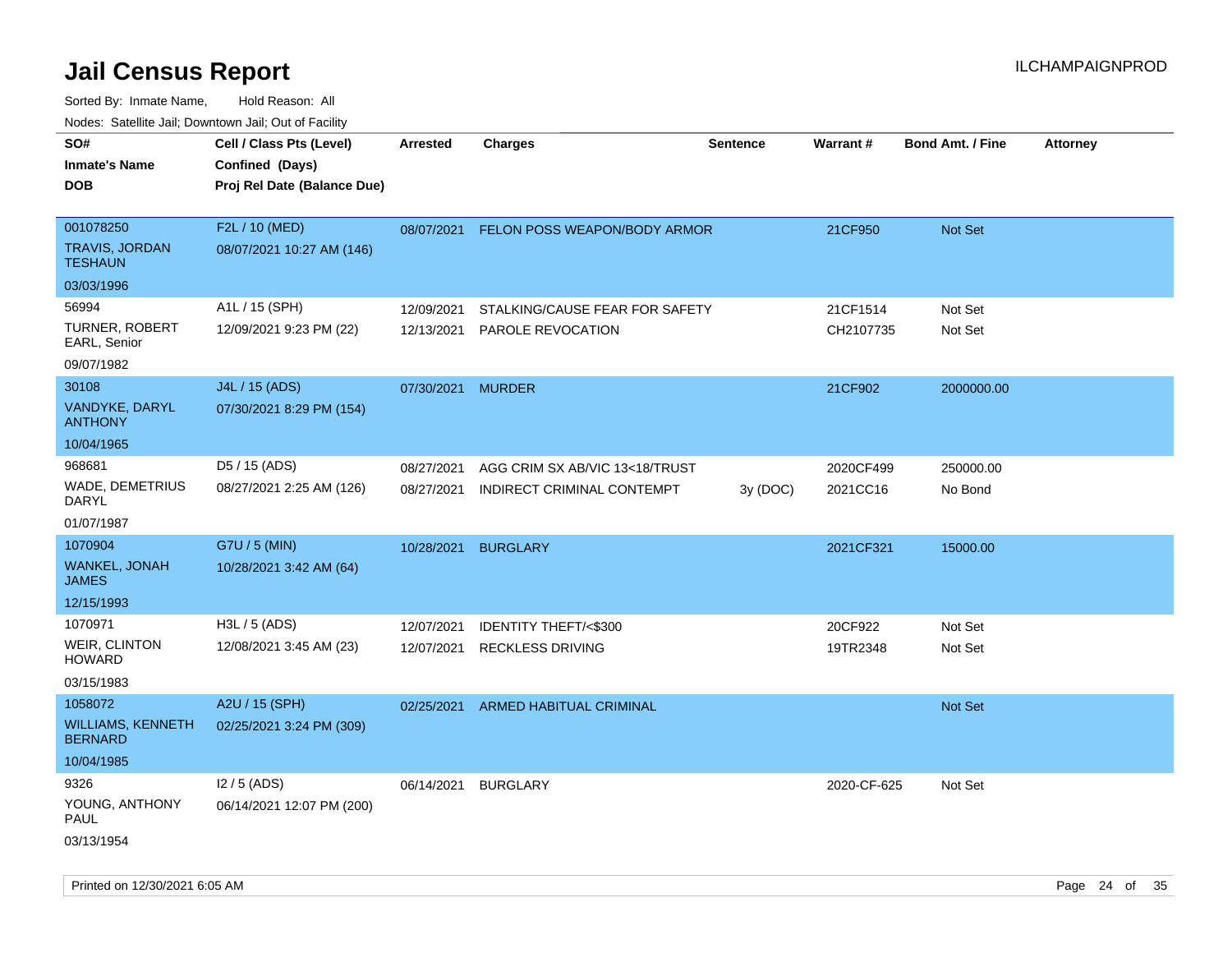Sorted By: Inmate Name, Hold Reason: All Nodes: Satellite Jail; Downtown Jail; Out of Facility

**Total Downtown Jail: 55 Males: 55 Females: 0 Unknown: 0**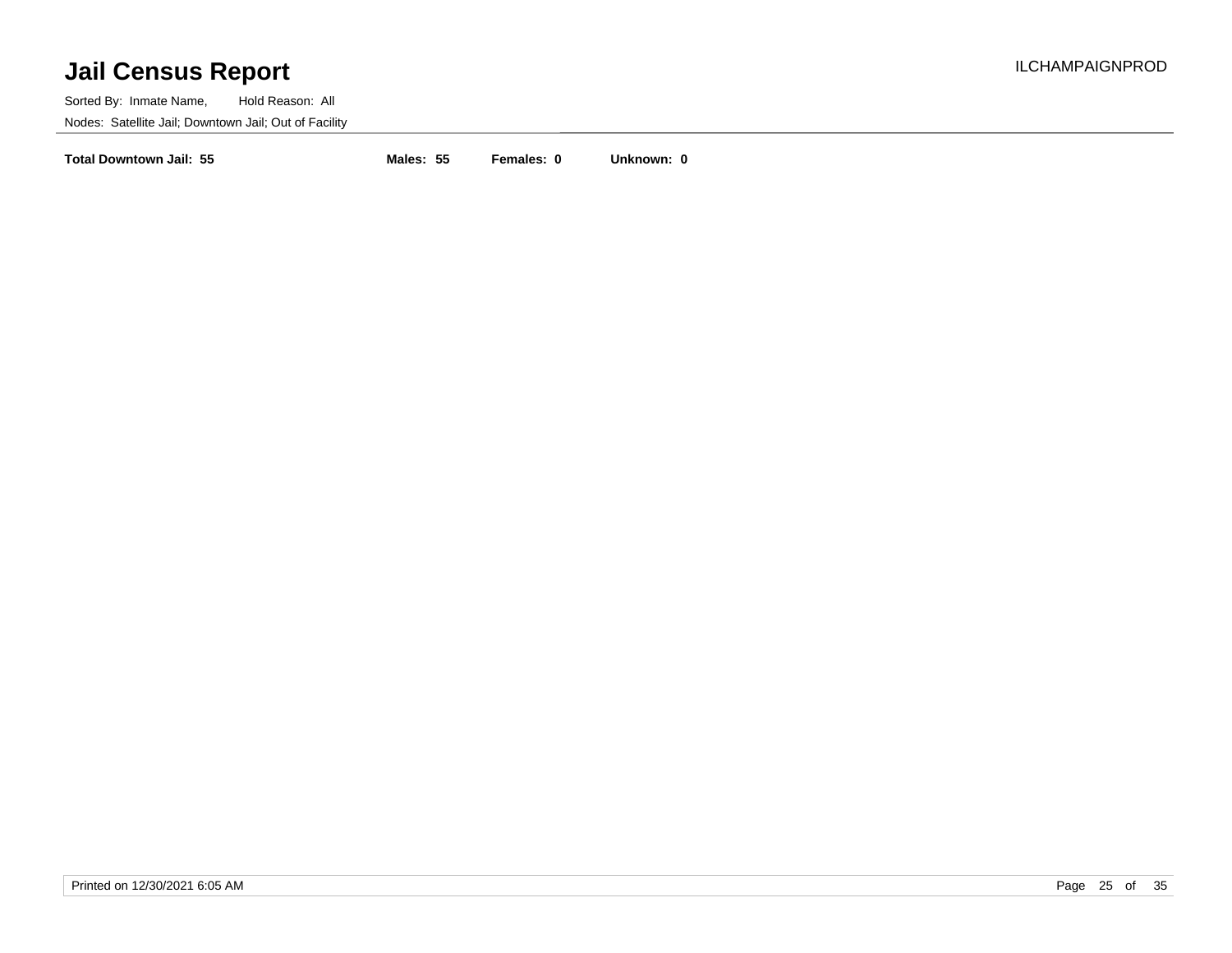|  | <b>Out of Facility</b> |  |
|--|------------------------|--|

| SO#<br><b>Inmate's Name</b><br><b>DOB</b>                                     | Cell / Class Pts (Level)<br>Confined (Days)<br>Proj Rel Date (Balance Due) | <b>Arrested</b>                        | <b>Charges</b>                                                                              | <b>Sentence</b> | <b>Warrant#</b>                 | Bond Amt. / Fine                     | <b>Attorney</b> |
|-------------------------------------------------------------------------------|----------------------------------------------------------------------------|----------------------------------------|---------------------------------------------------------------------------------------------|-----------------|---------------------------------|--------------------------------------|-----------------|
| 61095<br>AMOS, DERRICK<br><b>JAMES</b>                                        | <b>DEW / 10 (ADS)</b><br>05/02/2021 9:02 PM (243)                          | 05/02/2021                             | HOME INVASION/CAUSE INJURY                                                                  |                 | 2021CF323                       | 100000.00                            |                 |
| 06/12/1985<br>19971<br><b>LYNN</b><br>08/17/1961                              | EHD<br>BARNESKE, RAYMOND 11/09/2021 9:32 AM (52)<br>5/6/2022 (0.00)        | 11/09/2021                             | DRIVING RVK/SUSP DUI/SSS 4-9                                                                |                 | 2021CF968                       | Not Set                              |                 |
| 516062<br><b>BENNETT, JOHN</b><br><b>MICHAEL</b><br>04/30/1986                | <b>DEW / 15 (MAX)</b><br>02/22/2021 10:47 AM (312)                         | 02/22/2021<br>02/22/2021               | AGG DISCH FIR/VEH/PC OFF/FRMAN<br><b>PHONE HARASSMENT/2+</b>                                |                 | 21CF210<br>20CF194              | No Bond<br>5000.00                   |                 |
| 976538                                                                        | EHD<br>BLISSIT, WYATT TYRES 10/12/2021 10:05 AM (80)                       | 10/12/2021                             | DOMESTIC BATTERY/OTHER PRIOR                                                                |                 | 2020CF1095                      | Not Set                              |                 |
| 09/05/1989<br>33993<br><b>BOOKER, STEPHON</b><br><b>MONTELL</b><br>06/11/1971 | 1/6/2022 (0.00)<br><b>DEW / 10 (MED)</b><br>06/14/2021 7:42 PM (200)       | 06/14/2021<br>06/14/2021<br>06/14/2021 | AGGRAVATED DOMESTIC BATTERY<br>POSSESSING A CONTROLLED SUBSTANC<br><b>PAROLE REVOCATION</b> |                 | 21CF688<br>21CF657<br>CH2103612 | <b>Not Set</b><br>Not Set<br>No Bond |                 |
| 1074315<br><b>BRIGGS, PATRICK</b><br><b>MONTAY</b><br>08/05/2001              | DEW / 15 (MAX)<br>08/03/2021 4:56 PM (150)                                 | 07/27/2021                             | AGG DISCHARGE FIREARM/VEH/SCH                                                               |                 | 21CF927                         | Not Set                              |                 |
| 001078065<br><b>BROWN, CHARMAN</b><br><b>LAKEEF</b><br>11/30/2002             | <b>KAN / 10 (ADS)</b><br>06/17/2021 12:32 PM (197)                         | 06/17/2021                             | AGG BATTERY/DISCHARGE FIREARM                                                               |                 | 21CF704                         | 1000000.00                           |                 |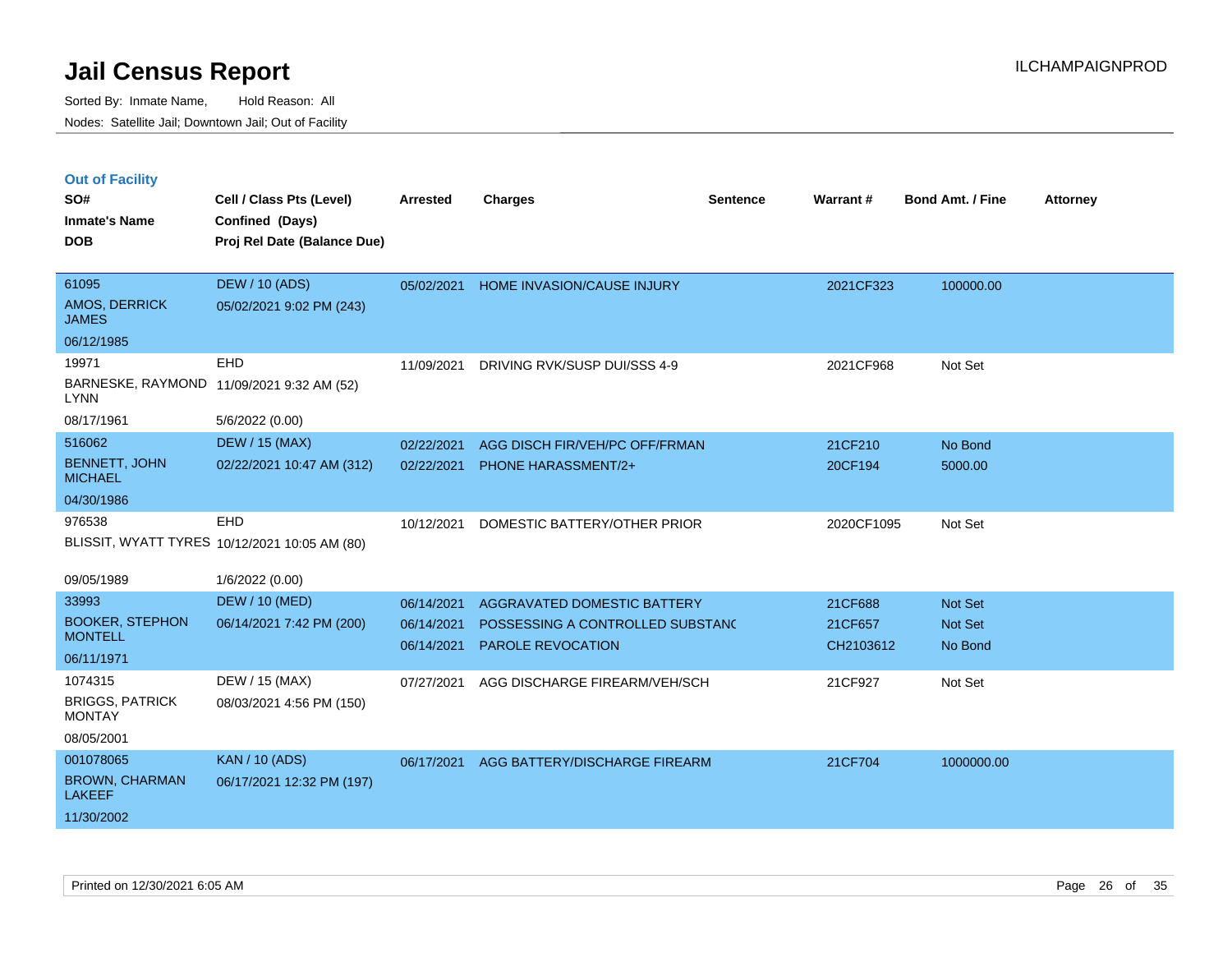| ivouss. Satellite Jall, Downtown Jall, Out of Facility |                             |            |                                    |          |            |                         |                 |
|--------------------------------------------------------|-----------------------------|------------|------------------------------------|----------|------------|-------------------------|-----------------|
| SO#                                                    | Cell / Class Pts (Level)    | Arrested   | <b>Charges</b>                     | Sentence | Warrant#   | <b>Bond Amt. / Fine</b> | <b>Attorney</b> |
| <b>Inmate's Name</b>                                   | Confined (Days)             |            |                                    |          |            |                         |                 |
| <b>DOB</b>                                             | Proj Rel Date (Balance Due) |            |                                    |          |            |                         |                 |
|                                                        |                             |            |                                    |          |            |                         |                 |
| 1038554                                                | <b>KAN / 15 (MAX)</b>       | 08/18/2021 | ARMED HABITUAL CRIMINAL            |          | 21CF1162   | Not Set                 |                 |
| <b>BROWN, CORRION</b><br><b>DEVONTAE</b>               | 08/18/2021 5:40 PM (135)    | 08/18/2021 | DELIVERY OF OR POSSESSION OF W/INT |          | 21CF1009   | No Bond                 |                 |
| 04/19/1995                                             |                             |            |                                    |          |            |                         |                 |
| 1038579                                                | KAN / 15 (MAX)              | 08/18/2021 | FELON POSS/USE WEAPON/FIREARM      |          | 21CF1010   | Not Set                 |                 |
| <b>BROWN, MARKEL</b><br><b>RIKKI</b>                   | 08/18/2021 2:05 PM (135)    |            |                                    |          |            |                         |                 |
| 01/06/1995                                             |                             |            |                                    |          |            |                         |                 |
| 1003006                                                | <b>KAN / 15 (MAX)</b>       | 08/19/2021 | FELON POSS/USE MACHINE GUN         |          | 21CF1011   | No Bond                 |                 |
| <b>BROWN, ROCKEITH</b><br><b>JAVONTE</b>               | 08/19/2021 12:55 AM (134)   |            |                                    |          |            |                         |                 |
| 07/23/1991                                             |                             |            |                                    |          |            |                         |                 |
| 987334                                                 | DEW / 15 (MAX)              | 03/10/2021 | ATTEMPT (FIRST DEGREE MURDER)      |          | 19CF689    | Not Set                 |                 |
| CAIN, ISAIAH<br><b>DEPRIEST</b>                        | 03/10/2021 2:22 PM (296)    |            |                                    |          |            |                         |                 |
| 12/23/1990                                             |                             |            |                                    |          |            |                         |                 |
| 001078638                                              | <b>EHD</b>                  | 12/15/2021 | DRIVING ON SUSPENDED LICENSE       |          | 2021TR1120 | Not Set                 |                 |
| CAMPBELL, CARLA<br><b>GISSELLE</b>                     | 12/15/2021 11:03 AM (16)    |            |                                    |          |            |                         |                 |
| 08/12/1980                                             | 2/12/2022 (0.00)            |            |                                    |          |            |                         |                 |
| 992962                                                 | DEW / 15 (ADS)              | 05/25/2021 | MURDER/INTENT TO KILL/INJURE       |          | 2018CF1045 | 1000000.00              |                 |
| CAMPBELL, KEITH<br>KNAQEEB                             | 05/25/2021 1:19 PM (220)    |            |                                    |          |            |                         |                 |
| 07/22/1991                                             |                             |            |                                    |          |            |                         |                 |
| 001078576                                              | <b>KAN / 15 (MAX)</b>       | 11/09/2021 | UNLAWFUL USE OF A WEAPON           |          | 21CF1383   | <b>Not Set</b>          |                 |
| CARTER, DEMONDRE<br><b>DAVON</b>                       | 11/09/2021 6:01 PM (52)     |            |                                    |          |            |                         |                 |
| 05/27/2001                                             |                             |            |                                    |          |            |                         |                 |
| 1064992                                                | KAN / 15 (MAX)              | 09/20/2021 | ARMED VIOLENCE/CATEGORY I          |          | 21CF1137   | Not Set                 |                 |
| <b>CARTER, KEJUAN</b><br><b>JAVONTE</b>                | 09/20/2021 11:42 PM (102)   |            |                                    |          |            |                         |                 |
| 06/27/1998                                             |                             |            |                                    |          |            |                         |                 |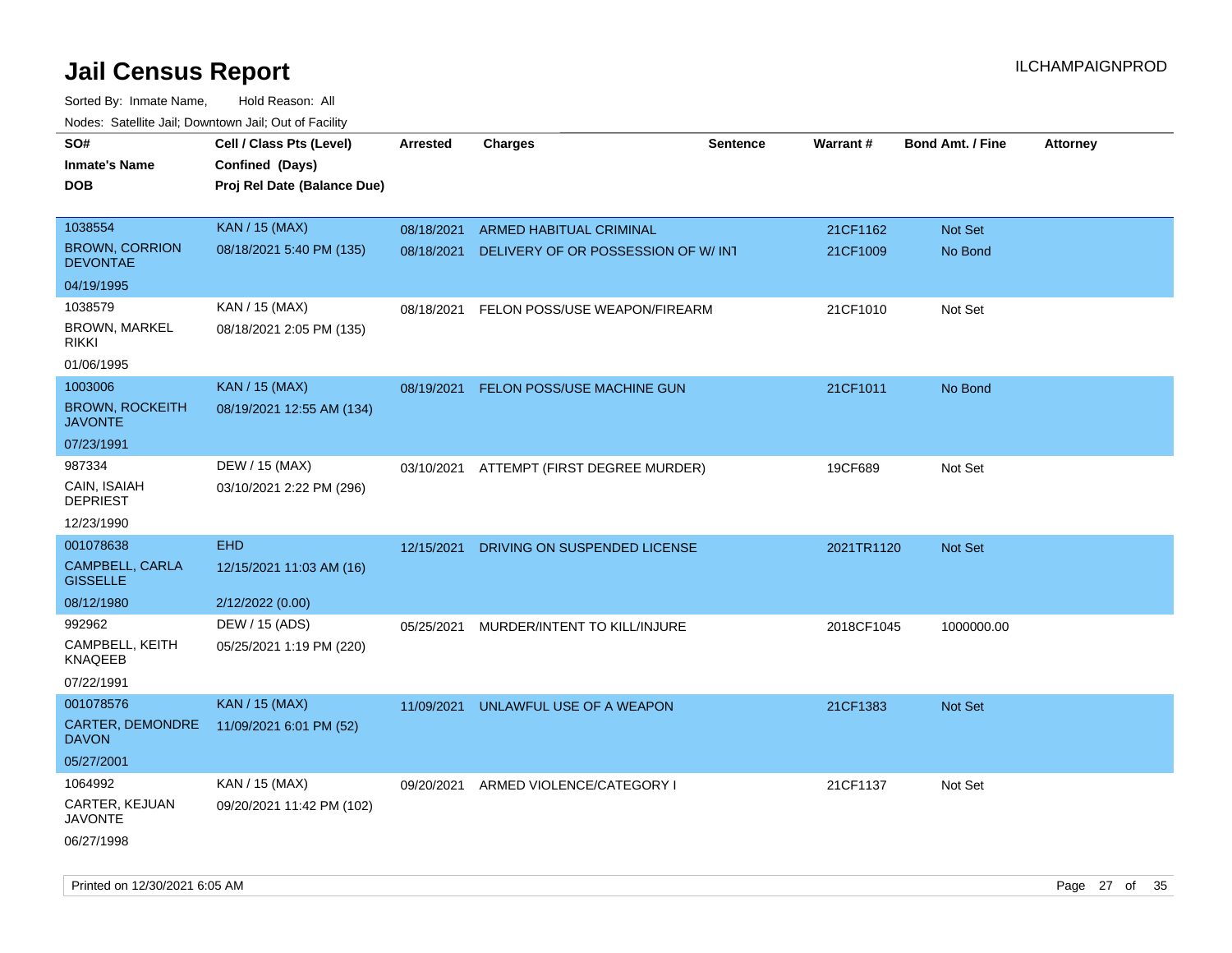| SO#                                       | Cell / Class Pts (Level)    | <b>Arrested</b> | <b>Charges</b>                       | <b>Sentence</b> | <b>Warrant#</b> | <b>Bond Amt. / Fine</b> | <b>Attorney</b> |
|-------------------------------------------|-----------------------------|-----------------|--------------------------------------|-----------------|-----------------|-------------------------|-----------------|
| <b>Inmate's Name</b>                      | Confined (Days)             |                 |                                      |                 |                 |                         |                 |
| <b>DOB</b>                                | Proj Rel Date (Balance Due) |                 |                                      |                 |                 |                         |                 |
|                                           |                             |                 |                                      |                 |                 |                         |                 |
| 001078461                                 | <b>KAN / 10 (MED)</b>       | 10/07/2021      | AGG UNLAWFUL USE WEAPON/PERSON       |                 | 2021CF1209      | No Bond                 |                 |
| <b>COLE, ERIC JOSE</b>                    | 10/08/2021 12:25 AM (84)    | 10/07/2021      | AGG DOMESTIC BATTERY/STRANGLE        |                 | 2021CF1208      | Not Set                 |                 |
| 01/24/2002                                |                             | 10/08/2021      | <b>HARASS WITNESS/FAMILY MBR/REP</b> |                 | 21CF1218        | Not Set                 |                 |
| 57733                                     | KAN / 15 (SPH)              | 02/25/2020      | <b>HOMICIDE</b>                      |                 | 2020-CF250      | 2000000.00              |                 |
| <b>CRAIG, ANTOINE</b><br><b>DARRELL</b>   | 02/25/2020 4:08 PM (675)    | 02/25/2020      | FELON POSS/USE WEAPON/FIREARM        |                 | 19CF-1827       | 80000.00                |                 |
| 10/09/1982                                |                             |                 |                                      |                 |                 |                         |                 |
| 001077939                                 | <b>DEW / 10 (MED)</b>       | 05/10/2021      | FIREARM/FOID INVALID/NOT ELIG        |                 | 21CF526         | No Bond                 |                 |
| <b>CROSS, PATRICK</b><br><b>DONTRELLE</b> | 05/10/2021 7:31 PM (235)    | 06/02/2021      | POSS STOLEN VEHICLE > \$25,000       |                 | 21CF612         | Not Set                 |                 |
| 11/07/2001                                |                             |                 |                                      |                 |                 |                         |                 |
| 1061304                                   | DEW / 15 (MAX)              | 10/11/2021      | ARMED HABITUAL CRIMINAL              |                 | 21CF1226        | No Bond                 |                 |
| DORRIS, KEMION                            | 10/11/2021 7:30 PM (81)     | 10/11/2021      | ARMED HABITUAL CRIMINAL              |                 | 21CF1227        | No Bond                 |                 |
| <b>DAETOCE</b>                            |                             | 10/11/2021      | HOME INVASION/FIREARM                |                 | 21CF1228        | No Bond                 |                 |
| 11/19/1997                                |                             |                 |                                      |                 |                 |                         |                 |
| 60154                                     | <b>EHD</b>                  | 10/20/2021      | AGG DUI/LIC SUSP OR REVOKED          |                 | 2021cf261       | Not Set                 |                 |
| GARCIA-MEZA,<br><b>CARLOS</b>             | 10/20/2021 9:23 AM (72)     |                 |                                      |                 |                 |                         |                 |
| 03/06/1983                                | 1/16/2022 (0.00)            |                 |                                      |                 |                 |                         |                 |
| 986642                                    | <b>EHD</b>                  | 12/14/2021      | DRIVING ON SUSPENDED LICENSE         |                 | 2020TR8374      | Not Set                 |                 |
| <b>GARELLI, SAMMY</b><br><b>JOSEPH</b>    | 12/14/2021 9:32 AM (17)     |                 |                                      |                 |                 |                         |                 |
| 06/24/1982                                | 1/12/2022 (0.00)            |                 |                                      |                 |                 |                         |                 |
| 001077363                                 | <b>KAN / 25 (SPH)</b>       | 10/30/2020      | <b>HOME INVASION/FIREARM</b>         |                 | 20CF1202        | 500000.00               |                 |
| GARY, DAKOTA<br><b>TREVON</b>             | 10/30/2020 10:41 AM (427)   |                 |                                      |                 |                 |                         |                 |
| 12/31/2001                                |                             |                 |                                      |                 |                 |                         |                 |
| 1013012                                   | KAN / 15 (MAX)              | 07/08/2021      | FELON POSS/USE FIREARM PRIOR         |                 | 21CF798         | Not Set                 |                 |
| GARY, XAVIER LAMAR                        | 07/08/2021 9:24 AM (176)    | 07/08/2021      | ATTEMPT (FIRST DEGREE MURDER)        |                 | 2021CF790       | 1000000.00              |                 |
| 12/14/1991                                |                             | 07/08/2021      | FELON POSS/USE FIREARM PRIOR         |                 | 2020CF650       | 25000.00                |                 |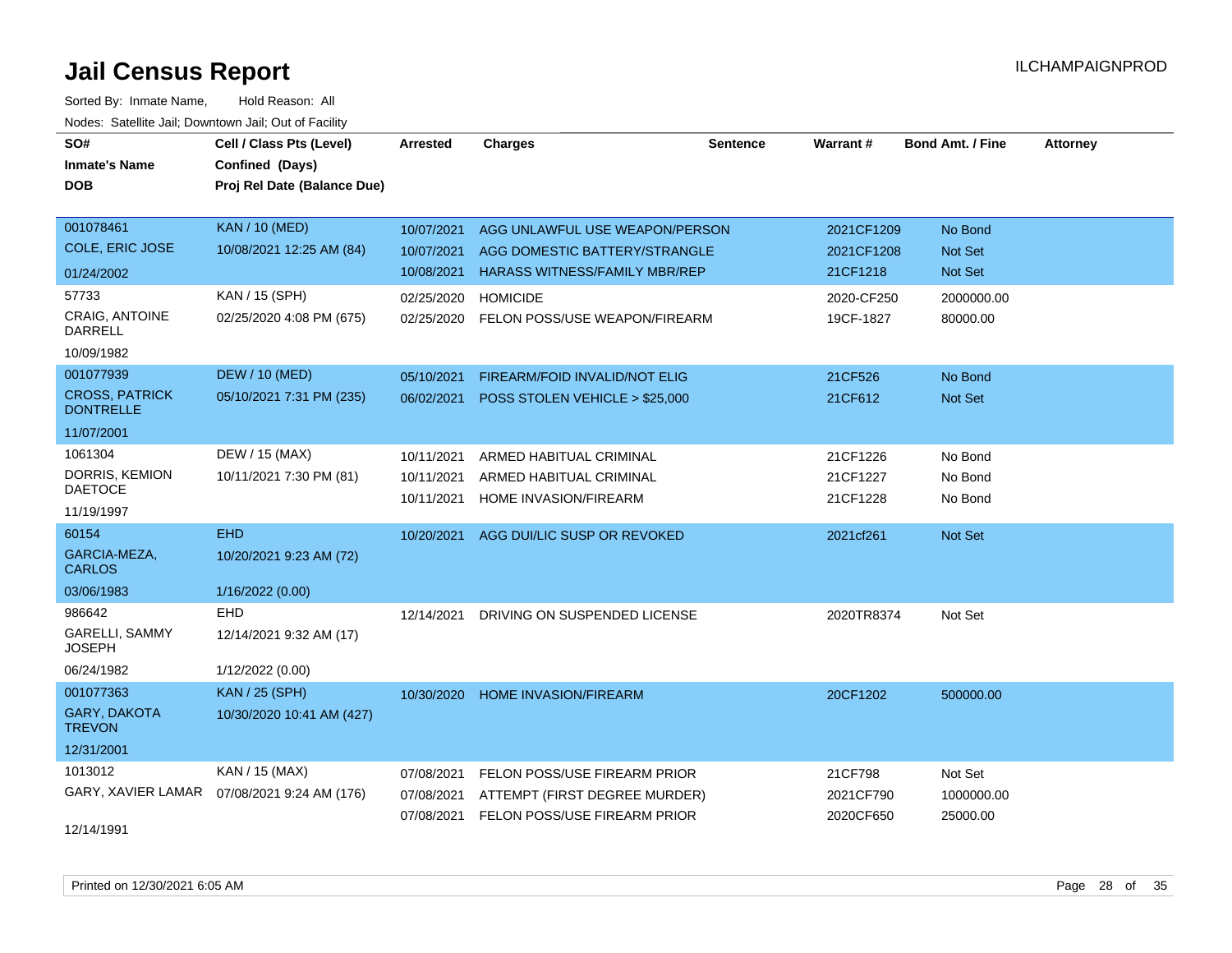Sorted By: Inmate Name, Hold Reason: All Nodes: Satellite Jail; Downtown Jail; Out of Facility

| roaco. Calcinio dan, Downtown dan, Out or Fability |                                                                            |            |                                    |                 |                 |                         |                 |
|----------------------------------------------------|----------------------------------------------------------------------------|------------|------------------------------------|-----------------|-----------------|-------------------------|-----------------|
| SO#<br><b>Inmate's Name</b><br><b>DOB</b>          | Cell / Class Pts (Level)<br>Confined (Days)<br>Proj Rel Date (Balance Due) | Arrested   | <b>Charges</b>                     | <b>Sentence</b> | <b>Warrant#</b> | <b>Bond Amt. / Fine</b> | <b>Attorney</b> |
| 1065946                                            | <b>KAN / 10 (MED)</b>                                                      | 09/04/2021 | AGG BATTERY/DISCHARGE FIREARM      |                 | 21CF1057        | 750000.00               |                 |
| <b>GODBOLT, DESMOND</b><br><b>DEVONTAE</b>         | 09/04/2021 1:17 AM (118)                                                   | 09/04/2021 | RESIST/OBSTRUCTING A PEACE OFFICEF |                 | 21CM407         | <b>Not Set</b>          |                 |
| 11/15/1997                                         |                                                                            |            |                                    |                 |                 |                         |                 |
| 1070118                                            | KAN / 15 (MAX)                                                             | 08/31/2021 | AGGRAVATED DOMESTIC BATTERY        |                 | 21CF1049        | No Bond                 |                 |
| GRAHAM, CORTEZ<br>LAMON                            | 08/31/2021 9:32 PM (122)                                                   | 09/02/2021 | PROBATION VIOLATION                |                 | 21CF55          | Not Set                 |                 |
| 03/31/1976                                         |                                                                            |            |                                    |                 |                 |                         |                 |
| 1000641                                            | <b>KAN / 10 (MED)</b>                                                      | 09/14/2021 | <b>ARMED HABITUAL CRIMINAL</b>     |                 | 21CF1116        | No Bond                 |                 |
| <b>GRANT, CEDRIC</b><br><b>DYSHAWN</b>             | 09/14/2021 6:32 PM (108)                                                   |            |                                    |                 |                 |                         |                 |
| 01/03/1991                                         |                                                                            |            |                                    |                 |                 |                         |                 |
| 1076506                                            | KAN / 15 (MAX)                                                             | 09/17/2021 | AGG UUW/PERSON/CM THREAT VIOL      |                 | 21CF1131        | Not Set                 |                 |
|                                                    | GRAY, JAMARH EMERE 09/17/2021 10:41 AM (105)                               | 09/20/2021 | DOMESTIC BATTERY                   |                 | 21CM430         | Not Set                 |                 |
| 06/21/2003                                         |                                                                            |            |                                    |                 |                 |                         |                 |
| 973845                                             | <b>EHD</b>                                                                 | 12/21/2021 | DRIVING ON SUSPENDED LICENSE       |                 | 2021TR647       | Not Set                 |                 |
| <b>GRIFFITH, PRESTON</b><br><b>JOEL</b>            | 12/21/2021 10:42 AM (10)                                                   |            |                                    |                 |                 |                         |                 |
| 08/16/1982                                         | 1/19/2022 (0.00)                                                           |            |                                    |                 |                 |                         |                 |
| 1042532                                            | EHD                                                                        | 12/21/2021 | DRIVING ON SUSPENDED LICENSE       |                 | 2021TR4179      | Not Set                 |                 |
| <b>HARMON, DANICCI</b><br>JAISHA ASHANNA           | 12/21/2021 9:56 AM (10)                                                    |            |                                    |                 |                 |                         |                 |
| 11/23/1993                                         | 12/30/2021 (0.00)                                                          |            |                                    |                 |                 |                         |                 |
| 1041176                                            | <b>DEW / 15 (MAX)</b>                                                      | 10/05/2021 | <b>PAROLE REVOCATION</b>           |                 |                 | <b>Not Set</b>          |                 |
| <b>HART, DAVEON</b><br>LATTEEF                     | 10/05/2021 10:35 AM (87)                                                   | 10/06/2021 | AGGRAVATED DOMESTIC BATTERY        |                 |                 | <b>Not Set</b>          |                 |
| 03/15/1996                                         |                                                                            |            |                                    |                 |                 |                         |                 |
| 1045186                                            | DEW / 15 (MAX)                                                             | 08/16/2021 | ARMED VIOLENCE/CATEGORY I          |                 | 21CF934         | 1000000.00              |                 |
| HOLBROOK, JOHNNIE                                  | 08/16/2021 11:07 AM (137)                                                  | 08/16/2021 | FELON POSS/USE WEAPON/FIREARM      |                 | 19CF968         | Not Set                 |                 |
| MATHIS                                             |                                                                            | 08/16/2021 | AGG FLEEING POLICE/21 MPH OVER     |                 | 21CF988         | Not Set                 |                 |
| 07/19/1996                                         |                                                                            | 08/16/2021 | FELON POSS/USE WEAPON/FIREARM      |                 | 21CF989         | Not Set                 |                 |

Printed on  $12/30/2021$  6:05 AM Page 29 of 35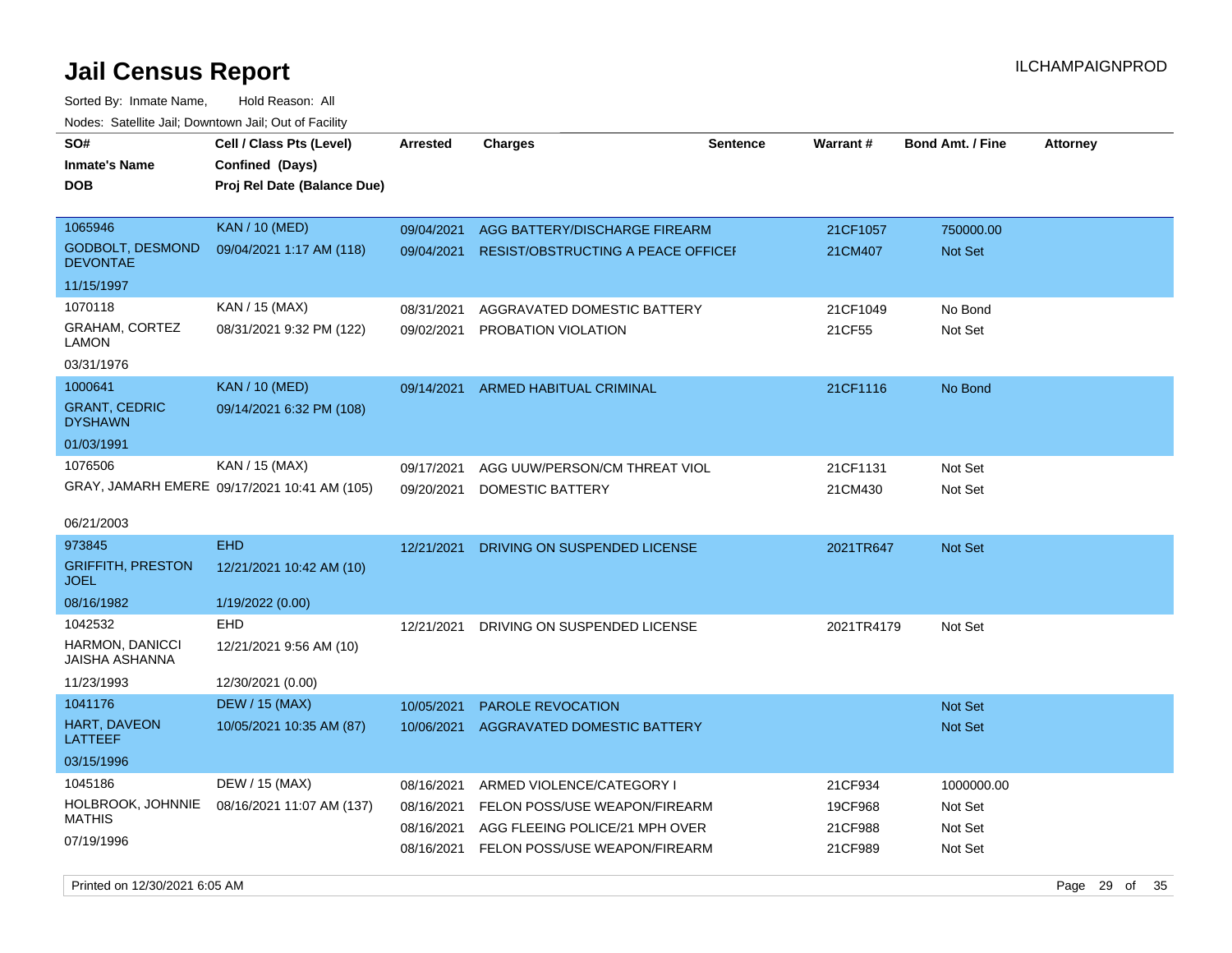| SO#                                     | Cell / Class Pts (Level)    | Arrested   | <b>Charges</b>                    | <b>Sentence</b>         | <b>Warrant#</b> | <b>Bond Amt. / Fine</b> | <b>Attorney</b> |
|-----------------------------------------|-----------------------------|------------|-----------------------------------|-------------------------|-----------------|-------------------------|-----------------|
| <b>Inmate's Name</b>                    | Confined (Days)             |            |                                   |                         |                 |                         |                 |
| <b>DOB</b>                              | Proj Rel Date (Balance Due) |            |                                   |                         |                 |                         |                 |
|                                         |                             |            |                                   |                         |                 |                         |                 |
| 001078146                               | <b>DEW / 15 (MAX)</b>       | 07/09/2021 | AGG BATTERY/DISCHARGE FIREARM     |                         | 21CF795         | 1000000.00              |                 |
| HUNT, TEIGAN<br><b>JAZAIREO</b>         | 07/09/2021 12:41 PM (175)   | 07/09/2021 | ARMED ROBBERY/ARMED W/FIREARM     |                         | 21CF806         | Not Set                 |                 |
| 05/14/2003                              |                             |            |                                   |                         |                 |                         |                 |
| 989743                                  | DEW / 15 (ADS)              | 04/13/2021 | AGG DISCHARGE FIREARM/VEH/SCH     |                         | 21CF400         | Not Set                 |                 |
| JACKSON, STEVE<br><b>ALLEN</b>          | 04/13/2021 2:45 AM (262)    | 04/13/2021 | AGGRAVATED DOMESTIC BATTERY       |                         | 21CF399         | Not Set                 |                 |
| 06/04/1991                              |                             |            |                                   |                         |                 |                         |                 |
| 50495                                   | <b>EHD</b>                  | 08/10/2021 | DRIVING RVK/SUSP DUI/SSS 10-14    |                         | 2020CF997       | <b>Not Set</b>          |                 |
| <b>JENKINS, ARNOLD</b><br><b>FARRIS</b> | 08/10/2021 9:08 AM (143)    | 08/10/2021 | DRIVING RVK/SUSP DUI/SSS 10-14    |                         | 2019CF1363      | <b>Not Set</b>          |                 |
| 04/19/1962                              | 2/4/2022 (0.00)             |            |                                   |                         |                 |                         |                 |
| 001077709                               | <b>EHD</b>                  | 07/06/2021 | DRIVING RVK/SUSP DUI/SSS 4-9      |                         | 2021CF167       | Not Set                 |                 |
| JINKINS, DEWAYNE<br>ALLEN               | 07/06/2021 9:00 AM (178)    |            |                                   |                         |                 |                         |                 |
| 01/02/1967                              | 1/1/2022 (0.00)             |            |                                   |                         |                 |                         |                 |
| 1076450                                 | <b>DEW / 15 (MAX)</b>       | 06/25/2020 | AGG DISCHARGE OF A FIREARM        | 6y/0m/0d (DOI 2020CF703 |                 | Not Set                 |                 |
| JONES, CARLOS<br><b>ANTONIO</b>         | 06/25/2020 2:13 PM (554)    | 11/02/2020 | <b>HOME INVASION/FIREARM</b>      | 11y(DOC)                | 20CF1204        | No Bond                 |                 |
| 11/18/2001                              |                             |            |                                   |                         |                 |                         |                 |
| 998873                                  | <b>EHD</b>                  | 10/12/2021 | DRIVING RVK/SUSP DUI/SSS 3RD      |                         | 2021CF235       | Not Set                 |                 |
| KINCAID, AMANDA<br><b>MICHELLE</b>      | 10/12/2021 11:31 AM (80)    |            |                                   |                         |                 |                         |                 |
| 01/07/1990                              | 1/9/2022 (0.00)             |            |                                   |                         |                 |                         |                 |
| 001078401                               | <b>DEW / 10 (ADS)</b>       | 09/19/2021 | UNLAWFUL VEHICULAR INVASION       |                         | 21CF1134        | <b>Not Set</b>          |                 |
| <b>KNIGHT, ERIC</b>                     | 09/19/2021 7:32 PM (103)    | 09/19/2021 | <b>HRSMT/THREATEN PERSON/KILL</b> |                         | 2021CF561       | 50000.00                |                 |
| 07/11/1991                              |                             | 09/21/2021 | <b>BURGLARY</b>                   |                         | 21CF1139        | <b>Not Set</b>          |                 |
| 1064445                                 | DEW / 15 (MAX)              | 04/23/2021 | FELON POSS/USE FIREARM/PAROLE     |                         | 21CF899         | Not Set                 |                 |
| LARUE, TERENCE<br>TRAMEL                | 04/23/2021 11:18 AM (252)   | 04/23/2021 | AGG DISCHARGE FIREARM/OCC VEH     |                         | 2021CF295       | 500000.00               |                 |
| 12/23/1998                              |                             | 04/23/2021 | POSSESS 15<100 GRAMS COCAINE      |                         | 19CF1052        | 10000.00                |                 |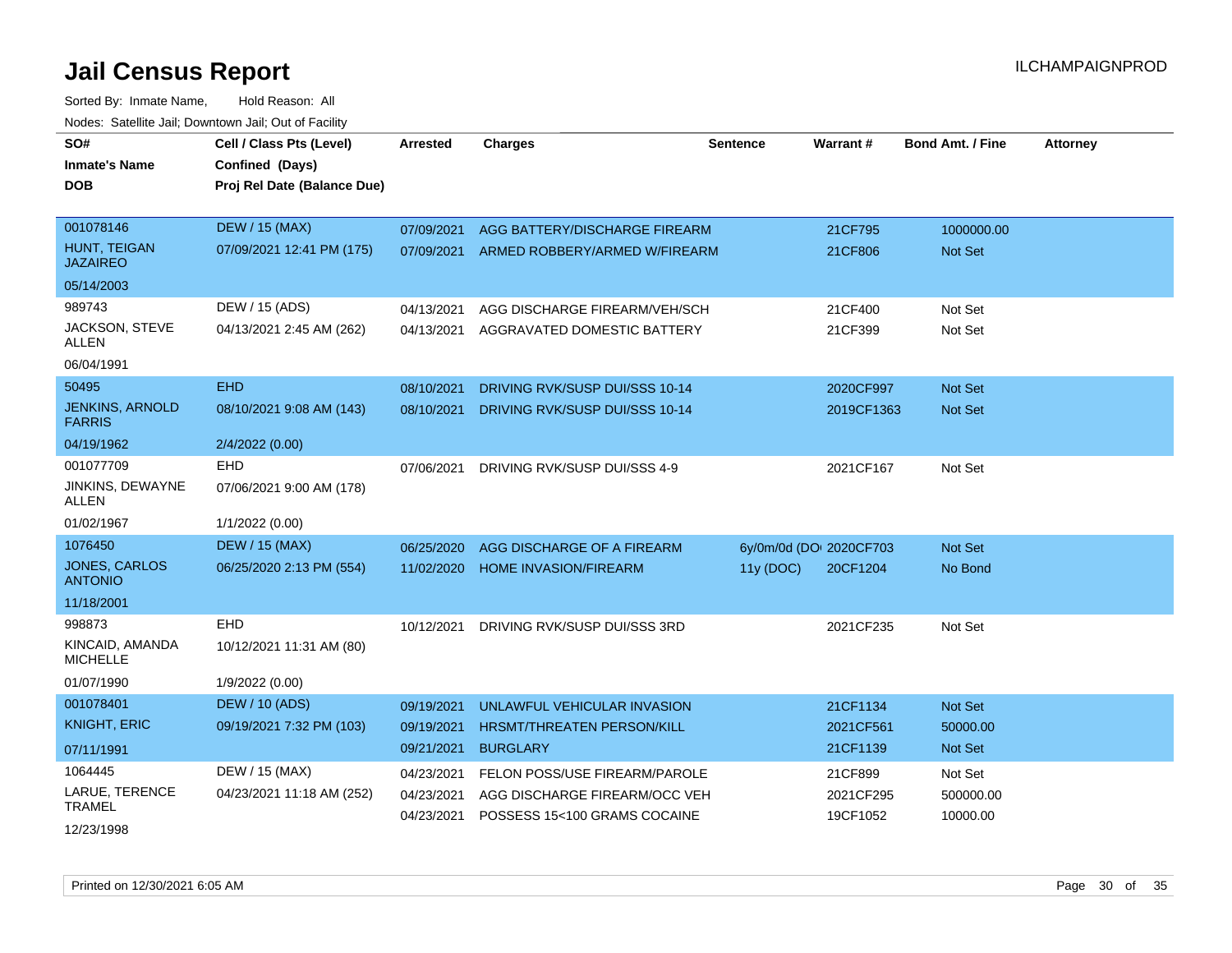Sorted By: Inmate Name, Hold Reason: All Nodes: Satellite Jail; Downtown Jail; Out of Facility

| SO#<br><b>Inmate's Name</b><br><b>DOB</b>                  | Cell / Class Pts (Level)<br>Confined (Days)<br>Proj Rel Date (Balance Due) | Arrested   | <b>Charges</b>                           | <b>Sentence</b> | Warrant #   | <b>Bond Amt. / Fine</b> | <b>Attorney</b> |
|------------------------------------------------------------|----------------------------------------------------------------------------|------------|------------------------------------------|-----------------|-------------|-------------------------|-----------------|
| 001078237<br>LAWS, TERON<br><b>RAMONTE</b><br>04/03/2001   | <b>KAN</b> / 15 (ADS)<br>08/03/2021 6:29 PM (150)                          | 08/03/2021 | AGG DISCHARGE FIREARM/OCC VEH            |                 | 21CF928     | No Bond                 |                 |
| 001078470<br>LEE, AMAHRION<br><b>JA'MERE</b><br>11/05/2002 | DEW / 15 (MAX)<br>10/10/2021 1:23 PM (82)                                  | 10/10/2021 | MURDER/INTENT TO KILL/INJURE             |                 | 21CF1221    | Not Set                 |                 |
| 56792                                                      | <b>DEW / 10 (MED)</b>                                                      | 02/02/2021 | ARMED HABITUAL CRIMINAL                  |                 | 2021CF141   | 500000.00               |                 |
| LILLARD, LAWRENCE<br><b>TYRONE</b>                         | 02/02/2021 2:11 PM (332)                                                   | 02/22/2021 | DRIVING ON REVOKED LICENSE               |                 | 21TR426     | 5000.00                 |                 |
| 10/20/1982                                                 |                                                                            |            |                                          |                 |             |                         |                 |
| 001078575                                                  | KAN / 10 (MED)                                                             | 11/09/2021 | <b>GUNRUNNING</b>                        |                 | 21CF1330    | 750000.00               |                 |
| MCLAURIN, KEYON A<br>11/19/2002                            | 11/09/2021 12:41 PM (52)                                                   |            |                                          |                 |             |                         |                 |
| 1011046                                                    | <b>KAN / 15 (ADS)</b>                                                      |            | 04/10/2021 ATTEMPT (FIRST DEGREE MURDER) |                 | 21CF392     | Not Set                 |                 |
| <b>MILES, DARRION</b><br><b>ANTONIO KEVONTA</b>            | 04/11/2021 12:46 AM (264)                                                  |            |                                          |                 |             |                         |                 |
| 03/18/1990                                                 |                                                                            |            |                                          |                 |             |                         |                 |
| 001077278                                                  | DEW / 15 (MAX)                                                             | 10/06/2020 | MURDER/INTENT TO KILL/INJURE             |                 | 2020CF146   | 2000000.00              |                 |
| MILLER, D'ANDRE<br>09/08/1986                              | 10/06/2020 12:49 PM (451)                                                  | 10/06/2020 | AGG FLEEING POLICE/21 MPH OVER           |                 | 2019CF1171  | 50000.00                |                 |
| 1026477                                                    | <b>KAN / 15 (ADS)</b>                                                      | 09/21/2021 | AGG DISCHARGE FIREARM/OCC VEH            |                 | 21CF1138    | Not Set                 |                 |
| NEWBILL, DEVONTRE<br><b>LAMONT</b>                         | 09/21/2021 2:27 AM (101)                                                   | 09/22/2021 | PROBATION VIOLATION                      |                 | 20CF577     | Not Set                 |                 |
| 11/22/1993                                                 |                                                                            |            |                                          |                 |             |                         |                 |
| 1072907                                                    | <b>KAN</b>                                                                 | 07/14/2021 | CRIMINAL DAMAGE <\$500/SCHOOL            |                 | 2021CF840   | 5000.00                 |                 |
| NIKOLAEV, YEVGENIY                                         | 07/14/2021 10:10 PM (170)                                                  | 07/14/2021 | ATTEMPT (FIRST DEGREE MURDER)            |                 | 2021-CF-832 | 2000000.00              |                 |

10/06/1983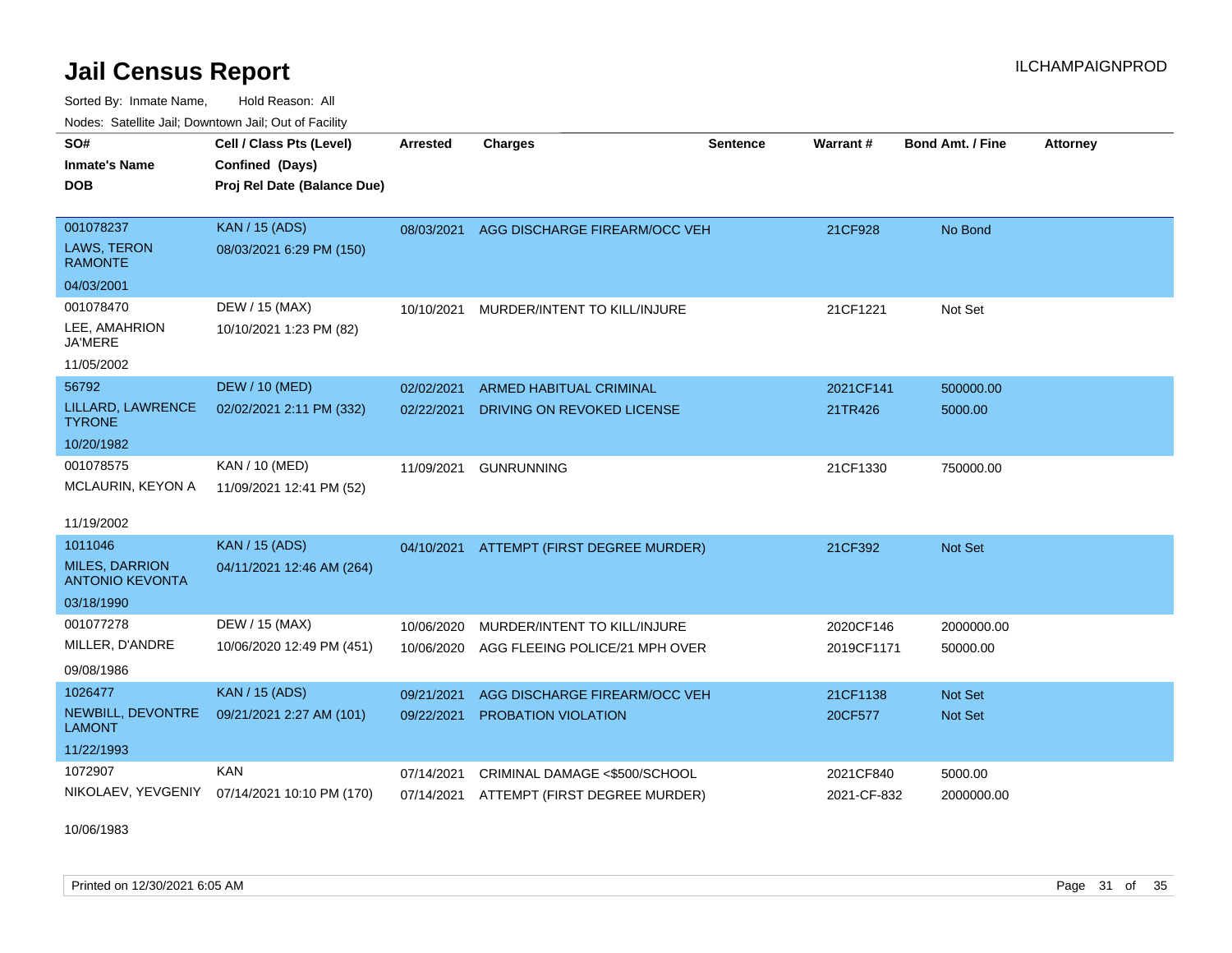| SO#                                   | Cell / Class Pts (Level)                      | <b>Arrested</b> | <b>Charges</b>                 | <b>Sentence</b> | <b>Warrant#</b> | <b>Bond Amt. / Fine</b> | <b>Attorney</b> |
|---------------------------------------|-----------------------------------------------|-----------------|--------------------------------|-----------------|-----------------|-------------------------|-----------------|
| <b>Inmate's Name</b>                  | Confined (Days)                               |                 |                                |                 |                 |                         |                 |
| <b>DOB</b>                            | Proj Rel Date (Balance Due)                   |                 |                                |                 |                 |                         |                 |
|                                       |                                               |                 |                                |                 |                 |                         |                 |
| 001078558                             | <b>DEW / 10 (MED)</b>                         | 11/03/2021      | UNLAWFUL USE OF A WEAPON       |                 | 21CF1352        | Not Set                 |                 |
| PARRISH, DOMINIC<br><b>WALTER</b>     | 11/03/2021 1:25 PM (58)                       |                 |                                |                 |                 |                         |                 |
| 08/23/2001                            |                                               |                 |                                |                 |                 |                         |                 |
| 001077928                             | EHD                                           | 09/01/2021      | AGG DOMESTIC BATTERY/STRANGLE  |                 | 2021CF515       | Not Set                 |                 |
| PATTON, MICHAEL<br>RYAN               | 09/01/2021 9:43 AM (121)                      |                 |                                |                 |                 |                         |                 |
| 08/15/1994                            | 12/31/2021 (0.00)                             |                 |                                |                 |                 |                         |                 |
| 001078063                             | <b>DEW / 15 (MAX)</b>                         | 06/15/2021      | <b>ROBBERY</b>                 |                 | 2021CF159       | 25000.00                |                 |
|                                       | PERRY, ROBERT Junior 06/15/2021 4:37 PM (199) | 06/15/2021      | AGG CRIM SEX ASSAULT/WEAPON    |                 | 2021CF678       | 1000000.00              |                 |
|                                       |                                               |                 |                                |                 |                 |                         |                 |
| 12/21/1990                            |                                               |                 |                                |                 |                 |                         |                 |
| 001077614                             | KAN / 15 (MAX)                                | 01/17/2021      | ATTEMPT (FIRST DEGREE MURDER)  |                 | 21CF66          | Not Set                 |                 |
| <b>DEVON</b>                          | ROBINSON, DONTRELL 01/17/2021 3:08 PM (348)   |                 |                                |                 |                 |                         |                 |
| 09/22/2002                            |                                               |                 |                                |                 |                 |                         |                 |
| 1061216                               | <b>KAN / 10 (MED)</b>                         | 06/22/2021      | <b>HOME INVASION/FIREARM</b>   |                 | 21CF727         | Not Set                 |                 |
| <b>RUNGE, ANDRE</b><br><b>MARSEAN</b> | 06/22/2021 4:42 PM (192)                      |                 |                                |                 |                 |                         |                 |
| 12/05/1997                            |                                               |                 |                                |                 |                 |                         |                 |
| 650295                                | PIA / 50 (MAX)                                | 04/22/2020      | <b>CRIMINAL SEXUAL ASSAULT</b> |                 | 2020-CF407      | 750000.00               |                 |
| SANDAGE, JERALD                       | 04/22/2020 6:30 AM (618)                      | 04/22/2020      | <b>CRIMINAL SEXUAL ASSAULT</b> |                 | 2020-CF408      | 750000.00               |                 |
| <b>EUGENE</b>                         |                                               | 04/22/2020      | <b>CRIMINAL SEXUAL ABUSE</b>   |                 | 2020-CF409      | 750000.00               |                 |
| 06/07/1971                            |                                               | 04/22/2020      | <b>CRIMINAL SEXUAL ASSAULT</b> |                 | 2020-CF410      | 750000.00               |                 |
|                                       |                                               | 04/22/2020      | OFFICIAL MISCONDUCT            |                 | 2019-CF1811     | 25000.00                |                 |
| 50614                                 | <b>EHD</b>                                    | 12/15/2021      | DRIVING RVK/SUSP DUI/SSS 3RD   |                 | 2021CF677       | Not Set                 |                 |
| SANFORD, AMBER<br><b>NICOLE</b>       | 12/15/2021 10:18 AM (16)                      |                 |                                |                 |                 |                         |                 |
| 12/07/1979                            | 1/12/2022 (0.00)                              |                 |                                |                 |                 |                         |                 |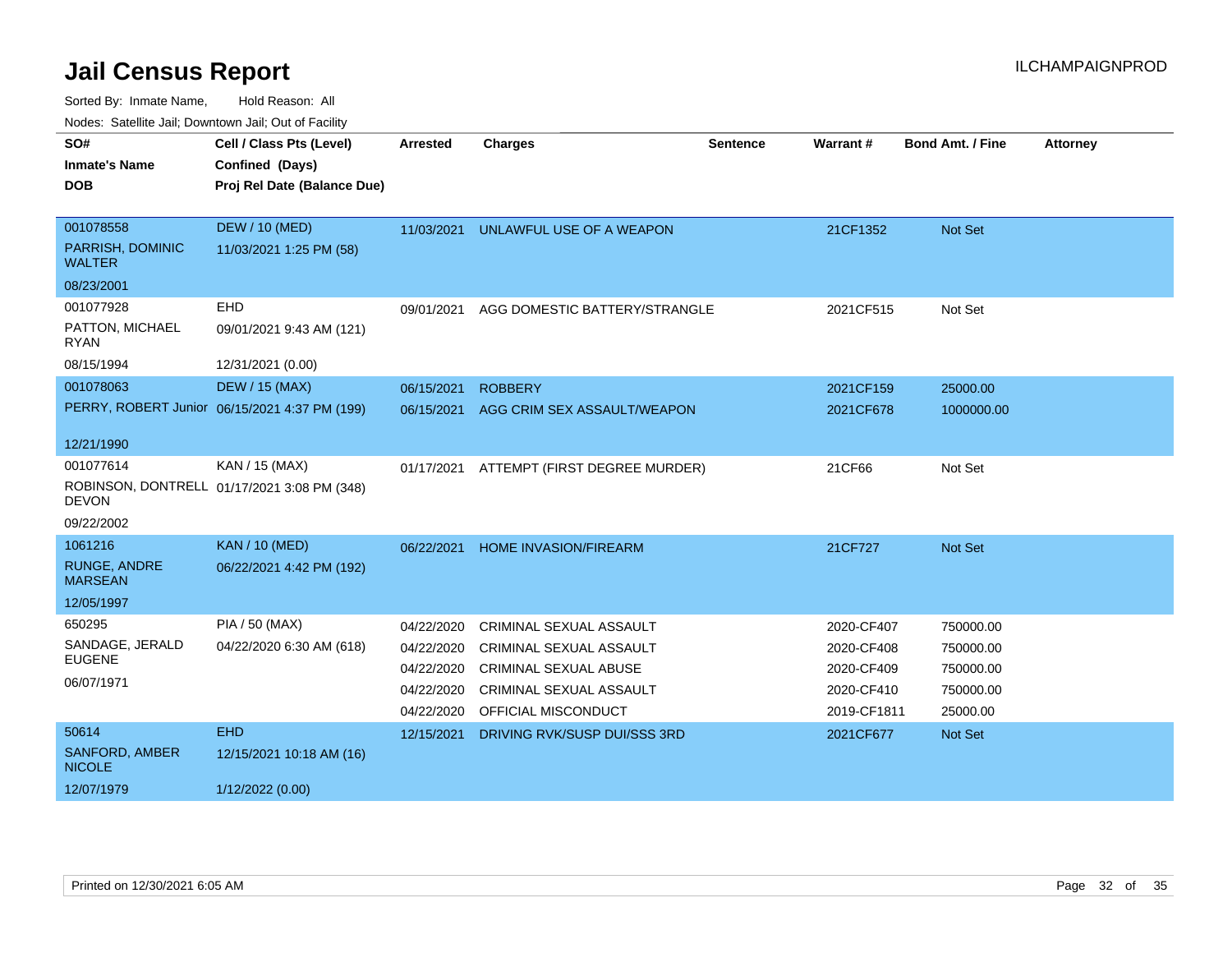| roaco. Catolino cali, Downtown cali, Out of Fability |                                               |            |                                          |                 |            |                         |                 |
|------------------------------------------------------|-----------------------------------------------|------------|------------------------------------------|-----------------|------------|-------------------------|-----------------|
| SO#                                                  | Cell / Class Pts (Level)                      | Arrested   | <b>Charges</b>                           | <b>Sentence</b> | Warrant#   | <b>Bond Amt. / Fine</b> | <b>Attorney</b> |
| <b>Inmate's Name</b>                                 | Confined (Days)                               |            |                                          |                 |            |                         |                 |
| <b>DOB</b>                                           | Proj Rel Date (Balance Due)                   |            |                                          |                 |            |                         |                 |
|                                                      |                                               |            |                                          |                 |            |                         |                 |
| 1062194                                              | <b>DEW / 15 (MAX)</b>                         | 02/27/2020 | MURDER/OTHER FORCIBLE FELONY             |                 | 20CF-247   | 1000000.00              |                 |
| SIMMONS, MICHAEL<br><b>JAMAL</b>                     | 02/27/2020 1:11 PM (673)                      |            | 09/23/2020 AGG BATTERY/DISCHARGE FIREARM |                 | 20CF1061   | Not Set                 |                 |
| 11/03/1997                                           |                                               |            |                                          |                 |            |                         |                 |
| 001078115                                            | KAN / 15 (MAX)                                | 07/01/2021 | ARMED VIOLENCE/CATEGORY I                |                 | 21CF772    | Not Set                 |                 |
| SMITH, JAMES<br>NASHAUN, Junior                      | 07/01/2021 2:44 PM (183)                      | 07/30/2021 | DRIVING ON SUSPENDED LICENSE             |                 | 21TR5804   | 1500.00                 |                 |
| 09/18/2000                                           |                                               |            |                                          |                 |            |                         |                 |
| 001077868                                            | <b>DEW / 15 (MAX)</b>                         | 04/21/2021 | ARMED ROBBERY/ARMED W/FIREARM            |                 | 21CF445    | Not Set                 |                 |
| SPEARMENT,<br><b>KENTRELL</b>                        | 04/21/2021 9:48 PM (254)                      | 08/19/2021 | FLEEING/ATTEMPT ELUDE OFFICER            |                 | 2021TR1053 | 1000.00                 |                 |
| 01/21/2002                                           |                                               |            |                                          |                 |            |                         |                 |
| 001077854                                            | EHD                                           | 09/15/2021 | DRIVING RVK/SUSP DUI/SSS 4-9             |                 | 2021CF306  | Not Set                 |                 |
| STUKINS, DANNY RAY                                   | 09/15/2021 10:17 AM (107)                     |            |                                          |                 |            |                         |                 |
|                                                      |                                               |            |                                          |                 |            |                         |                 |
| 07/05/1985                                           | 3/13/2022 (0.00)                              |            |                                          |                 |            |                         |                 |
| 1046632                                              | <b>KAN / 15 (MAX)</b>                         | 09/14/2021 | ARMED VIOLENCE/CATEGORY II               |                 | 21CF912    | 750000.00               |                 |
|                                                      | TATE, JAVON MARQUIS 09/14/2021 12:10 PM (108) |            |                                          |                 |            |                         |                 |
|                                                      |                                               |            |                                          |                 |            |                         |                 |
| 08/10/1996                                           |                                               |            |                                          |                 |            |                         |                 |
| 1033031                                              | KAN / 15 (MAX)                                | 08/19/2020 | *AGG BATTERY W/FIREARM/PERSON            |                 | 2020-CF923 | 500000.00               |                 |
| TOMS, ANDREW<br><b>CHUCKY</b>                        | 08/19/2020 5:59 PM (499)                      |            |                                          |                 |            |                         |                 |
| 09/28/1978                                           |                                               |            |                                          |                 |            |                         |                 |
| 27007                                                | <b>KAN / 15 (MAX)</b>                         | 09/19/2021 | DOMESTIC BATTERY/OTHER PRIOR             |                 | 21CF1133   | No Bond                 |                 |
| <b>TUELL, ROBERT</b>                                 | 09/19/2021 9:51 AM (103)                      |            |                                          |                 |            |                         |                 |
| <b>STEPHEN</b>                                       |                                               |            |                                          |                 |            |                         |                 |
| 09/25/1967                                           |                                               |            |                                          |                 |            |                         |                 |
| 001078263                                            | KAN / 10 (ADS)                                | 08/11/2021 | AGG FLEEING POLICE/21 MPH OVER           | 15m (DOC)       | 2020CF928  | 200000.00               |                 |
| <b>TURK, BRANDON</b><br>LARSHAWN                     | 08/11/2021 6:23 PM (142)                      |            |                                          |                 |            |                         |                 |
| 10/18/1995                                           |                                               |            |                                          |                 |            |                         |                 |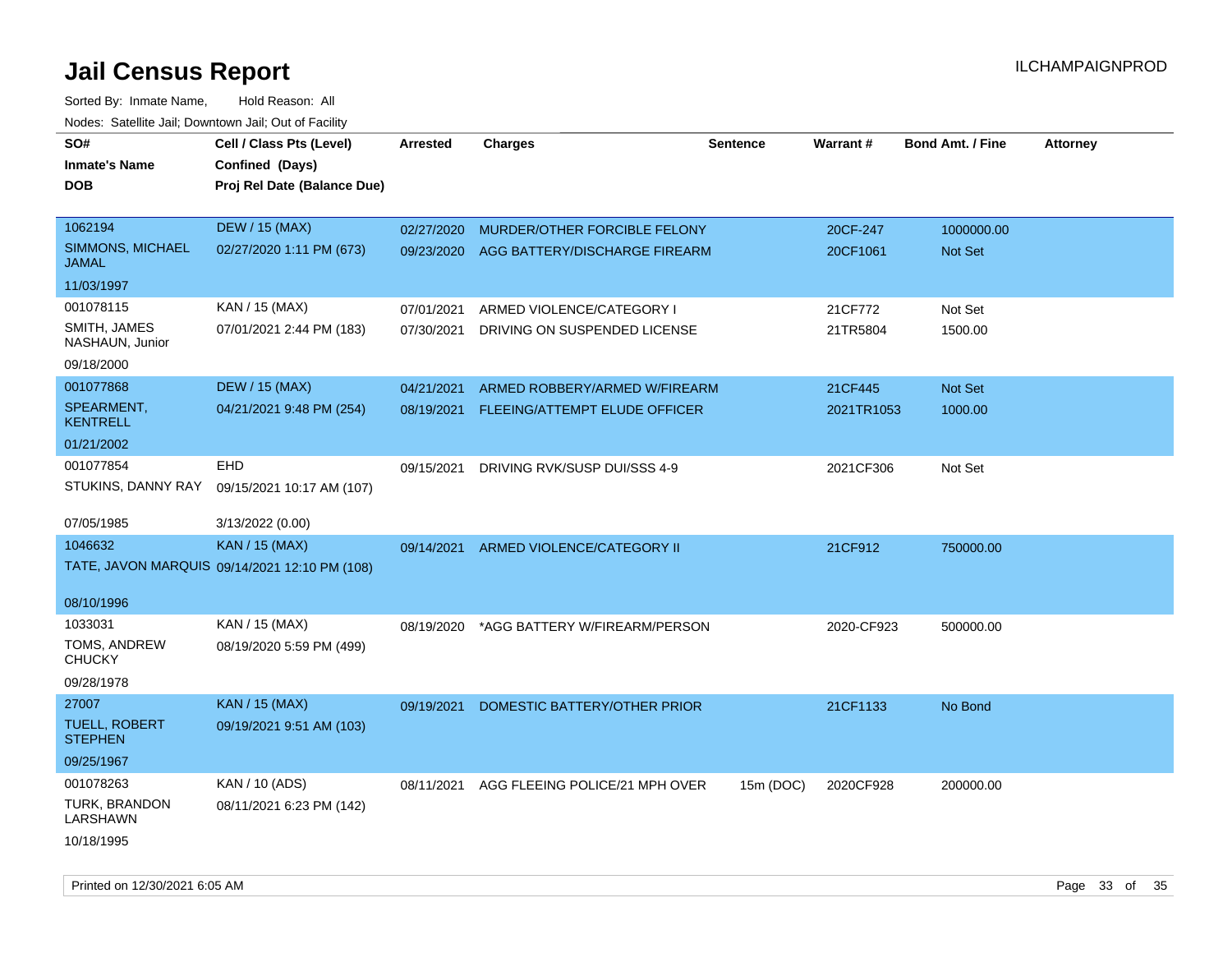| SO#<br><b>Inmate's Name</b><br><b>DOB</b>                               | Cell / Class Pts (Level)<br>Confined (Days)<br>Proj Rel Date (Balance Due) | <b>Arrested</b>                                                    | <b>Charges</b>                                                                                                                                              | <b>Sentence</b> | Warrant#                                                                      | <b>Bond Amt. / Fine</b>                               | <b>Attorney</b> |
|-------------------------------------------------------------------------|----------------------------------------------------------------------------|--------------------------------------------------------------------|-------------------------------------------------------------------------------------------------------------------------------------------------------------|-----------------|-------------------------------------------------------------------------------|-------------------------------------------------------|-----------------|
| 001078386<br><b>TURNER, AMARIO</b>                                      | <b>KAN / 10 (MED)</b><br>09/14/2021 11:42 PM (108)                         | 09/14/2021                                                         | POSSESSION OF STOLEN FIREARM                                                                                                                                |                 | 2021CF1099                                                                    | 250000.00                                             |                 |
| 09/23/2002                                                              |                                                                            |                                                                    |                                                                                                                                                             |                 |                                                                               |                                                       |                 |
| 1040925<br><b>WEATHERALL,</b><br><b>JOHNNY EARL JAMES</b><br>04/29/1994 | KAN / 10 (MED)<br>10/05/2021 4:17 PM (87)                                  | 10/05/2021                                                         | AGG BATTERY/DISCHARGE FIREARM                                                                                                                               |                 | 2021CF1105                                                                    | 1000000.00                                            |                 |
| 1062558<br><b>WELLS, JIAMANTE</b><br><b>AMORE</b><br>09/02/1995         | <b>DEW / 10 (MED)</b><br>10/02/2021 8:29 PM (90)                           | 10/02/2021                                                         | <b>FELON POSS/USE WEAPON/FIREARM</b>                                                                                                                        |                 | 21CF1185                                                                      | Not Set                                               |                 |
| 1002033<br><b>WEST, ANTONIO</b><br><b>DEONTA</b><br>04/15/1992          | KAN / 15 (MAX)<br>09/08/2021 11:01 PM (114)                                | 09/08/2021<br>09/08/2021<br>09/08/2021<br>09/08/2021<br>09/08/2021 | DRIVING ON SUSPENDED LICENSE<br>ARMED ROBBERY/ARMED W/FIREARM<br>AGG UNLAWFUL USE OF WEAPON/VEH<br>OBSTRCT JUSTICE/LEAVE STATE<br>ARMED VIOLENCE/CATEGORY I |                 | 2019-TR-11944<br>2020-CF-1406<br>2021-CF-AWOW<br>2021-CF-AWOW<br>2021-CF-AWOW | 5000.00<br>500000.00<br>Not Set<br>Not Set<br>Not Set |                 |
| 1022068<br><b>WILKINS, MICHAEL</b><br><b>CARL</b><br>07/10/1992         | <b>DEW / 15 (ADS)</b><br>10/10/2021 5:07 AM (82)                           | 10/10/2021                                                         | <b>FELON POSS/USE WEAPON/FIREARM</b>                                                                                                                        |                 | 21CF1212                                                                      | Not Set                                               |                 |
| 001077508<br><b>WILLIAMS, CALVIN</b><br><b>TIMOTHY</b><br>10/23/2002    | DEW / 15 (ADS)<br>12/10/2020 8:55 PM (386)                                 | 12/10/2020                                                         | MURDER/STRONG PROB KILL/INJURE                                                                                                                              | 55y (DOC)       | 2020CF1293                                                                    | No Bond                                               |                 |
| 539662<br>WILLIAMS, JAVONTAE<br><b>DEMAR</b><br>07/28/1991              | <b>KAN / 10 (MED)</b><br>08/14/2021 1:28 AM (139)                          | 08/14/2021<br>08/14/2021<br>08/14/2021<br>08/14/2021               | <b>AGGRAVATED BATTERY</b><br>AGGRAVATED DOMESTIC BATTERY<br>DOM BTRY/CONTACT/1-2 PRECONV<br><b>CITY OV ARREST</b>                                           |                 | 21CF979<br>2020CF1098<br>2021CF770<br>2017OV893                               | No Bond<br>25000.00<br>250000.00<br>1000.00           |                 |